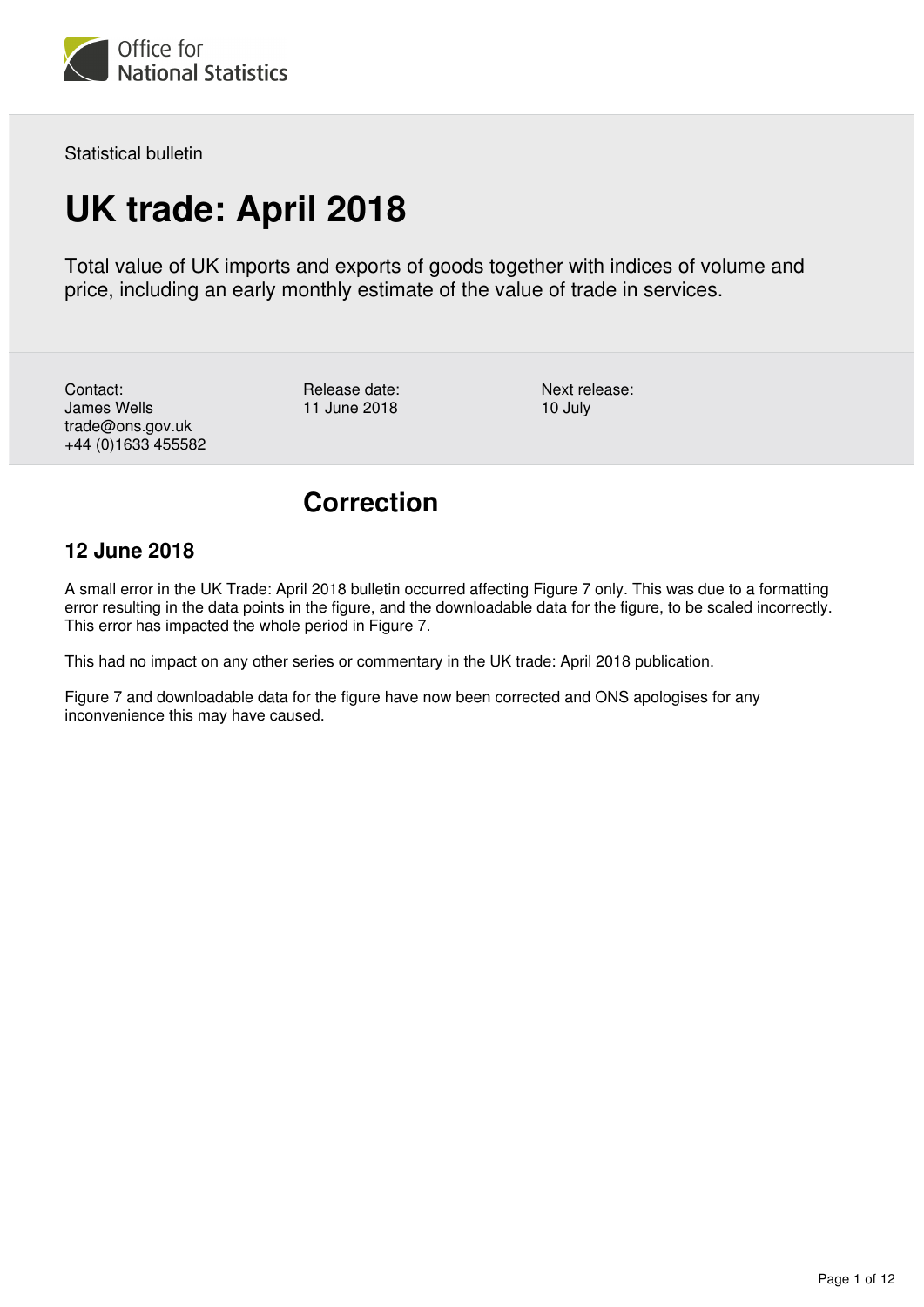# **Table of contents**

- 1. [Main points](#page-2-0)
- 2. [Things you need to know about this release](#page-2-1)

3. Falling exports of goods and services led to a widening of the total trade deficit in the three months to April [2018](#page-3-0)

4. [The UK's trade in goods deficit improved with countries outside of the EU and worsened with countries inside](#page-4-0)  [the EU in the three months to April 2018](#page-4-0)

5. Falling volumes was the main reason for the declines in exports of machinery, pharmaceuticals and aircraft in [the three months to April 2018](#page-6-0)

6. [An improvement to the trade in services surplus led to a narrowing of the total trade deficit in the 12 months to](#page-8-0)  [April 2018](#page-8-0)

- 7. [Revisions](#page-9-0)
- 8. [Links to related statistics](#page-10-0)
- 9. [Quality and methodology](#page-11-0)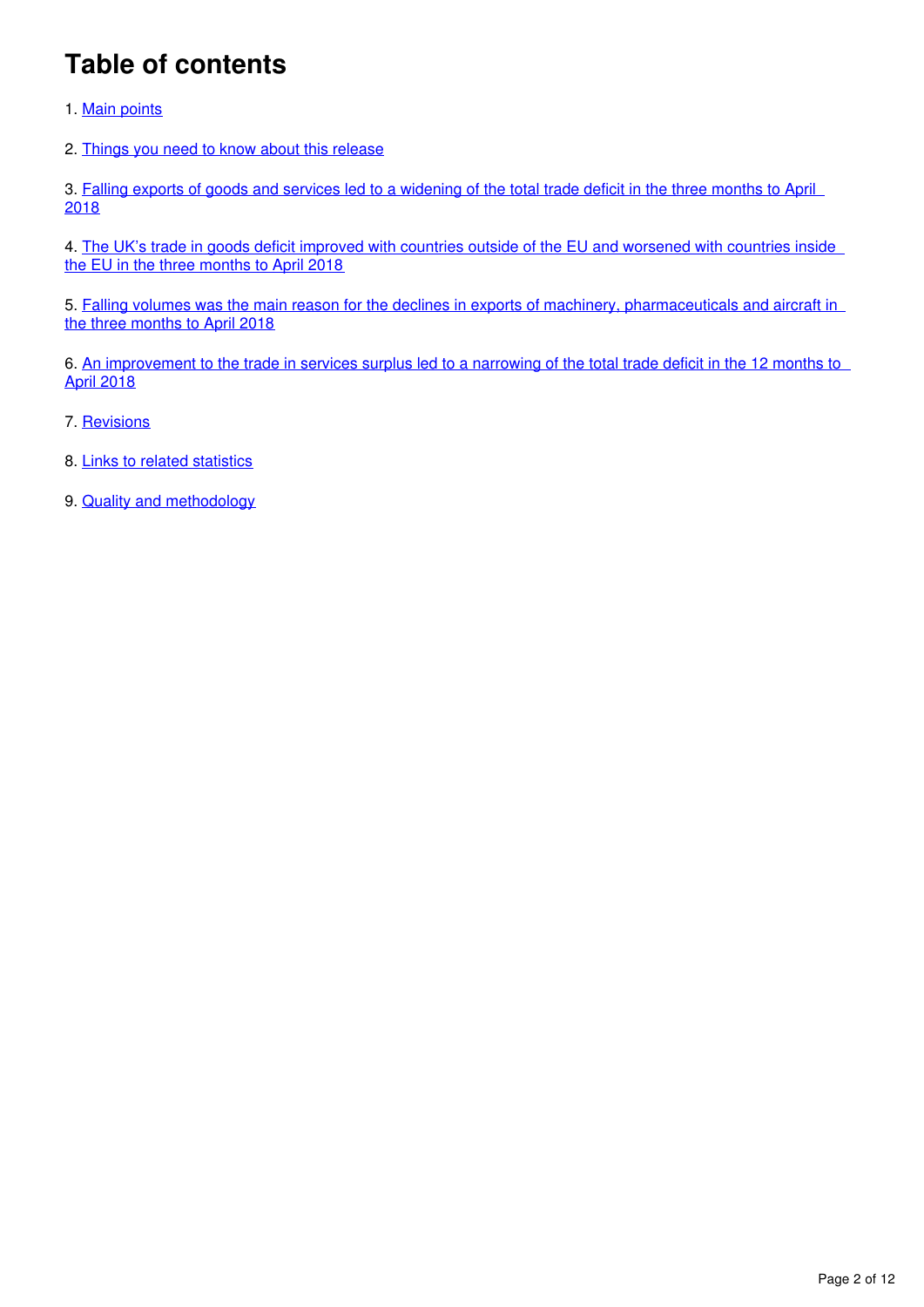# <span id="page-2-0"></span>**1 . Main points**

- The total UK trade deficit widened £1.9 billion to £9.7 billion in the three months to April 2018, due mainly to falling exports of both goods and services.
- Goods exports fell £3.1 billion, due mainly to falls in exports of machinery, pharmaceuticals and aircraft, while services exports also fell £2.5 billion in the three months to April 2018.
- Falling volumes was the main reason for the declines in exports of machinery, pharmaceuticals and aircraft in the three months to April 2018 as price movements were relatively small.
- The UK's trade in goods deficit improved £0.6 billion with countries outside of the EU and worsened £1.2 billion with countries inside the EU in the three months to April 2018.
- A £9.9 billion improvement to the services trade surplus, due to a rise of 8.3% for services exports, meant the total trade deficit narrowed £6.7 billion in the 12 months to April 2018.
- Revisions resulted in an upward £0.3 billion net contribution to the total trade balance in January 2018 and downward contributions of £22 million and £0.1 billion in February and March 2018 respectively.

# <span id="page-2-1"></span>**2 . Things you need to know about this release**

## **Improvements we are introducing in June and July 2018**

We have embarked upon and are delivering against an ambitious UK trade development plan[,](https://www.ons.gov.uk/economy/nationalaccounts/balanceofpayments/articles/uktradedevelopmentplan/2017) which is providing users with better explained and more detailed statistics. We have developed new IT systems for trade in goods and services that will be used to deliver UK National Accounts, The Blue Book and UK Balance of Payments, The Pink Book 2018 to help us deliver against objectives set out in Section 4.2 of the plan.

On 29 June 2018, we will publish improved trade figures in quarterly gross domestic product (GDP), sector and financial accounts (SFA) and balance of payments (BoP), consistent with Blue Book and Pink Book 2018. For more information see National Accounts articles: UK trade data impact assessment from new developments, [1997 to 2016](https://www.ons.gov.uk/economy/nationalaccounts/uksectoraccounts/articles/nationalaccountsarticles/uktradedataimpactassessmentfromnewdevelopments1997to2016). These improvements will be included in figures published in the monthly UK trade bulletin from 10 July 2018 onwards.

From 10 July 2018 onwards, we will also publish country-by-commodity import and export data each month alongside the trade bulletin. For more information on country-by-commodity statistics, including an experimental cut of the data, please see [Trade in goods, country-by-commodity experimental data: 2011 to 2016](https://www.ons.gov.uk/economy/nationalaccounts/balanceofpayments/articles/tradeingoodscountrybycommodityexperimentaldata2011to2016/2018-04-16/relateddata) .

Volume and price indices will also be replaced with chained volume measures (CVMs) and implied deflators (current price divided by CVM) from 10 July. You should note that this will introduce changes to the layout of Tables 3, 5, 6, 9 and 10 in the publication tables dataset.

## **International Passenger Survey**

Estimates derived from the International Passenger Survey (IPS) are used to help measure imports and exports of travel services. The IPS is in the process of transferring data collection from paper forms to tablet computers. Initial analysis of the new data suggests there may be discontinuities arising from the change in mode of collection. These new data will not be used in estimates of trade in travel services, in headline trade or other national accounts estimates until we have produced a consistent time series on the new basis.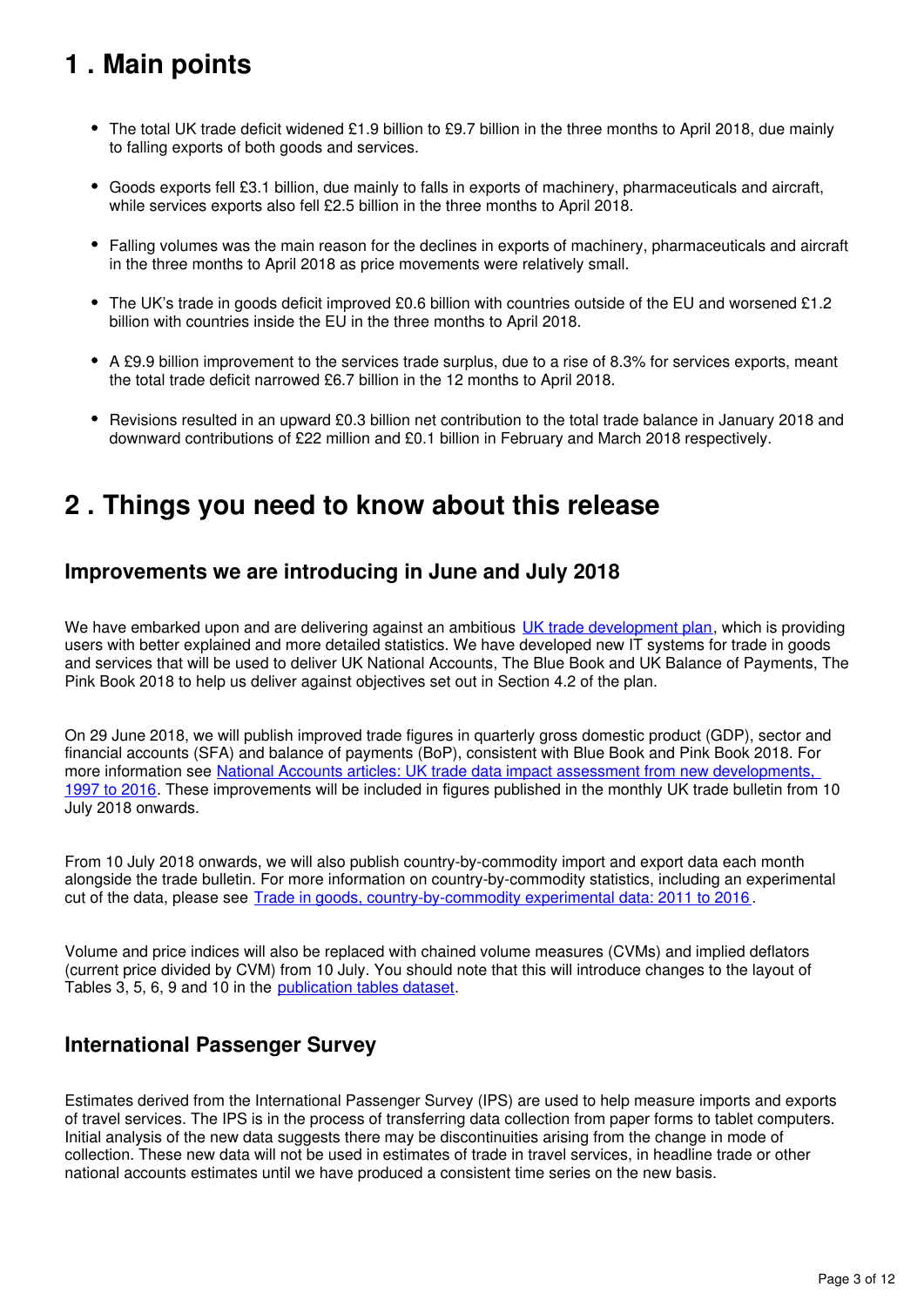## **Measurement of trade data**

Unless otherwise stated, all trade values discussed in this release are in current prices (without the effect of inflation removed). The [time series dataset](https://www.ons.gov.uk/economy/nationalaccounts/balanceofpayments/datasets/tradeingoodsmretsallbopeu2013timeseriesspreadsheet) also includes chained volume measures (series for which the effects of inflation have been removed) and these are indexed to form the volume series presented in the publication tables dataset.

## **Data sources**

Data are supplied by over 30 sources, including several administrative sources; HM Revenue and Customs (HMRC) covering trade in goods is the largest. For trade in services, data are less timely than trade in goods estimates and are sourced mainly from survey data and a variety of administrative sources. The services data are processed quarterly, so monthly forecasts are made to provide a complete trade total. The most recent monthly data can therefore be considered more uncertain.

## **Erratic commodities**

Trade statistics for any one month can be erratic. For that reason, we recommend comparing the latest three months against the preceding three months and the same three months of the previous year.

Oil and other "erratic" commodities can make a large contribution to trade in goods, but often mask the underlying trend in the export or import values due to their volatility. The "erratics" series includes ships, aircraft, precious stones, silver and non-monetary gold. Non-monetary gold can have a particularly large impact on growth rates, due to the large volumes of gold traded on the London markets. Therefore, we also publish data exclusive of these commodities, which may provide a better guide to the emerging trade picture.

## **Data revision policy**

In accordance with the National Accounts Revisions Policy[,](http://www.ons.gov.uk/methodology/methodologytopicsandstatisticalconcepts/revisions/revisionspoliciesforeconomicstatistics) data in this release have been revised from January 2018 to March 2018 for both goods and services data.

## **National Statistics designation status**

The UK Statistics Authority [suspended the National Statistics designation of UK trade](http://www.statisticsauthority.gov.uk/reports---correspondence/correspondence/letter-from-sir-andrew-dilnot-to-john-pullinger-141114.pdf) on 14 November 2014. We have now responded to all of the specific requirements of the [reassessment of UK trade](https://www.statisticsauthority.gov.uk/publication/statistics-on-uk-trade/) and are in the final stages of providing evidence to the Authority. We are undertaking a programme of improvements to UK trade statistics in line with the UK trade development plan that will also address anticipated future demands. While delivering against this plan, we will continue to work with the [Office for Statistics Regulation](https://www.statisticsauthority.gov.uk/monitoring-and-assessment/) team to regain National Statistics status for UK trade statistics. We welcome feedback on this development plan.

# <span id="page-3-0"></span>**3 . Falling exports of goods and services led to a widening of the total trade deficit in the three months to April 2018**

Figure 1 shows three-month on three-month trade balances for the period October 2013 to April 2018.

The total UK trade deficit (goods and services) widened £1.9 billion to £9.7 billion in the three months to April 2018. This follows a £0.9 billion narrowing of the deficit in the three months to March 2018.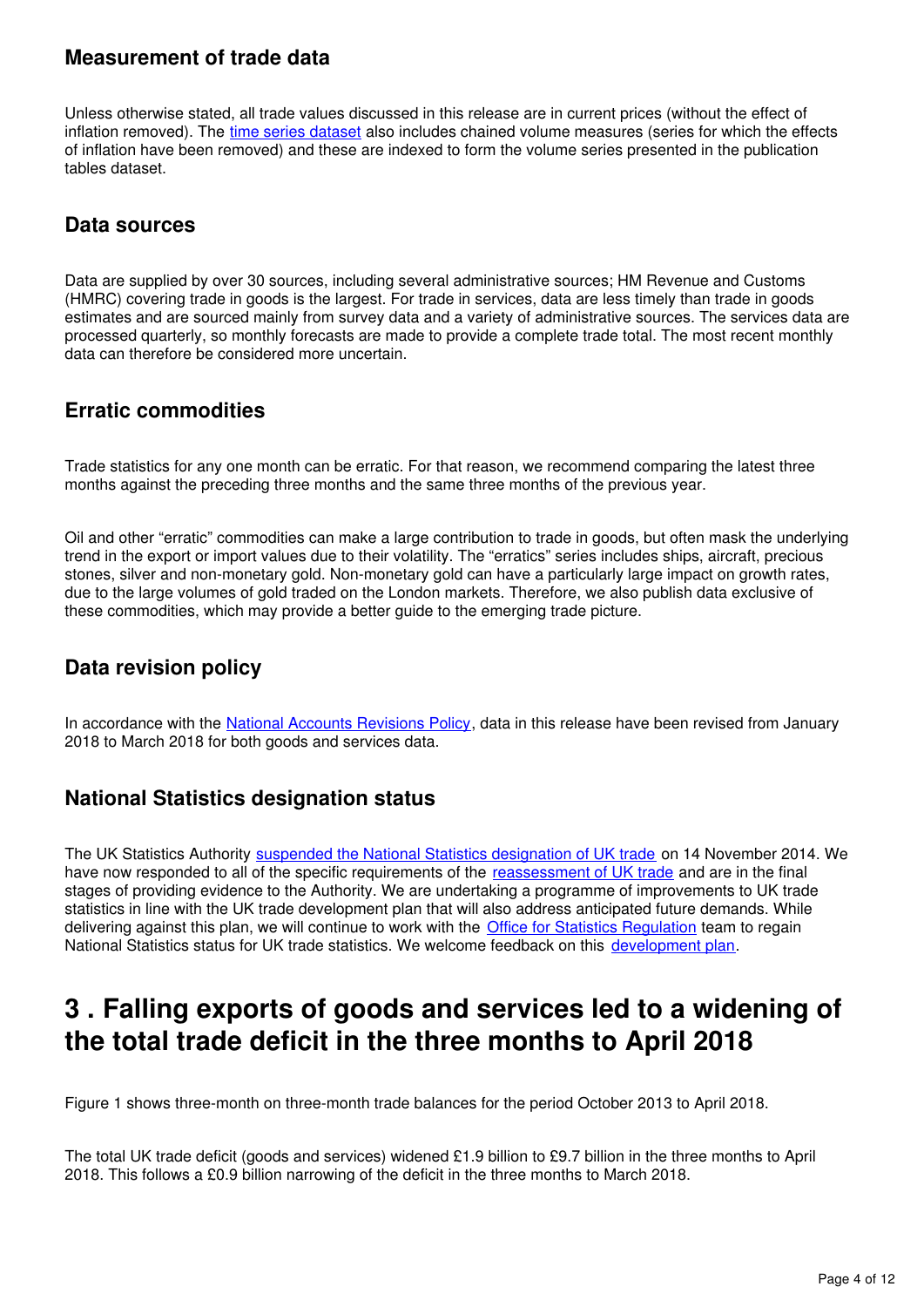The trade balance for both goods and services deteriorated in the three months to April 2018; the trade in services surplus narrowed £1.3 billion to £26.5 billion and the trade in goods deficit widened £0.6 billion to £36.2 billion.

Exports of both goods and services fell by a larger amount than respective imports in the three months to April 2018; services exports fell £2.5 billion compared with a fall of £1.2 billion for services imports, while goods exports fell £3.1 billion compared with a fall of £2.5 billion for goods imports.

Excluding erratic commodities, the total trade deficit widened £2.0 billion to £9.9 billion in the three months to April 2018.

### **Figure 1: UK trade balances, three-month on three-month, October 2013 to April 2018**

Figure 1: UK trade balances, three-month on three-month, October 2013 to April 2018



**Source: Office for National Statistics**

# <span id="page-4-0"></span>**4 . The UK's trade in goods deficit improved with countries outside of the EU and worsened with countries inside the EU in the three months to April 2018**

Figures 2 and 3 show the contribution of commodities to total EU and non-EU exports and imports for the three months to April 2018.

The UK's trade in goods balance with countries outside of the EU improved by £0.6 billion in the three months to April 2018 due to imports falling by more than exports; imports fell £2.5 billion (Figure 3) compared with a fall of £1.9 billion for exports (Figure 2).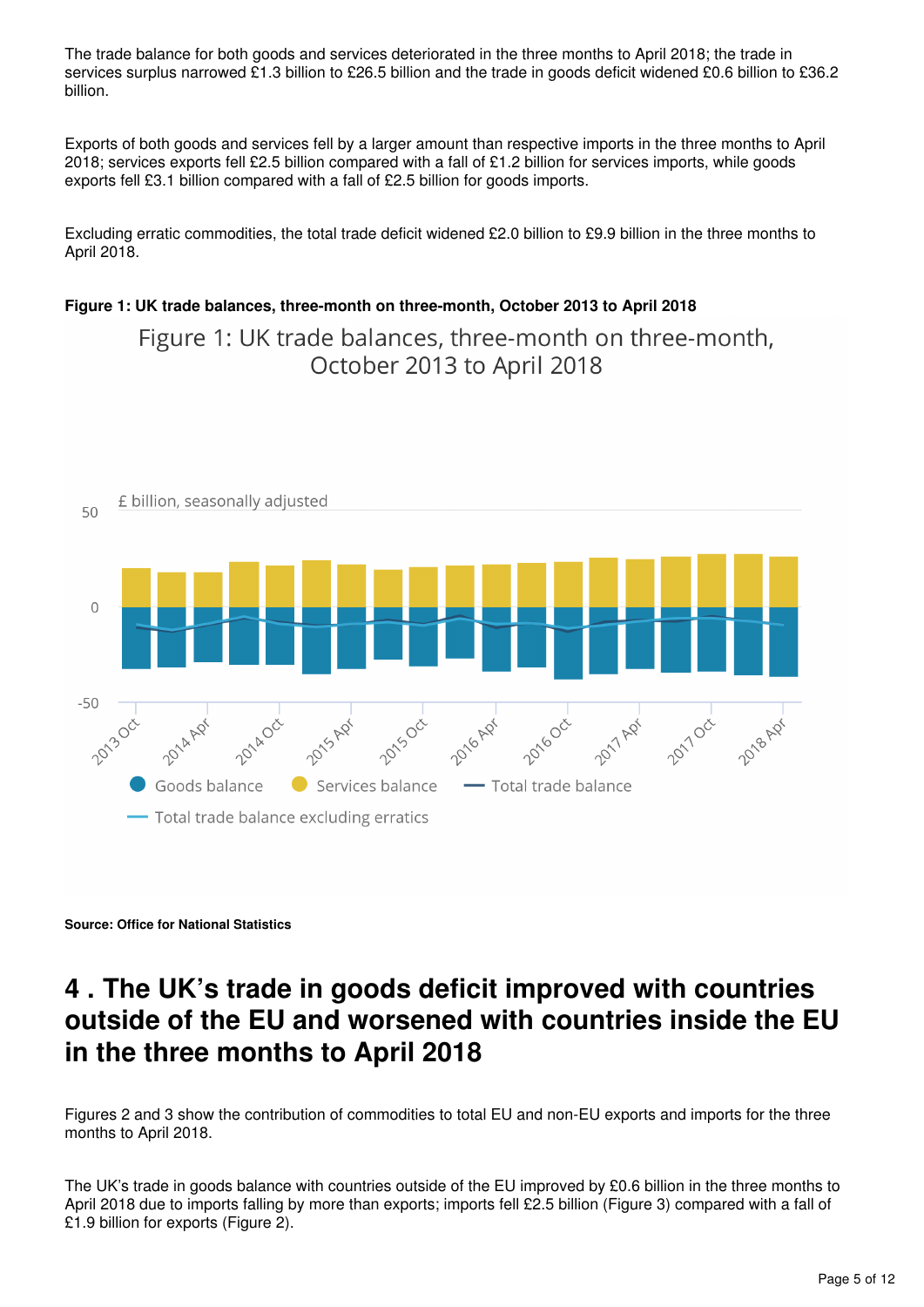The largest declines in commodity imports from countries outside of the EU were £2.0 billion in imports of machinery and transport equipment (mainly aircraft and mechanical machinery) and £0.9 billion of miscellaneous goods.

The UK's trade in goods balance with EU countries worsened by £1.2 billion in the three months to April 2018 due to exports falling by more than imports; while exports fell £1.3 billion (Figure 2), imports were relatively flat, falling just £58 million (Figure 3).

The largest declines in commodity exports to EU countries included £0.5 billion of chemicals (mainly pharmaceuticals), £0.3 billion of fuels (mainly oil) and £0.3 billion of machinery and transport equipment (mainly mechanical machinery).

### **Figure 2: Contribution by commodity to EU and non-EU goods exports, three months to April 2018 on previous three months to January 2018**

Figure 2: Contribution by commodity to EU and non-EU goods exports, three months to April 2018 on previous three months to January 2018



**Source: Office for National Statistics**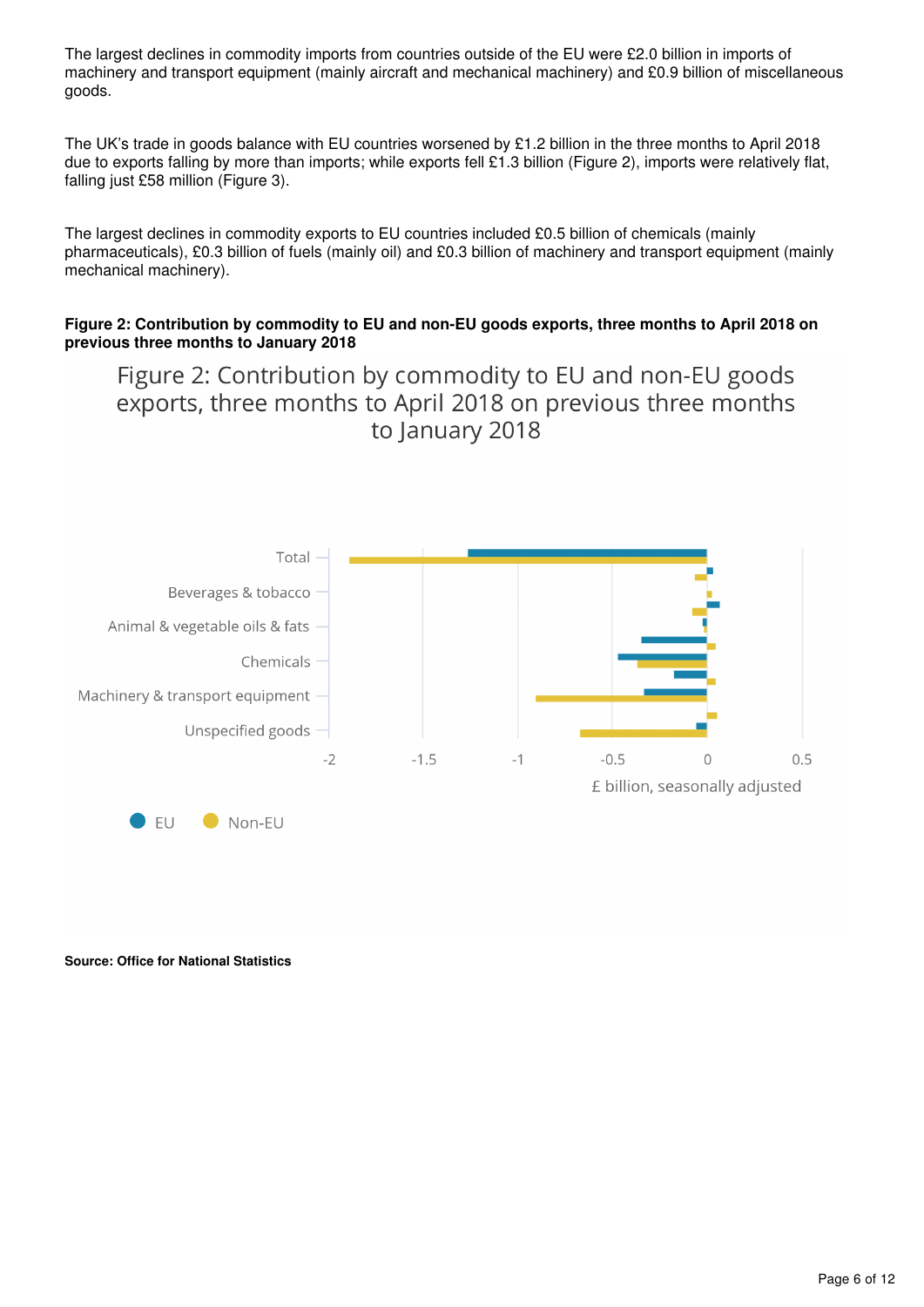#### **Figure 3: Contribution by commodity to EU and non-EU goods imports, three months to April 2018 on previous three months to January 2018**

Figure 3: Contribution by commodity to EU and non-EU goods imports, three months to April 2018 on previous three months to January 2018



**Source: Office for National Statistics**

# <span id="page-6-0"></span>**5 . Falling volumes was the main reason for the declines in exports of machinery, pharmaceuticals and aircraft in the three months to April 2018**

Figures 4 and 5 show the three-month on three-month UK goods export and import values, volumes and prices for the period October 2013 to April 2018.

The total value of goods exported to, and imported from, the UK fell 3.6% and 2.1% respectively in the three months to April 2018. The declines were driven predominately by falling volumes as prices for exports and imports showed relatively small movements; export volumes declined 2.9% versus export prices, which fell 0.3% (Figure 4), while import volumes fell 1.4% compared with an increase of 0.1% for import prices (Figure 5).

In terms of recent trends, goods export volumes went through a period of growth between the three months to October 2016 and the three months to October 2017, however, volumes have fallen 5.4% since October 2017 (Figure 4); imports also fell across this period, but by a lesser 1.5% (Figure 5).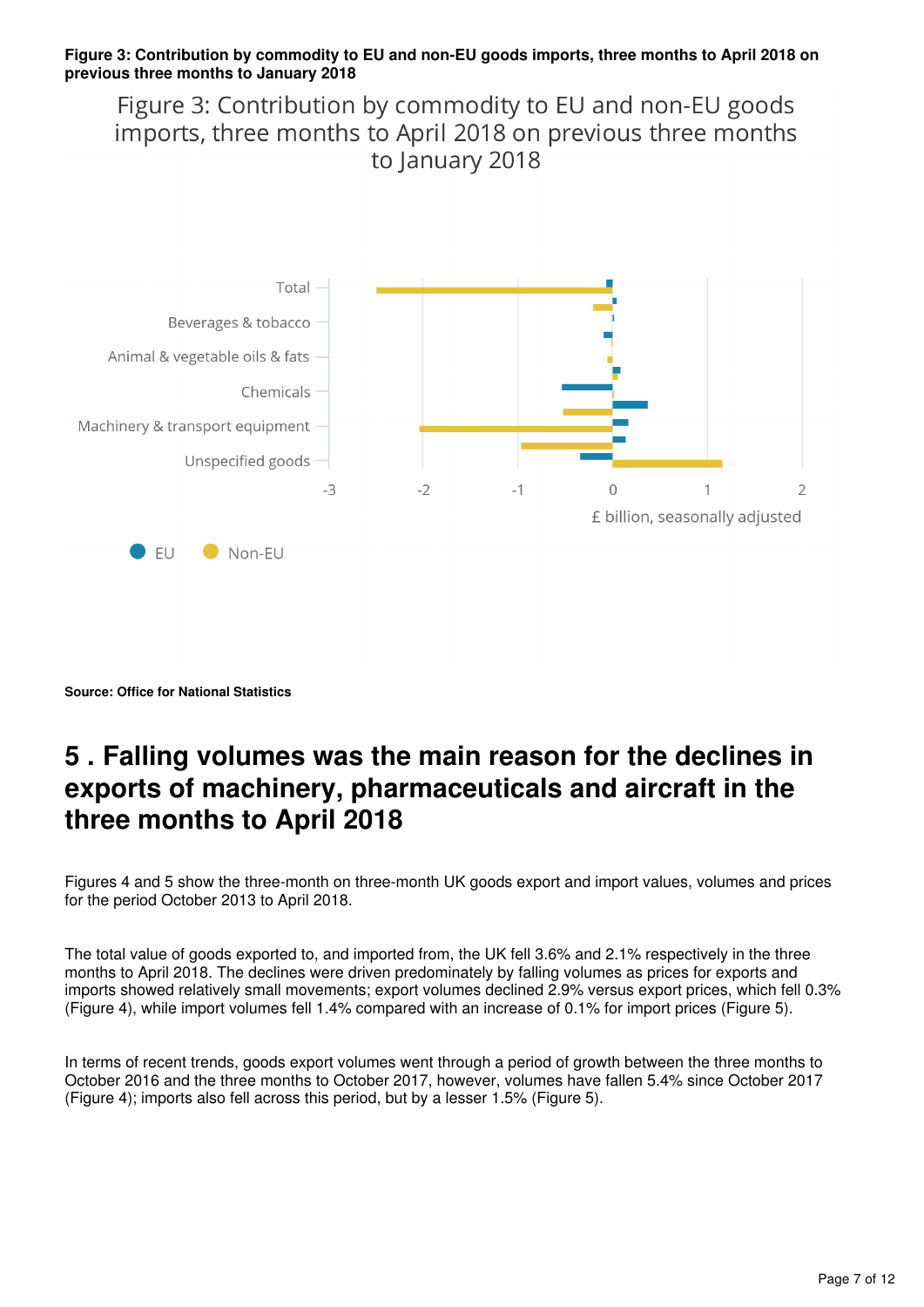

**Figure 4: UK goods export values, volumes and prices, three-month on three-month, October 2013 to April 2018**

**Source: Office for National Statistics**



**Figure 5: UK goods import values, volumes and prices, three-month on three-month, October 2013 to April 2018**

#### **Source: Office for National Statistics**

Figure 6 shows the percentage change to volumes for goods exports and imports by commodity group, for the three months to April 2018 compared with the previous three months to January 2018.

Apart from food, beverages and tobacco, export volumes fell across all commodity groups in the three months to April 2018. Volumes declined 4.1% for fuels, followed by 3.1% for semi-manufactures and 1.8% for finishedmanufactures.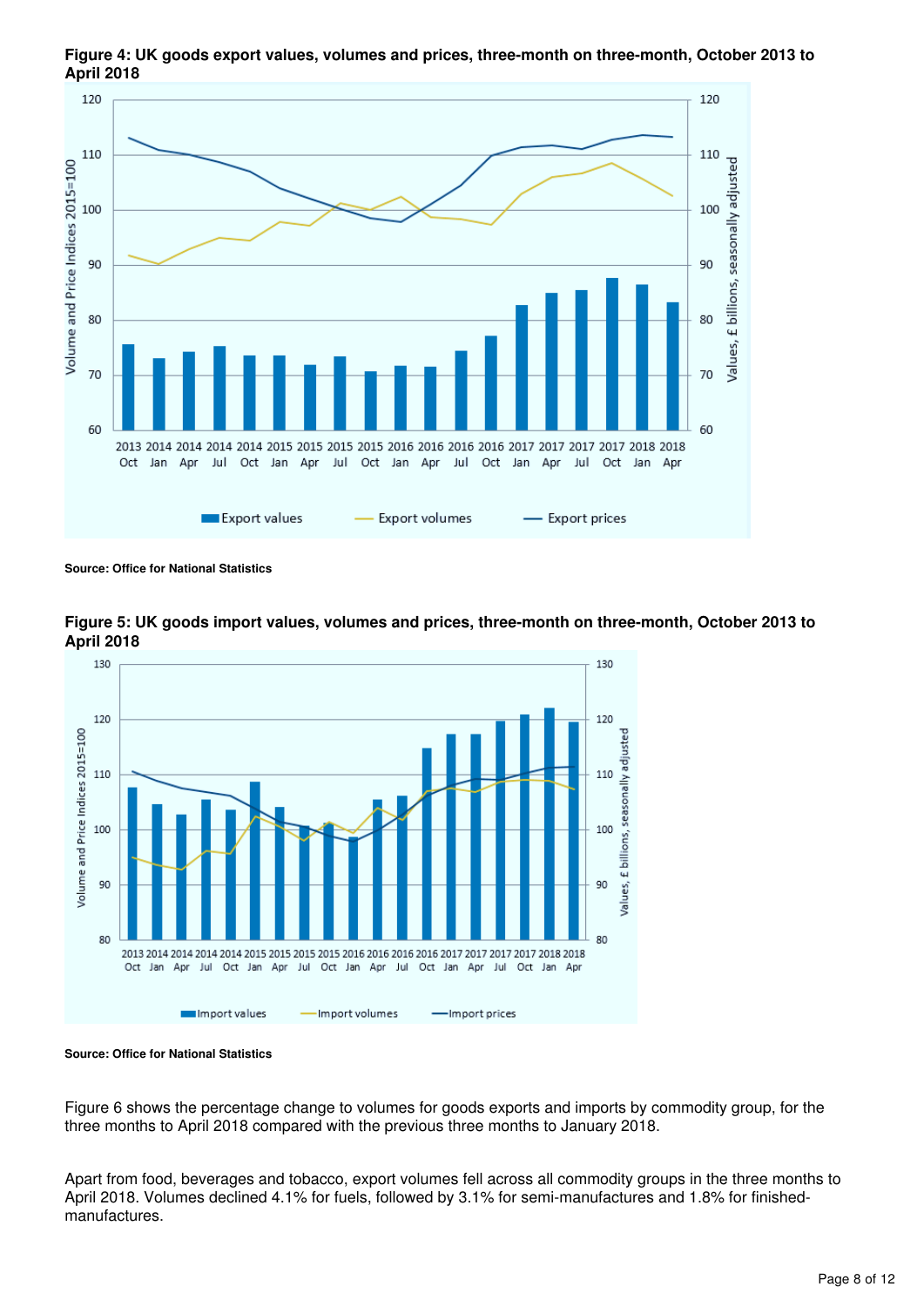#### **Figure 6: Percentage change to volumes for goods exports and imports by commodity group, three months to April 2018 compared with three months to January 2018**

Figure 6: Percentage change to volumes for goods exports and imports by commodity group, three months to April 2018 compared with three months to January 2018



**Source: Office for National Statistics**

# <span id="page-8-0"></span>**6 . An improvement to the trade in services surplus led to a narrowing of the total trade deficit in the 12 months to April 2018**

Figure 7 shows 12-month on 12-month UK trade balances for the period April 2016 to April 2018.

The UK total trade deficit (goods and services) narrowed £6.7 billion to £30.8 billion in the 12 months to April 2018. An improvement to the trade in services balance was the main factor, as the trade surplus the UK has in services widened £9.9 billion to £108.7 billion. The trade in goods deficit worsened, widening £3.2 billion to £139.5 billion over the same period.

Services exports increased 7.5% (£19.8 billion) compared with services imports, which rose 6.0% (£9.9 billion). Goods exports rose 7.4% (£23.5 billion) compared with goods imports, which increased 5.9% (£26.7 billion).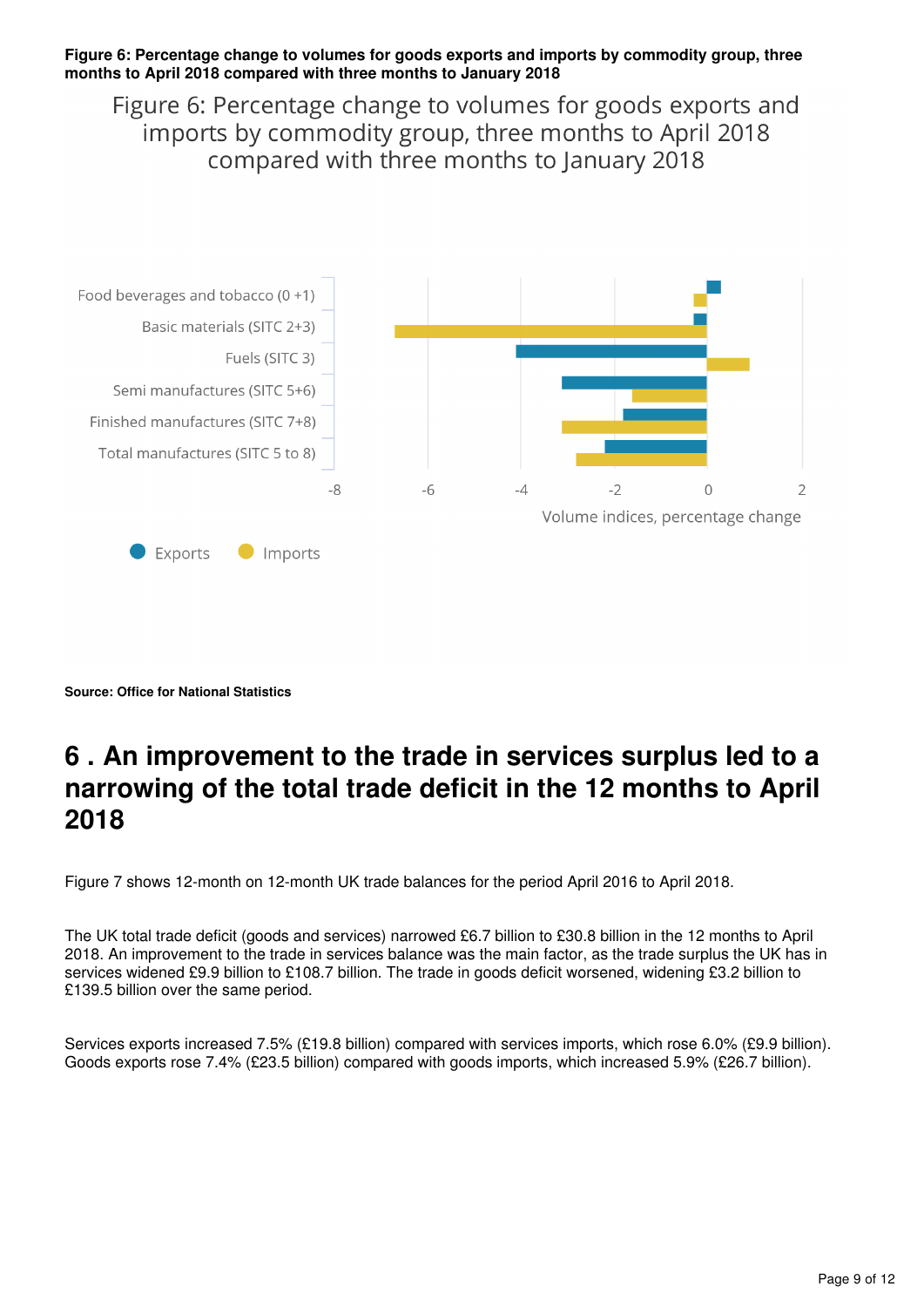## **Figure 7: 12-month on 12-month UK trade balances, April 2016 to April 2018** Figure 7: 12-month on 12-month UK trade balances, April 2016 to April 2018



**Source: Office for National Statistics**

# <span id="page-9-0"></span>**7 . Revisions**

In accordance with the National Accounts Revisions Policy[,](https://www.ons.gov.uk/methodology/methodologytopicsandstatisticalconcepts/revisions/revisionspoliciesforeconomicstatistics) data in this release have been revised from January 2018 (Figure 8).

Revisions to data for January 2018 resulted in a upward net contribution of £0.3 billion to the total trade balance in January 2018 and downward net contributions of £22 million and £0.1 billion in February and March 2018 respectively.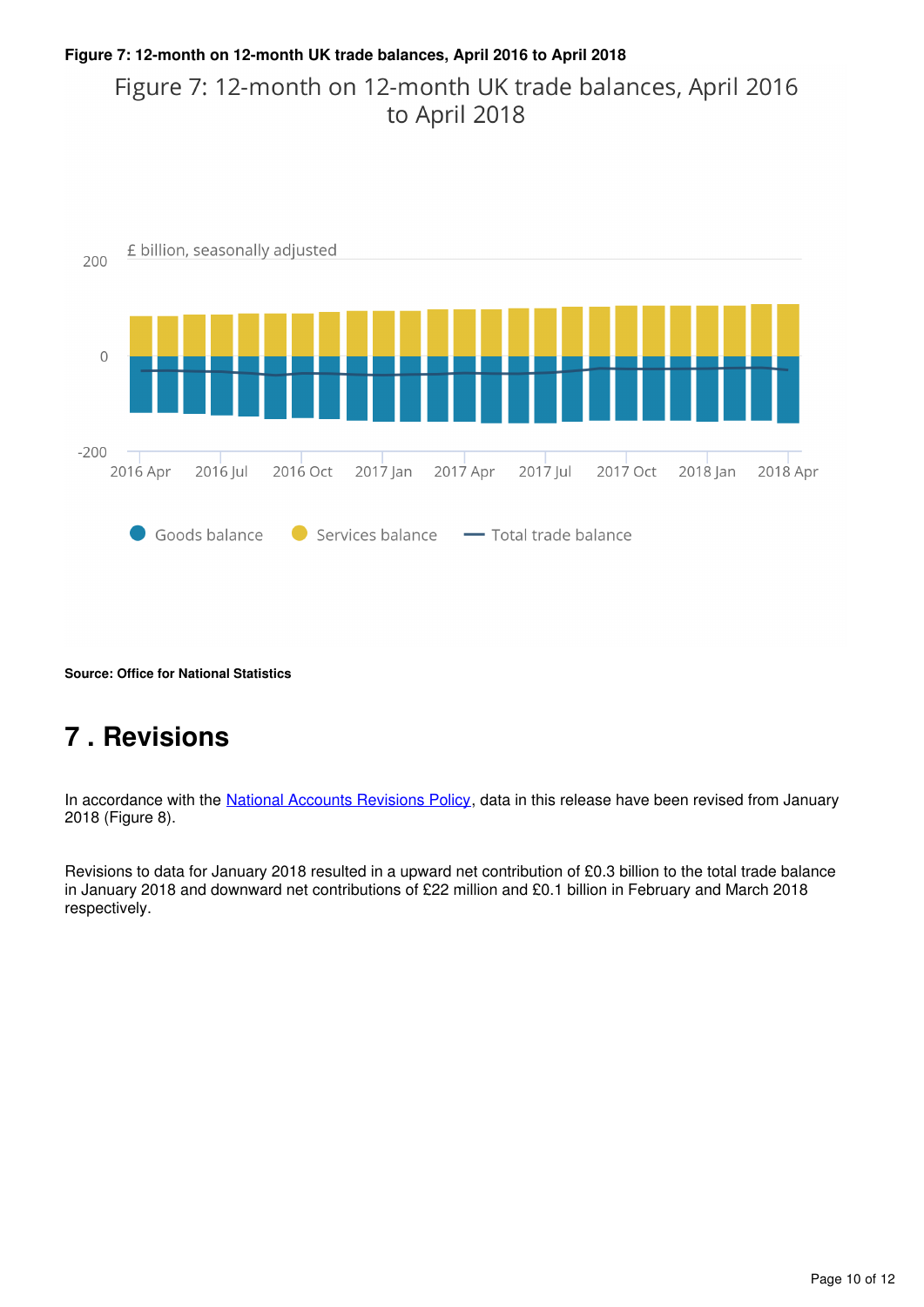## **Figure 8: Revisions to UK trade balances, January 2018 to March 2018** Figure 8: Revisions to UK trade balances, January 2018 to March  $2018$



**Source: Office for National Statistics**

# <span id="page-10-0"></span>**8 . Links to related statistics**

Supplementary quarterly data analysed by product according to the UK trade in goods by classification of product [by activity \(CPA 2008\)](https://www.ons.gov.uk/economy/nationalaccounts/balanceofpayments/datasets/publicationtablesuktradecpa08) are also available.

The complete run of data in the tables of this statistical bulletin are also available to view and download in other electronic formats free of charge using our [time series data](https://www.ons.gov.uk/economy/nationalaccounts/balanceofpayments/datasets/tradeingoodsmretsallbopeu2013timeseriesspreadsheet) website service. You can download the complete statistical bulletin in a choice of formats, or view and download your own selection of individual series.

Experimental data are available by commodity and partner country via an [article](https://www.ons.gov.uk/economy/nationalaccounts/balanceofpayments/articles/tradeingoodscountrybycommodityexperimentaldata2011to2016/2018-04-16/relateddata) and datasets we published in April 2016. From July 2018 this data will be available monthly as part of the UK trade statistical bulletin release.

We now publish the [proportion of sales that are exports in the manufacturing industries](https://www.ons.gov.uk/economy/economicoutputandproductivity/output/datasets/exportproportionsformanufacturingindustries) as an Excel dataset to accompany the Index of Production release. The proportion of export sales have been published for industries collected by the Monthly Business Survey where the value of exports are reported as well as the total turnover. These are non-seasonally adjusted series.

On 28 October 2016, we published an article containing information on trade – Why has the value of the pound [been falling and what could this mean for people in the UK?](https://www.ons.gov.uk/economy/inflationandpriceindices/articles/whyhasthevalueofthepoundbeenfallingandwhatcouldthismeanforpeopleintheuk/2016-10-28)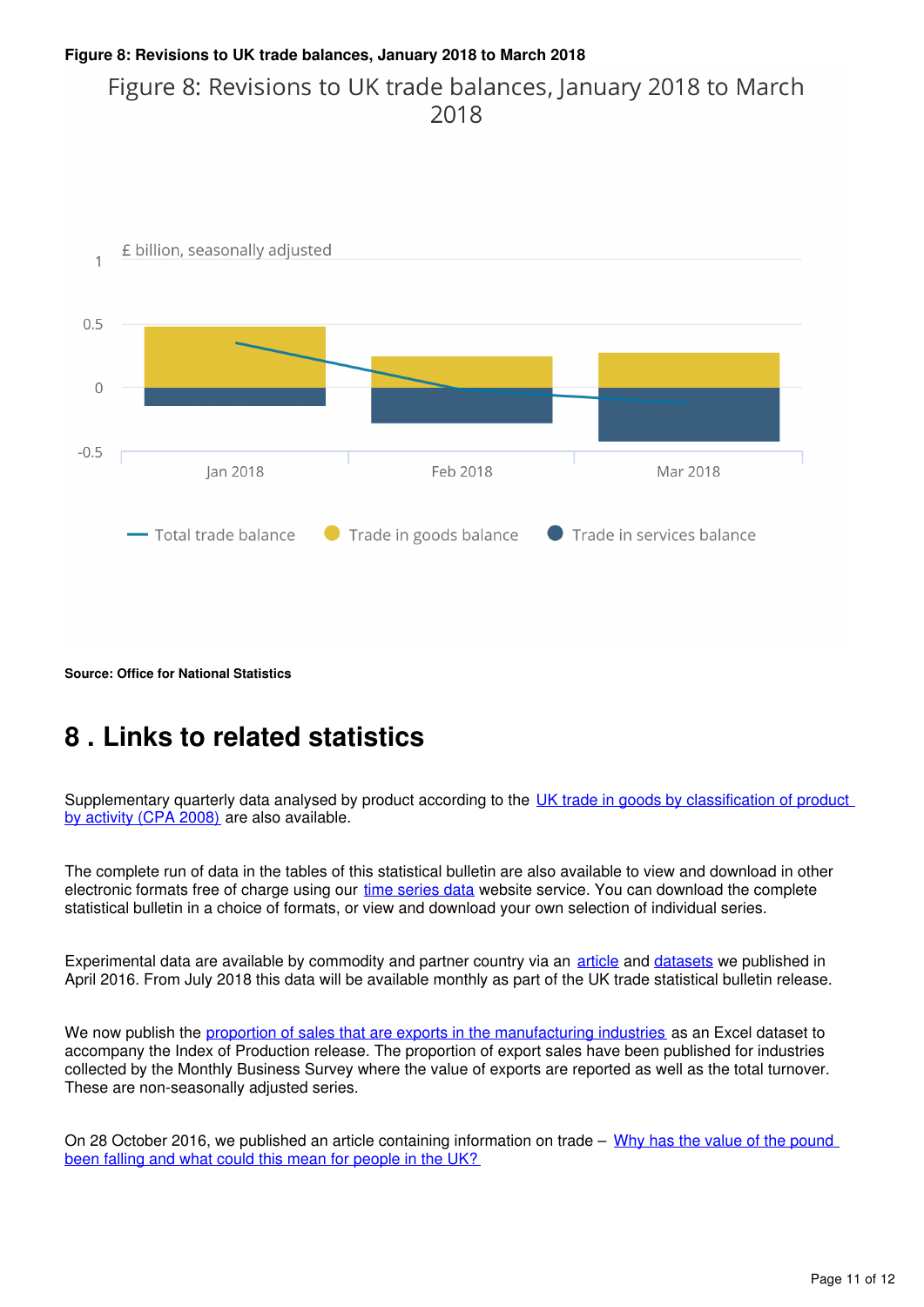On 5 September 2016, we published a short story on the [UK trade and investment relationship with the USA.](https://www.ons.gov.uk/releases/theuktradeandinvestmentrelationshipwiththeunitedstatesofamerica) This is part of a series that began in June 2015; previous topics cover South America[,](https://www.ons.gov.uk/economy/nationalaccounts/balanceofpayments/articles/uktradeandinvestmentwithsouthamerica/2016)China and Africa.

Additional [statistical data and analyses for UK trade statistics](https://www.ons.gov.uk/aboutus/whatwedo/statistics/requestingstatistics/alladhocs) that have not been included in our standard publications are also available.

# <span id="page-11-0"></span>**9 . Quality and methodology**

Trade is measured through both imports and exports of goods and/or services. Data are supplied by over 30 sources including several administrative sources, HM Revenue and Customs (HMRC) being the largest.

This monthly release contains tables showing the total value of trade in goods together with index numbers of volume and price. Figures are analysed by broad commodity group (values and indices) and according to geographical area (values only). In addition, the UK trade statistical bulletin also includes early monthly estimates of the value of trade in services.

Further qualitative data and information can be found in the attached datasets. This includes data on:

- [response rates](https://www.ons.gov.uk/economy/nationalaccounts/balanceofpayments/datasets/responseratesuktrade)
- [revision triangles](https://www.ons.gov.uk/economy/nationalaccounts/balanceofpayments/bulletins/uktrade/april2018/relateddata)

Detailed methodological notes are published in the [UK Balance of Payments, The Pink Book 2017](https://www.ons.gov.uk/releases/unitedkingdombalanceofpaymentsthepinkbook2017).

The [UK trade methodology web pages](http://www.ons.gov.uk/economy/nationalaccounts/balanceofpayments/methodologies/uktrade) have been developed to provide detailed information about the methods used to produce UK trade statistics.

The [UK trade Quality and Methodology Information report](https://www.ons.gov.uk/economy/nationalaccounts/balanceofpayments/qmis/uktradeqmi) contains important information on:

- the strengths and limitations of the data and how it compares with related data
- uses and users of the data
- how the output was created
- the quality of the output including the accuracy of the data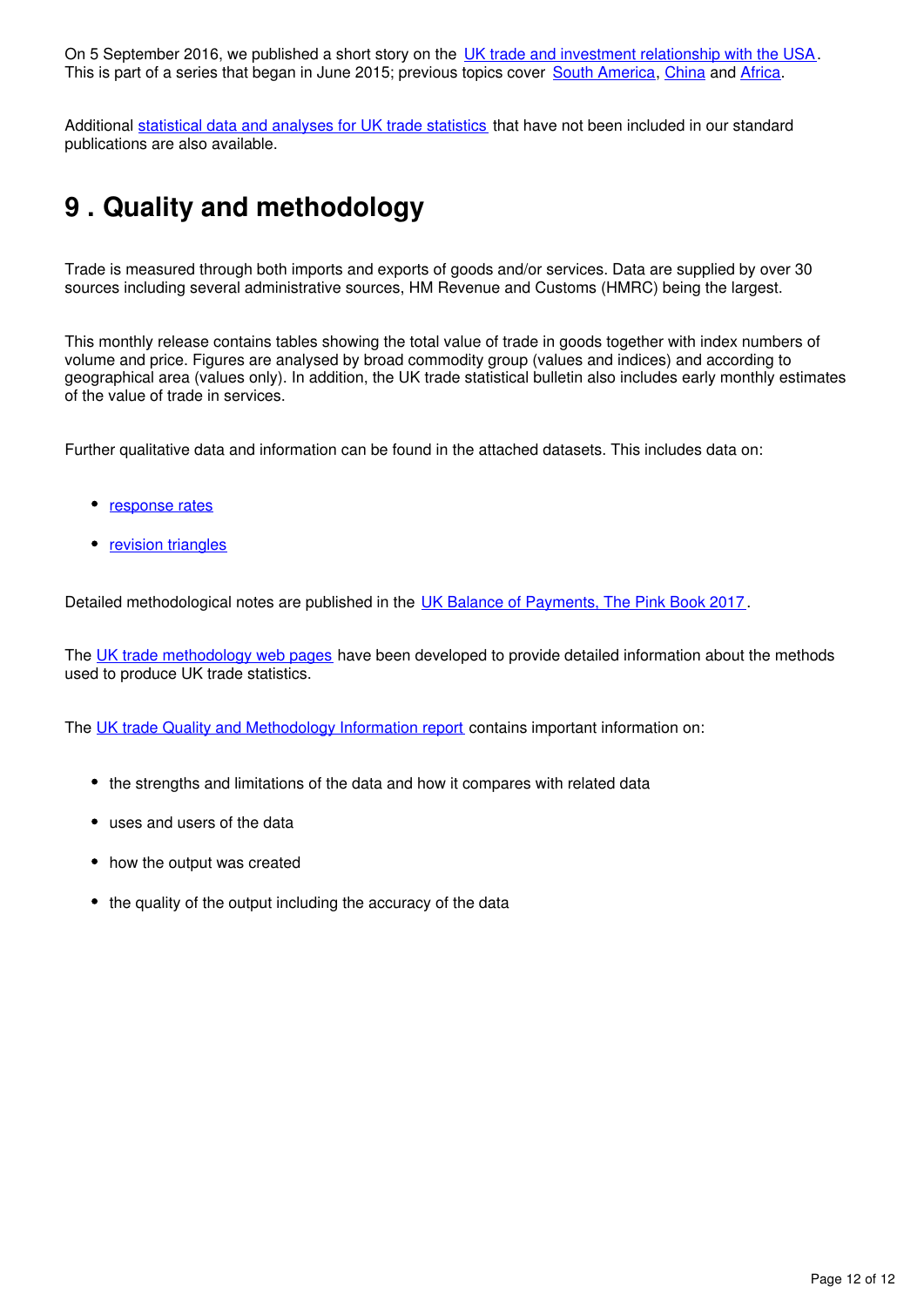## **1 VALUE OF UK TRADE IN GOODS AND SERVICES**

**Balance of Payments basis**

|                                                                        |                                                                    |                                                                    |                                                                         |                                                                    |                                                                    |                                                                        |                                                               |                                                                |                                                                      |                                                                    | £ million seasonally adjusted                                      |                                                                               |
|------------------------------------------------------------------------|--------------------------------------------------------------------|--------------------------------------------------------------------|-------------------------------------------------------------------------|--------------------------------------------------------------------|--------------------------------------------------------------------|------------------------------------------------------------------------|---------------------------------------------------------------|----------------------------------------------------------------|----------------------------------------------------------------------|--------------------------------------------------------------------|--------------------------------------------------------------------|-------------------------------------------------------------------------------|
|                                                                        |                                                                    | Total trade                                                        |                                                                         |                                                                    | Trade in goods                                                     |                                                                        |                                                               | Oil                                                            |                                                                      |                                                                    | Trade in goods<br>excluding oil                                    |                                                                               |
|                                                                        | <b>Exports</b>                                                     | Imports                                                            | Balance                                                                 | Exports                                                            | Imports                                                            | <b>Balance</b>                                                         | Exports                                                       | Imports                                                        | <b>Balance</b>                                                       | Exports                                                            | Imports                                                            | <b>Balance</b>                                                                |
| 2013<br>2014<br>2015<br>2016<br>2017                                   | <b>IKBH</b><br>519 913<br>518 925<br>517 161<br>554 738<br>622 063 | <b>IKBI</b><br>555 280<br>555 756<br>549 531<br>595 415<br>650 683 | <b>IKBJ</b><br>$-35367$<br>$-36831$<br>$-32370$<br>$-40677$<br>$-28620$ | <b>BOKG</b><br>302 169<br>297 306<br>288 770<br>302 067<br>342 479 | <b>BOKH</b><br>421 952<br>420 428<br>407 396<br>437 562<br>478 061 | BOKI<br>$-119783$<br>$-123$ 122<br>$-118626$<br>$-135495$<br>$-135582$ | <b>ELBL</b><br>38 869<br>33 216<br>21 102<br>20 641<br>30 877 | <b>ENXO</b><br>49 036<br>43 233<br>28 995<br>26 0 29<br>34 087 | <b>ENXQ</b><br>$-10167$<br>$-10017$<br>$-7893$<br>$-5388$<br>$-3210$ | <b>ELBM</b><br>263 300<br>264 090<br>267 668<br>281 426<br>311 602 | <b>ENXP</b><br>372 916<br>377 195<br>378 401<br>411 533<br>443 974 | <b>BQKH</b><br>$-109616$<br>$-113105$<br>$-110733$<br>$-130$ 107<br>$-132372$ |
| 2016 Q2<br>Q3<br>Q <sub>4</sub>                                        | 136 799<br>138 604<br>149 377                                      | 144 426<br>154 937<br>156 336                                      | $-7627$<br>$-16333$<br>$-6959$                                          | 74 991<br>74 951<br>82 209                                         | 105 626<br>114 720<br>115 281                                      | $-30635$<br>$-39769$<br>$-33072$                                       | 5 2 8 0<br>4 7 4 1<br>6 3 8 7                                 | 5961<br>7 1 7 2<br>7719                                        | $-681$<br>$-2431$<br>$-1332$                                         | 69712<br>70 210<br>75 821                                          | 99 665<br>107 549<br>107 561                                       | $-29953$<br>$-37339$<br>$-31740$                                              |
| 2017 Q1<br>Q <sub>2</sub><br>Q3<br>Q <sub>4</sub>                      | 151 254<br>154 393<br>158 280<br>158 136                           | 160 198<br>161 243<br>163 468<br>165 774                           | $-8944$<br>$-6850$<br>$-5188$<br>$-7638$                                | 83 369<br>85 865<br>87512<br>85 733                                | 117816<br>118 391<br>120 381<br>121 473                            | $-34447$<br>$-32526$<br>$-32869$<br>$-35740$                           | 7 5 23<br>8 2 1 3<br>8 1 9 7<br>6944                          | 8851<br>7824<br>8 2 3 5<br>9 1 7 7                             | $-1328$<br>389<br>$-38$<br>$-2233$                                   | 75 846<br>77 652<br>79 315<br>78 789                               | 108 965<br>110 567<br>112 146<br>112 296                           | $-33119$<br>$-32915$<br>$-32831$<br>$-33507$                                  |
| 2018 Q1<br>2016 Apr<br>May<br>Jun                                      | 156 251<br>45713<br>45 648<br>45 4 38                              | 162 944<br>48 984<br>46 579<br>48 863                              | $-6693$<br>$-3271$<br>$-931$<br>$-3425$                                 | 85 831<br>25 317<br>25 0 29<br>24 645                              | 119 409<br>36 199<br>33 655<br>35 772                              | $-33578$<br>$-10882$<br>$-8626$<br>$-111127$                           | 7461<br>1845<br>1 747<br>1688                                 | 9311<br>1925<br>1 639<br>2 3 9 7                               | $-1850$<br>$-80$<br>108<br>$-709$                                    | 78 370<br>23 472<br>23 283<br>22 957                               | 110 098<br>34 273<br>32 016<br>33 376                              | $-31728$<br>$-10801$<br>$-8733$<br>$-10419$                                   |
| Jul<br>Aug<br>Sep<br>Oct<br>Nov<br>Dec                                 | 45 768<br>46 363<br>46 473<br>49 0 26<br>49 760<br>50 591          | 49 943<br>52 296<br>52 698<br>50 269<br>52 787<br>53 280           | $-4175$<br>$-5933$<br>$-6225$<br>$-1243$<br>$-3027$<br>$-2689$          | 24 838<br>25 193<br>24 9 20<br>26 983<br>27 313<br>27913           | 36 672<br>38 874<br>39 174<br>36 684<br>39 118<br>39 479           | $-11834$<br>$-13681$<br>$-14254$<br>$-9701$<br>$-11805$<br>$-11566$    | 1 7 3 5<br>1 6 2 2<br>1 3 8 4<br>1716<br>2 1 8 2<br>2 4 8 9   | 2 3 1 7<br>2 2 9 3<br>2 5 6 2<br>2 4 7 9<br>2617<br>2 6 2 3    | $-582$<br>$-671$<br>$-1178$<br>$-763$<br>$-435$<br>$-134$            | 23 103<br>23 571<br>23 536<br>25 267<br>25 131<br>25 4 23          | 34 355<br>36 582<br>36 612<br>34 205<br>36 500<br>36 856           | $-11252$<br>$-13011$<br>$-13076$<br>$-8938$<br>$-11369$<br>$-11433$           |
| 2017 Jan<br>Feb<br>Mar<br>Apr<br>May<br>Jun                            | 50 185<br>49 927<br>51 142<br>51 694<br>51 507<br>51 192           | 52 756<br>52 376<br>55 066<br>52 577<br>53 749<br>54 916           | $-2571$<br>$-2449$<br>$-3924$<br>$-883$<br>$-2242$<br>$-3724$           | 27 509<br>27 307<br>28 553<br>29 041<br>28 687<br>28 137           | 38 769<br>38 230<br>40 817<br>38 289<br>39 461<br>40 641           | $-11260$<br>$-10923$<br>$-12264$<br>$-9248$<br>$-10774$<br>$-12504$    | 2 4 7 7<br>2 5 0 2<br>2 5 4 4<br>2648<br>2 9 9 7<br>2568      | 3 1 3 4<br>2 6 6 3<br>3 0 5 4<br>2 4 8 8<br>2710<br>2626       | $-657$<br>$-161$<br>$-510$<br>160<br>287<br>$-58$                    | 25 032<br>24 805<br>26 009<br>26 393<br>25 690<br>25 5 69          | 35 635<br>35 567<br>37 763<br>35 801<br>36 751<br>38 015           | $-10603$<br>$-10762$<br>$-11754$<br>$-9408$<br>$-11061$<br>$-1246$            |
| Jul<br>Aug<br>Sep<br>Oct<br>Nov<br>Dec                                 | 51 892<br>52 508<br>53 880<br>52 765<br>52 541<br>52 830           | 53 971<br>54 877<br>54 620<br>54 915<br>55 585<br>55 275           | $-2079$<br>$-2369$<br>$-740$<br>$-2150$<br>$-3044$<br>$-2445$           | 28 5 68<br>28 911<br>30 033<br>28 7 23<br>28 381<br>28 629         | 39 694<br>40 536<br>40 151<br>40 275<br>40 798<br>40 400           | $-111126$<br>$-11625$<br>$-10118$<br>$-11552$<br>$-12417$<br>$-11771$  | 2694<br>2643<br>2860<br>2 2 4 3<br>2 4 3 8<br>2 2 6 3         | 2 6 3 4<br>2629<br>2972<br>2823<br>3 2 8 8<br>3 0 6 6          | 60<br>14<br>$-112$<br>$-580$<br>$-850$<br>$-803$                     | 25 874<br>26 268<br>27 173<br>26 480<br>25 943<br>26 366           | 37 060<br>37 907<br>37 179<br>37 452<br>37 510<br>37 334           | $-111186$<br>$-11639$<br>$-10006$<br>$-10972$<br>$-11567$<br>$-10968$         |
| 2018 Jan<br>Feb<br>Mar<br>Apr                                          | 53 268<br>51 340<br>51 643<br>49 991                               | 55 543<br>52 538<br>54 863<br>55 271                               | $-2275$<br>$-1198$<br>$-3220$<br>$-5280$                                | 29 4 18<br>27 851<br>28 5 62<br>26 868                             | 40 830<br>38 014<br>40 565<br>40 903                               | $-11412$<br>$-10163$<br>$-12003$<br>$-14035$                           | 2 7 2 8<br>2 2 4 1<br>2 4 9 2<br>2482                         | 3 2 9 2<br>2982<br>3 0 3 7<br>3 3 0 0                          | $-564$<br>$-741$<br>$-545$<br>$-818$                                 | 26 690<br>25 610<br>26 070<br>24 386                               | 37 537<br>35 033<br>37 528<br>37 603                               | $-10848$<br>$-9422$<br>$-11458$<br>$-13217$                                   |
| Value change, latest month compared with:<br>Previous month            | $-1652$                                                            | 408                                                                | $-2060$                                                                 | $-1694$                                                            | 338                                                                | $-2032$                                                                | $-10$                                                         | 263                                                            | $-273$                                                               | $-1684$                                                            | 75                                                                 | $-1759$                                                                       |
| Percentage change, latest month compared with:<br>Previous month       | $-3.2$                                                             | 0.7                                                                |                                                                         | $-5.9$                                                             | 0.8                                                                |                                                                        | $-0.4$                                                        | 8.7                                                            |                                                                      | $-6.5$                                                             | 0.2                                                                |                                                                               |
| 3 months ended:                                                        |                                                                    |                                                                    |                                                                         |                                                                    |                                                                    |                                                                        |                                                               |                                                                |                                                                      |                                                                    |                                                                    |                                                                               |
| 2017 Apr                                                               | 152 763                                                            | 160 019                                                            | $-7256$                                                                 | 84 901                                                             | 117 336                                                            | $-32435$                                                               | 7694                                                          | 8 2 0 5                                                        | $-511$                                                               | 77 207                                                             | 109 131                                                            | $-31924$                                                                      |
| 2018 Jan                                                               | 158 639                                                            | 166 403                                                            | $-7764$                                                                 | 86 428                                                             | 122 028                                                            | $-35600$                                                               | 7429                                                          | 9646                                                           | $-2217$                                                              | 78 999                                                             | 112 381                                                            | $-33333$                                                                      |
| 2018 Apr                                                               | 152 974                                                            | 162 672                                                            | $-9698$                                                                 | 83 281                                                             | 119 482                                                            | $-36201$                                                               | 7 2 1 5                                                       | 9319                                                           | $-2104$                                                              | 76 066                                                             | 110 164                                                            | $-34097$                                                                      |
| Percentage change, latest 3 months compared with:<br>Previous 3 months | $-3.6$                                                             | $-2.2$                                                             |                                                                         | $-3.6$                                                             | $-2.1$                                                             |                                                                        | $-2.9$                                                        | $-3.4$                                                         |                                                                      | $-3.7$                                                             | $-2.0$                                                             |                                                                               |
| Same 3 months last year                                                | 0.1                                                                | 1.7                                                                |                                                                         | $-1.9$                                                             | 1.8                                                                |                                                                        | $-6.2$                                                        | 13.6                                                           |                                                                      | $-1.5$                                                             | 0.9                                                                |                                                                               |

1 This table is continued overleaf.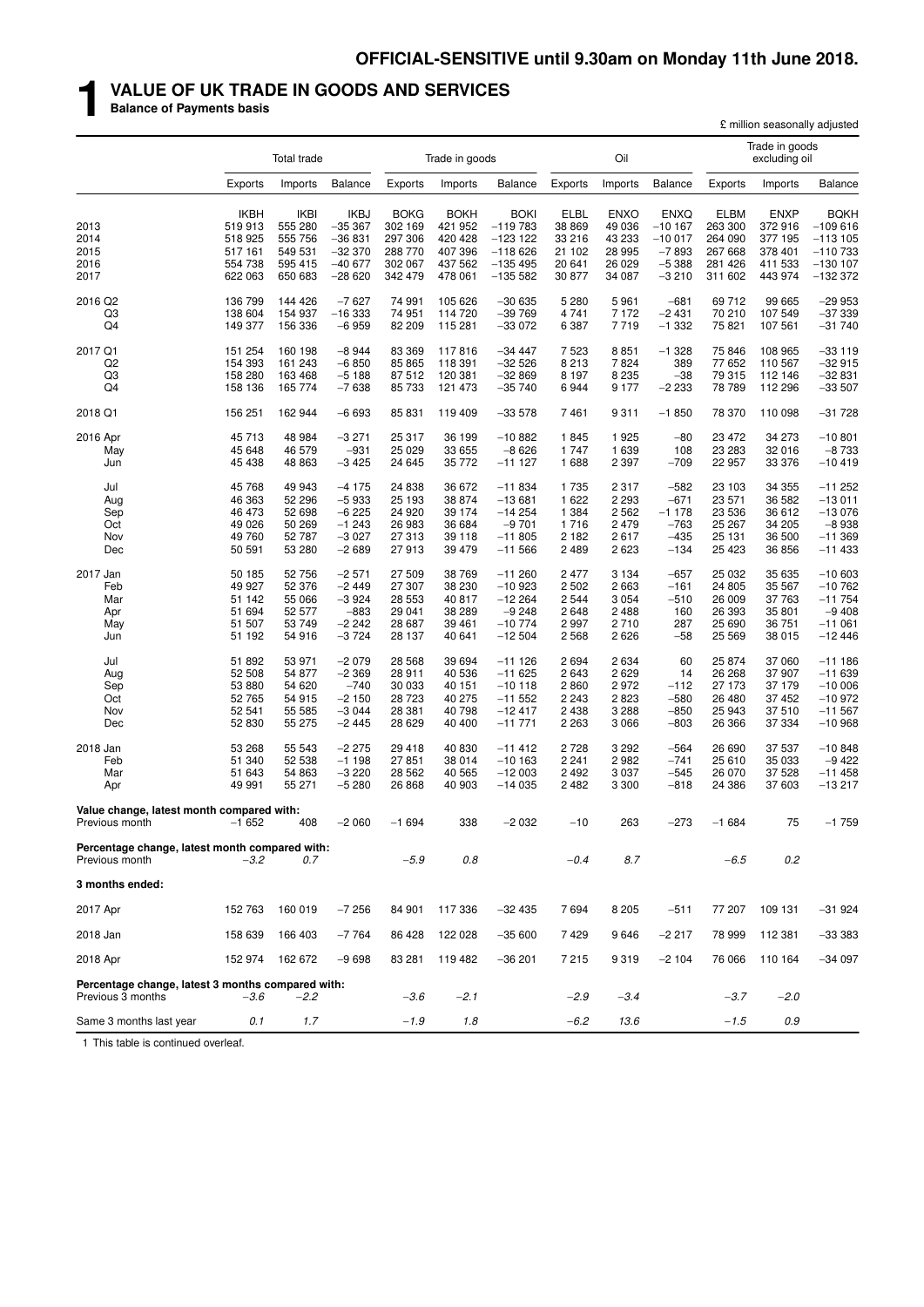# **1CONT. VALUE OF UK TRADE IN GOODS AND SERVICES Balance of Payments basis**

|                                                                        |                                                      |                                                                                                  |                                                        |                                                            |                                                         |                                                                                                      |                                                           |                                                                      |                                                                                                                                                                                                                                                                                                                                                                                                                                                                                                                                           |                                                          |                                                                                          |                                                                | £ million seasonally adjusted                             |                                                                |                                                          |
|------------------------------------------------------------------------|------------------------------------------------------|--------------------------------------------------------------------------------------------------|--------------------------------------------------------|------------------------------------------------------------|---------------------------------------------------------|------------------------------------------------------------------------------------------------------|-----------------------------------------------------------|----------------------------------------------------------------------|-------------------------------------------------------------------------------------------------------------------------------------------------------------------------------------------------------------------------------------------------------------------------------------------------------------------------------------------------------------------------------------------------------------------------------------------------------------------------------------------------------------------------------------------|----------------------------------------------------------|------------------------------------------------------------------------------------------|----------------------------------------------------------------|-----------------------------------------------------------|----------------------------------------------------------------|----------------------------------------------------------|
|                                                                        |                                                      | $E$ rratics <sup>1</sup>                                                                         |                                                        |                                                            | Trade in goods<br>excluding erratics                    |                                                                                                      |                                                           | Trade in goods<br>excluding oil and erratics                         |                                                                                                                                                                                                                                                                                                                                                                                                                                                                                                                                           |                                                          | Total trade<br>excluding erratics                                                        |                                                                |                                                           | Trade in services                                              |                                                          |
|                                                                        |                                                      |                                                                                                  |                                                        |                                                            |                                                         |                                                                                                      |                                                           |                                                                      | Exports Imports Balance Exports Imports Balance Exports Imports Balance Exports Imports Balance Exports Imports Balance                                                                                                                                                                                                                                                                                                                                                                                                                   |                                                          |                                                                                          |                                                                |                                                           |                                                                |                                                          |
| 2013<br>2014<br>2015<br>2016<br>2017                                   | <b>BPAL</b>                                          | <b>BQBB</b><br>21 473 26 002<br>19 594 20 143<br>21 525 19 458<br>23 883 25 095<br>22 678 22 515 | <b>BQKW</b>                                            | <b>BPAO</b>                                                | <b>BQBE</b>                                             | <b>BPBM</b>                                                                                          |                                                           | BPBL BQBG                                                            | BPAP<br>-4 529 280 696 395 950 -115 254 241 827 346 914 -105 087 498 440 529 278 -30 838 217 744 133 328<br>-549 277 712 400 285 -122 573 244 496 357 052 -112 556 499 331 535 613 -36 282 221 619 135 328<br>2 067 267 245 387 938 -120 693 246 143 358 943 -112 800 495 636 530 073 -34 437 228 391 142 135<br>$-1$ 212 278 184 412 467 $-134$ 283 257 543 386 438 $-128$ 895 530 855 570 320 $-39$ 465 252 671 157 853 94 818<br>163 319 801 455 546 -135 745 288 924 421 459 -132 535 599 385 628 168 -28 783 279 584 172 622 106 962 | <b>CPLX</b>                                              | <b>CPLY</b>                                                                              | CPLZ                                                           | IKBB                                                      | <b>IKBC</b>                                                    | <b>IKBD</b><br>84 416<br>86 291<br>86 256                |
| 2016 Q2<br>Q3<br>Q4                                                    | 6 5 4 2<br>5 1 5 1<br>7 1 3 6                        | 5 2 4 1<br>9725<br>4 5 5 2                                                                       | 1 301<br>$-4574$<br>2 5 8 4                            |                                                            | 68 449 100 385<br>69 800 104 995<br>75 073 110 729      | -31 936<br>$-35195$<br>$-35656$                                                                      | 63 169<br>65 059                                          | 94 424<br>97 823                                                     | $-31$ 255 130 257 139 185 $-8$ 928<br>68 686 103 010 -34 324 142 241 151 784 -9 543                                                                                                                                                                                                                                                                                                                                                                                                                                                       |                                                          | $-32$ 764 133 453 145 212 -11 759                                                        |                                                                | 61 808<br>63 653<br>67 168                                | 38 800<br>40 217<br>41 055                                     | 23 008<br>23 4 36<br>26 113                              |
| 2017 Q1<br>Q2<br>Q3<br>Q4                                              | 5 6 7 4<br>5658<br>5690<br>5656                      | 4 9 64<br>6 3 4 4<br>5 1 6 4<br>6 0 4 3                                                          | 710<br>-686<br>526<br>$-387$                           |                                                            |                                                         | 77 695 112 852 -35 157<br>80 207 112 047 -31 840<br>81 822 115 217 -33 395<br>80 077 115 430 -35 353 |                                                           | 70 172 104 001<br>71 994 104 223<br>73 625 106 982<br>73 133 106 253 | -33 357 152 590 158 304                                                                                                                                                                                                                                                                                                                                                                                                                                                                                                                   |                                                          | -33 829 145 580 155 234<br>-32 229 148 735 154 898<br>$-33$ 120 152 480 159 732 $-7$ 252 | -9 654<br>$-6163$<br>$-5714$                                   | 67 885<br>68 528<br>70 768<br>72 403                      | 42 382<br>42 851<br>43 087<br>44 302 28 101                    | 25 503<br>25 677<br>27 681                               |
| 2018 Q1                                                                | 5801                                                 | 4 1 9 9                                                                                          | 1 602                                                  |                                                            |                                                         | 80 030 115 210 -35 180                                                                               |                                                           | 72 569 105 899                                                       | $-33330150450158745 -8295$                                                                                                                                                                                                                                                                                                                                                                                                                                                                                                                |                                                          |                                                                                          |                                                                | 70 420                                                    | 43 535                                                         | 26 885                                                   |
| 2016 Apr<br>May<br>Jun                                                 | 1810<br>2811<br>1921                                 | 2 1 8 4<br>1 3 3 9<br>1718                                                                       | -374<br>1472<br>203                                    | 23 507<br>22 218<br>22 7 24                                |                                                         | $34015 - 10508$<br>$32316 - 10098$<br>34 054 -11 330                                                 | 21 662<br>20 471<br>21 036                                |                                                                      | $32090 - 10428$<br>$30677 - 10206$<br>$31657 - 10621$                                                                                                                                                                                                                                                                                                                                                                                                                                                                                     | 43 903<br>42 837<br>43 517                               | 46 800<br>45 240<br>47 145                                                               | -2 897<br>$-2403$<br>$-3628$                                   | 20 396<br>20 619<br>20 793                                | 12 785<br>12 924<br>13 091                                     | 7611<br>7695<br>7702                                     |
| Jul<br>Aug<br>Sep<br>Oct<br>Nov<br>Dec                                 | 1810<br>1874<br>1467<br>2493<br>2 5 0 2<br>2 1 4 1   | 3 251<br>3803<br>2671<br>1 1 7 8<br>1815<br>1 5 5 9                                              | $-1441$<br>$-1929$<br>$-1204$<br>1 3 1 5<br>687<br>582 | 23 0 28<br>23 319<br>23 453<br>24 490<br>24 811            | 33 4 21<br>35 071<br>36 503<br>35 506<br>37 303         | $-10.393$<br>$-11752$<br>$-13050$<br>-11 016<br>$-12492$<br>25 772 37 920 -12 148 23 283             | 21 293<br>21 697<br>22 069<br>22 774<br>22 6 29           | 31 104<br>32778<br>33 941<br>34 686                                  | $-9811$<br>$-11081$<br>$-11872$<br>33 027 -10 253<br>$-12057$<br>35 297 -12 014                                                                                                                                                                                                                                                                                                                                                                                                                                                           | 43 958<br>44 489<br>45 006<br>46 533<br>47 258<br>48 450 | 46 692<br>48 493<br>50 027<br>49 091<br>50 972<br>51 721                                 | $-2734$<br>$-4004$<br>$-5021$<br>$-2558$<br>$-3714$<br>$-3271$ | 20 930<br>21 170<br>21 553<br>22 043<br>22 447            | 13 271<br>13422<br>13 524<br>13 585<br>13 669<br>22 678 13 801 | 7659<br>7748<br>8 0 2 9<br>8 4 5 8<br>8778<br>8877       |
| 2017 Jan<br>Feb<br>Mar<br>Apr<br>May<br>Jun                            | 1679<br>1 550<br>2445<br>2 1 9 1<br>1 585<br>1882    | 1 204<br>1877<br>1883<br>1 7 7 5<br>1853<br>2716                                                 | 475<br>$-327$<br>562<br>416<br>$-268$<br>-834          | 25 830<br>25 757<br>26 108<br>26 850<br>27 102<br>26 255   | 37 565<br>36 353<br>38 934<br>36 514<br>37 608<br>37925 | -11 735<br>$-10596$<br>-12 826<br>$-9664$<br>$-10,506$<br>$-11670$                                   | 23 353<br>23 255<br>23 5 64<br>24 202<br>24 105<br>23 687 | 34 431<br>33 690<br>35 880<br>34 0 26<br>34 898<br>35 299            | $-11078$<br>$-10435$<br>$-12316$<br>$-9824$<br>$-10793$<br>$-11612$ 49 310                                                                                                                                                                                                                                                                                                                                                                                                                                                                | 48 506<br>48 377<br>48 697<br>49 503<br>49 922           | 51 552<br>50 499<br>53 183<br>50 802<br>51896<br>52 200                                  | $-3046$<br>$-2122$<br>$-4486$<br>$-1299$<br>$-1974$<br>$-2890$ | 22 676<br>22 620<br>22 589<br>22 653<br>22 8 20<br>23 055 | 13 987<br>14 14 6<br>14 249<br>14 288<br>14 288<br>14 275      | 8689<br>8 4 7 4<br>8 3 4 0<br>8 3 6 5<br>8 5 3 2<br>8780 |
| Jul<br>Aug<br>Sep<br>Oct<br>Nov<br>Dec                                 | 1 574<br>1885<br>2 2 3 1<br>2 1 9 9<br>1760<br>1 697 | 2 1 9 4<br>1 627<br>1 3 4 3<br>2 3 7 9<br>1939<br>1725                                           | $-620$<br>258<br>888<br>$-180$<br>$-179$<br>$-28$      | 26 994<br>27 0 26<br>27 802<br>26 5 24<br>26 621<br>26 932 | 38 909<br>38 808<br>37896<br>38 859<br>38 675           | $37500 - 10506$<br>-11 883<br>$-11006$<br>$-11372$<br>-12 238<br>$-11743$                            | 24 300<br>24 383<br>24 942<br>24 281<br>24 183<br>24 6 69 | 34 866<br>36 280<br>35836<br>35 073<br>35 571<br>35 609              | $-10566$<br>-11 897<br>$-10.894$<br>$-10792$<br>$-11388$<br>$-10940$                                                                                                                                                                                                                                                                                                                                                                                                                                                                      | 50 318<br>50 623<br>51 649<br>50 566<br>50 781<br>51 133 | 51 777<br>53 250<br>53 277<br>52 536<br>53 646<br>53 550                                 | -1459<br>$-2627$<br>$-1628$<br>$-1970$<br>$-2865$<br>$-2417$   | 23 324<br>23 597<br>23 847<br>24 160<br>24 201            | 14 277<br>14 341<br>14 469<br>24 042 14 640<br>14 787<br>14875 | 9047<br>9 2 5 6<br>9378<br>9 4 0 2<br>9373<br>9 3 2 6    |
| 2018 Jan<br>Feb<br>Mar<br>Apr                                          | 1960<br>1759<br>2082<br>1456                         | 1678<br>995<br>1 5 2 6<br>2615                                                                   | 282<br>764<br>556<br>$-1159$                           | 27 458<br>26 092<br>26 480<br>25 4 12                      | 39 152<br>37019<br>39 039                               | $-11694$<br>$-10927$<br>$-12559$<br>38 288 -12 876 22 930                                            | 24 730<br>23 851<br>23 988                                | 35 860<br>34 037<br>34 988                                           | $-11130$<br>$-10186$<br>36 002 -12 014<br>-12 058                                                                                                                                                                                                                                                                                                                                                                                                                                                                                         | 51 308<br>49 581<br>49 561                               | 53 865<br>51 543<br>53 337<br>48 535 52 656                                              | $-2557$<br>$-1962$<br>$-3776$<br>-4 121                        | 23 850<br>23 4 89<br>23 081<br>23 123                     | 14 713<br>14 524<br>14 298<br>14 368                           | 9 1 3 7<br>8965<br>8783<br>8755                          |
| Value change, latest month compared with:<br>Previous month            | -626                                                 |                                                                                                  |                                                        | $1089 - 1715 - 1068$                                       | $-751$                                                  |                                                                                                      |                                                           | $-317 -1058 -1014$                                                   |                                                                                                                                                                                                                                                                                                                                                                                                                                                                                                                                           | $-44 - 1026$                                             | $-681$                                                                                   | $-345$                                                         | 42                                                        | 70                                                             | $-28$                                                    |
| Percentage change, latest month compared with:<br>Previous month       | $-30.1$                                              | 71.4                                                                                             |                                                        | $-4.0$                                                     | $-1.9$                                                  |                                                                                                      | $-4.4$                                                    | $-2.8$                                                               |                                                                                                                                                                                                                                                                                                                                                                                                                                                                                                                                           | $-2.1$                                                   | $-1.3$                                                                                   |                                                                | 0.2                                                       | 0.5                                                            |                                                          |
| 3 months ended:                                                        |                                                      |                                                                                                  |                                                        |                                                            |                                                         |                                                                                                      |                                                           |                                                                      |                                                                                                                                                                                                                                                                                                                                                                                                                                                                                                                                           |                                                          |                                                                                          |                                                                |                                                           |                                                                |                                                          |
| 2017 Apr                                                               | 6 186                                                | 5 5 3 5                                                                                          |                                                        |                                                            |                                                         |                                                                                                      |                                                           |                                                                      | 651 78 715 111 801 -33 086 71 021 103 596 -32 575 146 577 154 484 -7 907 67 862 42 683 25 179                                                                                                                                                                                                                                                                                                                                                                                                                                             |                                                          |                                                                                          |                                                                |                                                           |                                                                |                                                          |
| 2018 Jan                                                               | 5 417                                                | 5 3 4 2                                                                                          |                                                        |                                                            |                                                         |                                                                                                      |                                                           |                                                                      | 75 81 011 116 686 -35 675 73 582 107 040 -33 458 153 222 161 061 -7 839 72 211 44 375 27 836                                                                                                                                                                                                                                                                                                                                                                                                                                              |                                                          |                                                                                          |                                                                |                                                           |                                                                |                                                          |
| 2018 Apr                                                               | 5 297                                                | 5 1 3 6                                                                                          |                                                        |                                                            |                                                         |                                                                                                      |                                                           |                                                                      | 161 77 984 114 346 -36 362 70 769 105 027 -34 258 147 677 157 536 -9 859 69 693 43 190 26 503                                                                                                                                                                                                                                                                                                                                                                                                                                             |                                                          |                                                                                          |                                                                |                                                           |                                                                |                                                          |
| Percentage change, latest 3 months compared with:<br>Previous 3 months | $-2.2$                                               | $-3.9$                                                                                           |                                                        | $-3.7$                                                     | $-2.0$                                                  |                                                                                                      | $-3.8$                                                    | $-1.9$                                                               |                                                                                                                                                                                                                                                                                                                                                                                                                                                                                                                                           | $-3.6$                                                   | $-2.2$                                                                                   |                                                                | $-3.5$                                                    | $-2.7$                                                         |                                                          |
| Same 3 months last year                                                | $-14.4$                                              | $-7.2$                                                                                           |                                                        | $-0.9$                                                     | 2.3                                                     |                                                                                                      | $-0.4$                                                    | 1.4                                                                  |                                                                                                                                                                                                                                                                                                                                                                                                                                                                                                                                           | 0.8                                                      | 2.0                                                                                      |                                                                | 2.7                                                       | 1.2                                                            |                                                          |

1 These are defined as ships, aircraft, precious stones, silver and non-monetary gold.

 $^{\dagger}$  Earliest date for revisions to trade in goods is January 2018. Earliest date for revisions to trade in services is January 2018.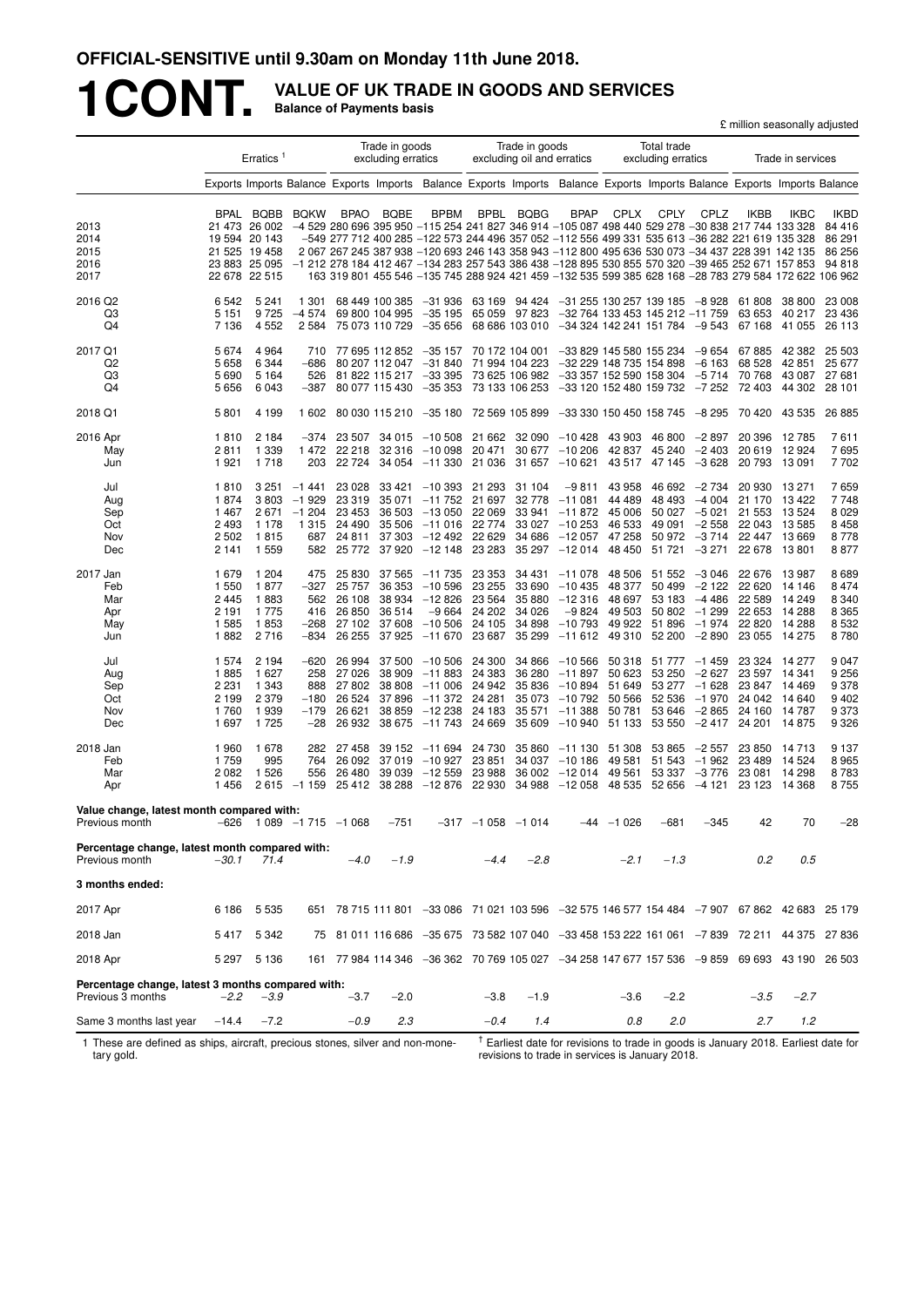# **2 UK TRADE IN GOODS BY AREA**

**Balance of Payments basis**

|                                                                        |             |                               |                |             |                   |                |          |                     |                |             | £ million seasonally adjusted |                |
|------------------------------------------------------------------------|-------------|-------------------------------|----------------|-------------|-------------------|----------------|----------|---------------------|----------------|-------------|-------------------------------|----------------|
|                                                                        |             | EMU members <sup>1</sup>      |                |             | Total EU $(28)^2$ |                |          | Non-EU <sup>3</sup> |                |             | Total                         |                |
|                                                                        | Exports     | Imports                       | <b>Balance</b> | Exports     | Imports           | Balance        | Exports  | Imports             | <b>Balance</b> | Exports     | Imports                       | <b>Balance</b> |
|                                                                        | <b>N3C5</b> | N <sub>3</sub> C <sub>6</sub> | <b>N3C4</b>    | <b>L87S</b> | <b>L87U</b>       | L87Q           | L87M     | L87O                | L87K           | <b>BOKG</b> | <b>BOKH</b>                   | <b>BOKI</b>    |
| 2013                                                                   | 133 756     | 188884                        | $-55128$       | 150 598     | 219 132           | $-68534$       | 151 571  | 202 820             | $-51249$       | 302 169     | 421 952                       | $-119783$      |
| 2014                                                                   | 134 929     | 201 303                       | $-66374$       | 152 915     | 231 008           | $-78093$       | 144 391  | 189 420             | $-45029$       | 297 306     | 420 428                       | $-123$ 122     |
| 2015                                                                   | 123 132     | 197 695                       | $-74563$       | 138 865     | 225 888           | $-87023$       | 149 905  | 181 508             | $-31603$       | 288 770     | 407 396                       | $-118626$      |
| 2016                                                                   | 128 684     | 211 584                       | $-82900$       | 145 471     | 241 935           | $-96464$       | 156 596  | 195 627             | $-39031$       | 302 067     | 437 562                       | $-135495$      |
| 2017                                                                   | 148 339     | 227 848                       | $-79509$       | 167 246     | 261 943           | $-94697$       | 175 233  | 216 118             | $-40885$       | 342 479     | 478 061                       | $-1355582$     |
| 2016 Q2                                                                | 31 518      | 51 318                        | $-19800$       | 35 731      | 58 775            | $-23044$       | 39 260   | 46 852              | $-7592$        | 74 991      | 105 626                       | $-30635$       |
| Q3                                                                     | 32 982      | 54 375                        | $-21393$       | 37 400      | 61 915            | $-24515$       | 37 551   | 52 805              | $-15254$       | 74 951      | 114 720                       | $-39769$       |
| Q <sub>4</sub>                                                         | 34 747      | 56 158                        | $-21411$       | 39 135      | 64 384            | $-25249$       | 43 0 74  | 50 896              | $-7822$        | 82 209      | 115 281                       | $-33072$       |
| 2017 Q1                                                                | 35 636      | 56 404                        | $-20768$       | 40 124      | 64 856            | $-24732$       | 43 245   | 52 959              | $-9714$        | 83 369      | 117816                        | $-34447$       |
| Q <sub>2</sub>                                                         | 36 829      | 56 317                        | $-19488$       | 41 457      | 64 541            | $-23084$       | 44 408   | 53 851              | $-9443$        | 85 865      | 118 391                       | $-32526$       |
| Q3                                                                     | 38 510      | 57 059                        | $-18549$       | 43 505      | 66 023            | $-22518$       | 44 007   | 54 358              | $-10.351$      | 87 512      | 120 381                       | $-32869$       |
| Q <sub>4</sub>                                                         | 37 364      | 58 068                        | $-20704$       | 42 160      | 66 523            | $-24363$       | 43 573   | 54 950              | $-11377$       | 85 733      | 121 473                       | $-35740$       |
| 2018 Q1                                                                | 37 901      | 57 395                        | $-19494$       | 42 659      | 66 307            | $-23648$       | 43 172   | 53 102              | $-9930$        | 85 831      | 119 409                       | $-33578$       |
| 2016 Apr                                                               | 10 866      | 16 929                        | $-6063$        | 12312       | 19 4 85           | $-7173$        | 13 005   | 16714               | $-3709$        | 25 317      | 36 199                        | $-10882$       |
| May                                                                    | 10 352      | 16917                         | $-6565$        | 11725       | 19 361            | $-7636$        | 13 304   | 14 294              | $-990$         | 25 0 29     | 33 655                        | $-8626$        |
| Jun                                                                    | 10 300      | 17472                         | $-7172$        | 11 694      | 19 929            | $-8235$        | 12 951   | 15 844              | $-2893$        | 24 645      | 35 772                        | -11 127        |
| Jul                                                                    | 11 030      | 17 579                        | $-6549$        | 12 487      | 20 019            | $-7532$        | 12 351   | 16 653              | $-4302$        | 24 838      | 36 672                        | $-11834$       |
| Aug                                                                    | 10 932      | 18 113                        | $-7181$        | 12 447      | 20 578            | $-8131$        | 12746    | 18 29 6             | $-5550$        | 25 193      | 38 874                        | $-13681$       |
| Sep                                                                    | 11 0 20     | 18 683                        | $-7663$        | 12 4 6 6    | 21 318            | $-8852$        | 12 4 54  | 17856               | $-5402$        | 24 9 20     | 39 174                        | $-14254$       |
| Oct                                                                    | 11 061      | 17973                         | $-6912$        | 12 4 61     | 20 574            | $-8113$        | 14 522   | 16 110              | $-1588$        | 26 983      | 36 684                        | $-9701$        |
| Nov                                                                    | 11 558      | 19 052                        | $-7494$        | 13 006      | 21912             | $-8906$        | 14 307   | 17 205              | $-2898$        | 27 313      | 39 118                        | $-11805$       |
| Dec                                                                    | 12 1 28     | 19 133                        | $-7005$        | 13 6 68     | 21 898            | $-8230$        | 14 245   | 17581               | $-3336$        | 27913       | 39 479                        | $-11566$       |
| 2017 Jan                                                               | 11 674      | 18 396                        | $-6722$        | 13 192      | 21 286            | $-8094$        | 14 317   | 17482               | $-3165$        | 27 509      | 38 769                        | $-11260$       |
| Feb                                                                    | 11 674      | 18 784                        | $-7110$        | 13 130      | 21 488            | $-8358$        | 14 177   | 16742               | $-2565$        | 27 307      | 38 230                        | $-10923$       |
| Mar                                                                    | 12 288      | 19 224                        | $-6936$        | 13802       | 22 082            | $-8280$        | 14 751   | 18 735              | $-3984$        | 28 553      | 40 817                        | $-12264$       |
| Apr                                                                    | 11 876      | 18 513                        | $-6637$        | 13 3 3 4    | 21 136            | $-7802$        | 15 707   | 17 152              | $-1445$        | 29 041      | 38 289                        | $-9248$        |
| May                                                                    | 12 172      | 18 682                        | $-6510$        | 13803       | 21 378            | $-7575$        | 14 8 84  | 18 0 84             | $-3200$        | 28 687      | 39 461                        | $-10774$       |
| Jun                                                                    | 12781       | 19 122                        | $-6341$        | 14 3 20     | 22 027            | $-7707$        | 13817    | 18 615              | $-4798$        | 28 137      | 40 641                        | $-12504$       |
| Jul                                                                    | 12 572      | 18 621                        | $-6049$        | 14 238      | 21 506            | $-7268$        | 14 330   | 18 187              | $-3857$        | 28 5 68     | 39 694                        | $-11126$       |
| Aug                                                                    | 12764       | 19 293                        | $-6529$        | 14 4 26     | 22 360            | $-7934$        | 14 4 8 5 | 18 177              | $-3692$        | 28 911      | 40 536                        | $-11625$       |
| Sep                                                                    | 13 174      | 19 145                        | $-5971$        | 14 841      | 22 157            | $-7316$        | 15 192   | 17994               | $-2802$        | 30 033      | 40 151                        | $-10118$       |
| Oct                                                                    | 12 204      | 19 265                        | $-7061$        | 13770       | 22 199            | $-8429$        | 14 953   | 18 076              | $-3123$        | 28 723      | 40 275                        | $-11552$       |
| Nov                                                                    | 12 223      | 19 0 76                       | $-6853$        | 13776       | 21 830            | $-8054$        | 14 605   | 18 968              | $-4363$        | 28 381      | 40 798                        | $-12417$       |
| Dec                                                                    | 12 937      | 19 727                        | $-6790$        | 14 614      | 22 4 94           | $-7880$        | 14 015   | 17 906              | $-3891$        | 28 629      | 40 400                        | $-11771$       |
| 2018 Jan                                                               | 13 046      | 19 353                        | $-6307$        | 14 659      | 22 248            | $-7589$        | 14 759   | 18 5 82             | $-3823$        | 29 418      | 40 830                        | $-11412$       |
| Feb                                                                    | 12 3 15     | 18 900                        | $-6585$        | 13853       | 21 697            | $-7844$        | 13 998   | 16 317              | $-2319$        | 27851       | 38 014                        | $-10163$       |
| Mar                                                                    | 12 540      | 19 142                        | $-6602$        | 14 147      | 22 3 62           | $-8215$        | 14 4 15  | 18 203              | $-3788$        | 28 5 62     | 40 565                        | $-12003$       |
| Apr                                                                    | 12 222      | 19 349                        | $-7127$        | 13792       | 22 455            | $-8663$        | 13 0 76  | 18 4 48             | $-5372$        | 26 868      | 40 903                        | $-14035$       |
| Value change on previous month:<br>2018 Apr                            | $-318$      | 207                           | -525           | $-355$      | 93                | -448           | $-1339$  | 245                 | $-1584$        | $-1694$     | 338                           | -2 032         |
|                                                                        |             |                               |                |             |                   |                |          |                     |                |             |                               |                |
| Percentage change on previous month:<br>2018 Apr                       | -2.5        | 1.1                           |                | $-2.5$      | 0.4               |                | $-9.3$   | 1.3                 |                | $-5.9$      | 0.8                           |                |
| 3 months ended:                                                        |             |                               |                |             |                   |                |          |                     |                |             |                               |                |
| 2017 Apr                                                               | 35 838      | 56 521                        | $-20683$       | 40 266      | 64 706            | $-24440$       | 44 635   | 52 629              | $-7994$        | 84 901      | 117 336                       | $-32435$       |
| 2018 Jan                                                               | 38 206      | 58 156                        | $-19950$       | 43 049      | 66 572            | $-23523$       | 43 379   | 55 456              | $-12077$       | 86 428      | 122 028                       | $-35600$       |
| 2018 Apr                                                               | 37 077      | 57 391                        | $-20314$       | 41792       |                   | 66 514 -24 722 | 41 489   | 52 968              | $-11479$       | 83 281      | 119 482                       | $-36201$       |
| Percentage change, latest 3 months compared with:<br>Previous 3 months | $-3.0$      | $-1.3$                        |                | $-2.9$      | $-0.1$            |                | $-4.4$   | $-4.5$              |                | $-3.6$      | $-2.1$                        |                |
| Same 3 months last year                                                | 3.5         | 1.5                           |                | 3.8         | 2.8               |                | $-7.0$   | 0.6                 |                | $-1.9$      | 1.8                           |                |
|                                                                        |             |                               |                |             |                   |                |          |                     |                |             |                               |                |

1 Austria, Belgium, Cyprus, Estonia, Finland, France, Germany, Greece, Irish Republic, Italy, Latvia, Lithuania, Luxembourg, Malta, Netherlands, Portugal, Slovakia, Slovenia, and Spain

 $<sup>†</sup>$  Earliest date for revisions to trade in goods is January 2018.</sup>

2 EMU Members plus Czech Republic, Denmark, Hungary, Poland, Sweden, Bulgaria, Romania and Croatia

3 Total less EU (28)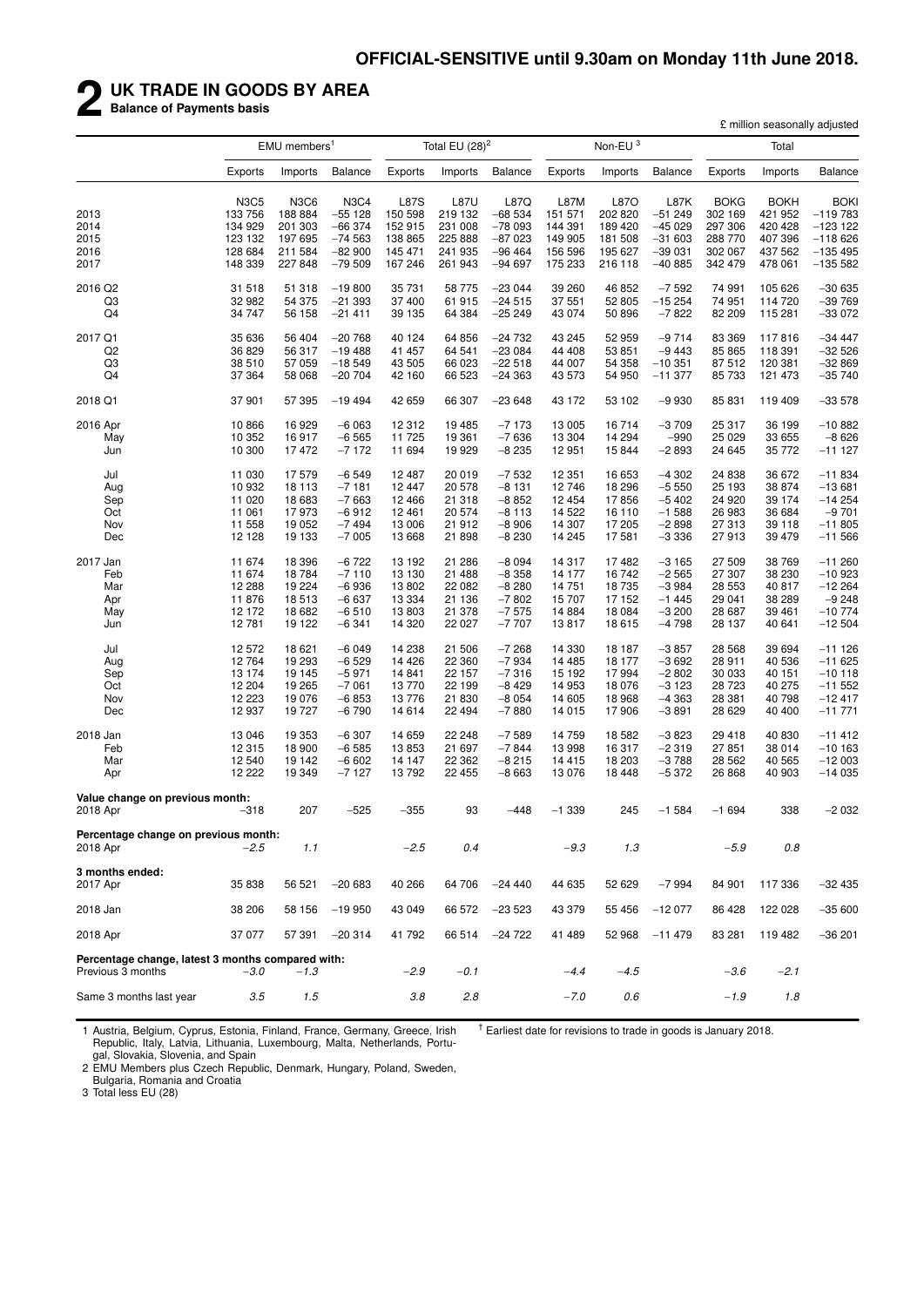# **3** VOLUME AND PRICE INDICES (TRADE IN GOODS)<sup>1</sup><br>Balance of Payments basis

**Balance of Payments basis**

|                                                                        |                |                 | Volume (seasonally adjusted) |                |                                                  |                |                         |                |                       |                |                     | Price index (not seasonally adjusted) |                                   |                |
|------------------------------------------------------------------------|----------------|-----------------|------------------------------|----------------|--------------------------------------------------|----------------|-------------------------|----------------|-----------------------|----------------|---------------------|---------------------------------------|-----------------------------------|----------------|
|                                                                        |                | Total           | Total excluding oil          |                | Total excluding oil<br>and erratics <sup>2</sup> |                |                         | Total          |                       |                | Total excluding oil |                                       | Total excluding oil<br>& erratics |                |
|                                                                        |                | Exports Imports | Exports                      | Imports        | Exports                                          |                | Imports Exports Imports |                | Terms of<br>trade $3$ |                | Exports Imports     | Terms of<br>trade $3$                 | Exports                           | Imports        |
|                                                                        | <b>BQKU</b>    | <b>BQKV</b>     | <b>BQKI</b>                  | <b>BQKJ</b>    | <b>BOMA</b>                                      | <b>ELAL</b>    | <b>BQKR</b>             | <b>BQKS</b>    | <b>BQKT</b>           | <b>BOKK</b>    | <b>BQKL</b>         | <b>BQKM</b>                           | <b>BQAK</b>                       | <b>ELBA</b>    |
| 2015                                                                   | 100.0          | 100.0           | 100.0                        | 100.0          | 100.0                                            | 100.0          | 100.0                   | 100.0          | 100.0                 | 100.0          | 100.0               | 100.0                                 | 100.0                             | 100.0          |
| 2016                                                                   | 99.1           | 104.5           | 98.7                         | 105.2          | 98.1                                             | 104.3          | 105.5                   | 103.3          | 102.1                 | 106.4          | 104.0               | 102.3                                 | 106.6                             | 103.9          |
| 2017                                                                   | 106.2          | 108.0           | 104.7                        | 108.8          | 105.5                                            | 109.0          | 112.1                   | 109.9          | 102.0                 | 111.4          | 108.9               | 102.3                                 | 111.7                             | 108.9          |
| 2015 Q4                                                                | 101.5          | 101.9           | 100.7                        | 101.4          | 100.3                                            | 101.2          | 98.1                    | 97.9           | 100.2                 | 99.1           | 98.8                | 100.3                                 | 99.2                              | 98.8           |
| 2016 Q1                                                                | 97.6           | 101.3           | 96.4                         | 101.3          | 96.6                                             | 100.7          | 99.8                    | 99.1           | 100.7                 | 102.1          | 101.4               | 100.7                                 | 102.2                             | 101.3          |
| Q <sub>2</sub>                                                         | 100.8          | 102.7           | 100.2                        | 103.6          | 98.5                                             | 103.6          | 102.8                   | 101.2          | 101.6                 | 103.6          | 102.0               | 101.6                                 | 103.8                             | 101.9          |
| Q3                                                                     | 95.8           | 107.8           | 96.3                         | 108.6          | 97.0                                             | 104.5          | 108.1                   | 105.1          | 102.9                 | 108.6          | 105.4               | 103.0                                 | 108.9                             | 105.2          |
| Q <sub>4</sub>                                                         | 102.3          | 106.2           | 102.0                        | 107.2          | 100.3                                            | 108.2          | 111.4                   | 107.6          | 103.5                 | 111.2          | 107.1               | 103.8                                 | 111.4                             | 106.9          |
| 2017 Q1                                                                | 103.5          | 106.9           | 102.5                        | 107.8          | 102.9                                            | 108.7          | 112.2                   | 109.5          | 102.5                 | 111.2          | 108.2               | 102.8                                 | 111.5                             | 108.1          |
| Q <sub>2</sub>                                                         | 107.4          | 107.5           | 104.6                        | 108.3          | 105.3                                            | 107.7          | 111.0                   | 109.0          | 101.8                 | 110.9          | 108.7               | 102.0                                 | 111.2                             | 108.7          |
| Q3                                                                     | 108.7          | 109.0           | 106.2                        | 109.6          | 107.1                                            | 110.3          | 112.0                   | 109.8          | 102.0                 | 111.8          | 109.5               | 102.1                                 | 112.1                             | 109.5          |
| Q4                                                                     | 105.2          | 108.5           | 105.6                        | 109.6          | 106.5                                            | 109.2          | 113.2                   | 111.1          | 101.9                 | 111.6          | 109.3               | 102.1                                 | 111.9                             | 109.4          |
| 2018 Q1                                                                | 105.5          | 107.2           | 105.7                        | 108.4          | 106.4                                            | 109.9          | 113.4                   | 111.5          | 101.7                 | 111.4          | 109.1               | 102.1                                 | 111.7                             | 109.3          |
| 2016 Oct                                                               | 100.4          | 101.0           | 101.5                        | 101.7          | 99.5                                             | 103.6          | 112.8                   | 108.5          | 104.0                 | 112.6          | 108.0               | 104.3                                 | 112.9                             | 107.9          |
| Nov                                                                    | 102.4          | 108.6           | 101.4                        | 109.2          | 98.7                                             | 109.4          | 110.5                   | 106.8          | 103.5                 | 110.8          | 106.9               | 103.6                                 | 111.1                             | 106.7          |
| Dec                                                                    | 104.1          | 108.9           | 103.2                        | 110.6          | 102.6                                            | 111.7          | 110.9                   | 107.5          | 103.2                 | 110.1          | 106.3               | 103.6                                 | 110.3                             | 106.2          |
| 2017 Jan                                                               | 102.2          | 105.2           | 101.4                        | 105.7          | 102.8                                            | 107.8          | 112.4                   | 109.6          | 102.6                 | 111.2          | 108.2               | 102.8                                 | 111.5                             | 108.1          |
| Feb                                                                    | 102.1          | 104.3           | 101.2                        | 105.8          | 103.0                                            | 105.9          | 111.7                   | 109.2          | 102.3                 | 110.5          | 107.8               | 102.5                                 | 110.7                             | 107.7          |
| Mar                                                                    | 106.2          | 111.3           | 104.9                        | 111.9          | 103.0                                            | 112.4          | 112.6                   | 109.7          | 102.6                 | 112.0          | 108.7               | 103.0                                 | 112.3                             | 108.7          |
| Apr                                                                    | 109.6          | 104.8           | 108.0                        | 106.2          | 107.3                                            | 106.5          | 111.2                   | 108.9          | 102.1                 | 110.5          | 108.1               | 102.2                                 | 110.8                             | 108.1          |
| May                                                                    | 107.5          | 107.4           | 103.7                        | 107.9          | 105.7                                            | 108.1          | 110.5                   | 108.6          | 101.7                 | 110.4          | 108.3               | 101.9                                 | 110.6                             | 108.3          |
| Jun                                                                    | 105.0          | 110.2           | 102.3                        | 110.8          | 103.0                                            | 108.5          | 111.4                   | 109.6          | 101.6                 | 111.8          | 109.8               | 101.8                                 | 112.1                             | 109.8          |
| Jul                                                                    | 107.2          | 108.7           | 104.2                        | 109.1          | 106.4                                            | 108.1          | 111.0                   | 109.1          | 101.7                 | 111.3          | 109.3               | 101.8                                 | 111.6                             | 109.4          |
| Aug                                                                    | 107.1          | 109.6           | 104.9                        | 110.7          | 105.9                                            | 111.7          | 112.9                   | 110.6          | 102.1                 | 112.7          | 110.3               | 102.2                                 | 113.0                             | 110.3          |
| Sep                                                                    | 111.8          | 108.7           | 109.6                        | 109.2          | 109.1                                            | 111.0          | 112.2                   | 109.6          | 102.4                 | 111.5          | 108.8               | 102.5                                 | 111.7                             | 108.8          |
| Oct                                                                    | 106.4          | 108.7           | 106.7                        | 109.8          | 106.4                                            | 108.5          | 112.9                   | 110.6          | 102.1                 | 111.8          | 109.4               | 102.2                                 | 112.1                             | 109.4          |
| Nov                                                                    | 103.8          | 108.8           | 103.8                        | 109.4          | 105.1                                            | 109.3          | 113.6                   | 111.3          | 102.1                 | 111.9          | 109.4               | 102.3                                 | 112.1                             | 109.5          |
| Dec                                                                    | 105.4          | 108.1           | 106.2                        | 109.4          | 108.0                                            | 109.9          | 113.1                   | 111.3          | 101.6                 | 111.2          | 109.1               | 101.9                                 | 111.4                             | 109.3          |
| 2018 Jan                                                               | 107.8          | 109.8           | 107.7                        | 111.0          | 108.4                                            | 111.8          | 114.0                   | 111.4          | 102.3                 | 111.7          | 108.9               | 102.6                                 | 111.9                             | 109.0          |
| Feb<br>Mar                                                             | 103.1<br>105.5 | 102.2<br>109.7  | 103.8<br>105.5               | 103.2          | 105.1<br>105.6                                   | 105.7<br>112.1 | 113.3<br>113.1          | 111.6<br>111.4 | 101.5                 | 111.4          | 109.3<br>109.3      | 101.9<br>101.7                        | 111.6<br>111.5                    | 109.5<br>109.5 |
| Apr                                                                    | 99.1           | 110.2           | 99.0                         | 111.1<br>111.4 | 101.2                                            | 108.9          | 113.4                   | 111.4          | 101.5<br>101.8        | 111.2<br>111.0 | 108.7               | 102.1                                 | 111.3                             | 108.9          |
| Percentage change, latest month compared with:                         |                |                 |                              |                | $-4.2$                                           |                |                         |                |                       | $-0.2$         |                     |                                       |                                   |                |
| Previous month                                                         | $-6.1$         | 0.5             | $-6.2$                       | 0.3            |                                                  | $-2.9$         | 0.3                     | 0.0            |                       |                | $-0.5$              |                                       | $-0.2$                            | $-0.5$         |
| 3 months ended:                                                        |                |                 |                              |                |                                                  |                |                         |                |                       |                |                     |                                       |                                   |                |
| 2017 Apr                                                               | 106.0          | 106.8           | 104.7                        | 108.0          | 104.4                                            | 108.3          | 111.8                   | 109.3          | 102.3                 | 111.0          | 108.2               | 102.6                                 | 111.3                             | 108.2          |
| 2018 Jan                                                               | 105.7          | 108.9           | 105.9                        | 109.9          | 107.2                                            | 110.3          | 113.6                   | 111.3          | 102.0                 | 111.6          | 109.1               | 102.3                                 | 111.8                             | 109.3          |
| 2018 Apr                                                               | 102.6          | 107.4           | 102.8                        | 108.6          | 104.0                                            | 108.9          | 113.3                   | 111.5          | 101.6                 | 111.2          | 109.1               | 101.9                                 | 111.5                             | 109.3          |
| Percentage change, latest 3 months compared with:<br>Previous 3 months | $-2.9$         | $-1.4$          | $-3.0$                       | $-1.2$         | $-3.0$                                           | $-1.3$         | $-0.3$                  | 0.1            |                       | $-0.4$         | 0.0                 |                                       | $-0.3$                            | $0.0$          |
| Same 3 months last year                                                | $-3.2$         | 0.5             | $-1.8$                       | 0.6            | $-0.4$                                           | 0.6            | 1.3                     | 2.0            |                       | 0.2            | 0.8                 |                                       | 0.2                               | 1.0            |
|                                                                        |                |                 |                              |                |                                                  |                |                         |                |                       |                |                     |                                       |                                   |                |

Indices 2015=100

1 These are provisional estimates subject to fluctuations when new or amended data become available.  $<sup>†</sup>$  Earliest date for revisions to trade in goods is January 2018.</sup>

2 These are defined as ships, aircraft, precious stones, silver and non-mone-

tary gold.

3 Export price index as a percentage of the import price index.

4 Please note, any differences between the quarterly and 3-monthly indices are due to rounding.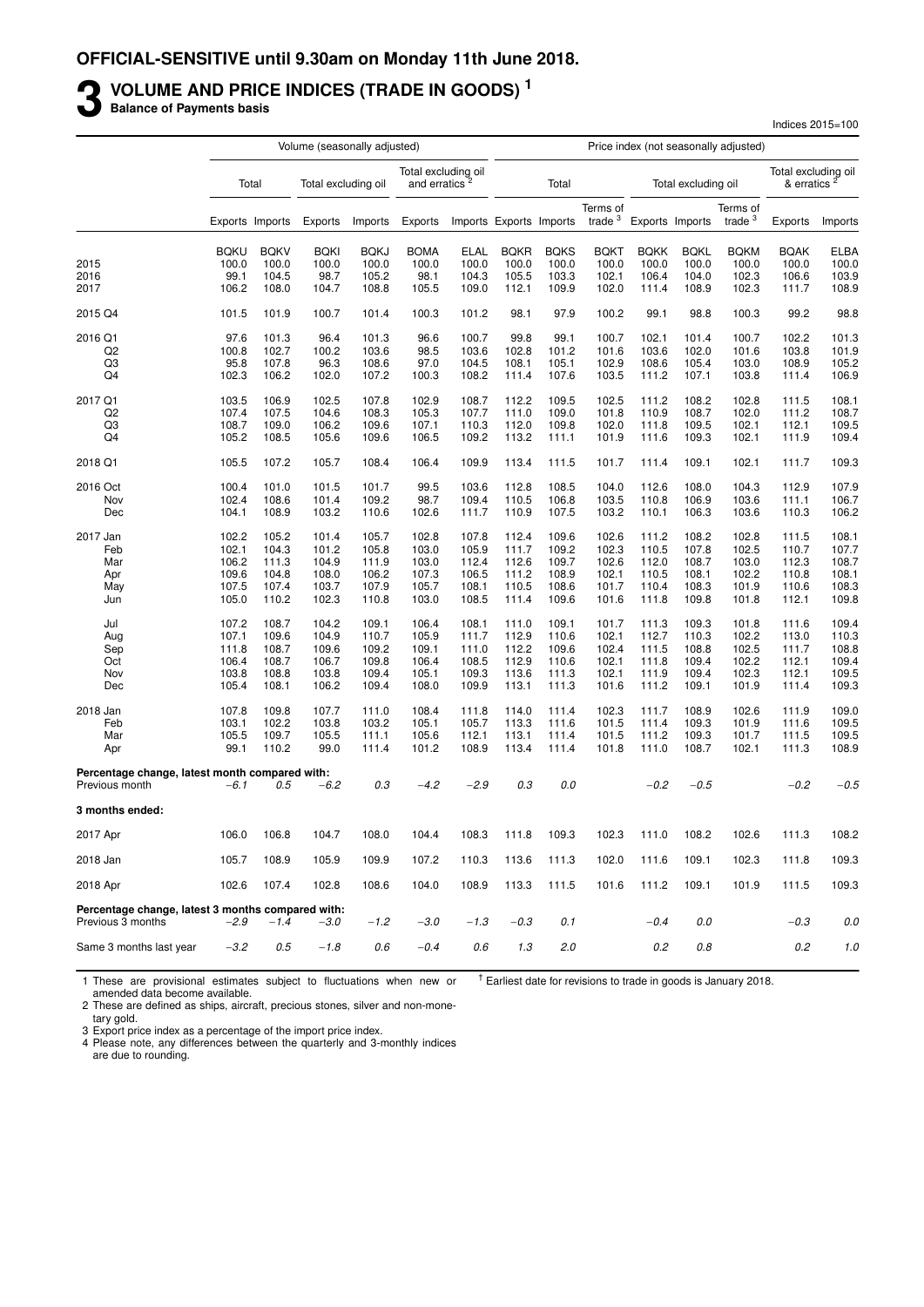### **4 GROWTH RATES FOR VOLUME AND PRICE INDICES 1 2 (TRADE IN GOODS)**

**Balance of Payments basis** Indices 2015=100

|                                |         |                          |         | Volume (seasonally adjusted) |                                     |                                 |         |                   | Price index (not seasonally adjusted) |                          |                                     |                          |
|--------------------------------|---------|--------------------------|---------|------------------------------|-------------------------------------|---------------------------------|---------|-------------------|---------------------------------------|--------------------------|-------------------------------------|--------------------------|
|                                |         | Total                    |         | Total excluding oil          | Total excluding oil and<br>erratics |                                 |         | Total             | Total excluding oil                   |                          | Total excluding oil and<br>erratics |                          |
|                                | Exports | Imports                  | Exports | Imports                      | Exports                             | Imports                         | Exports | Imports           | <b>Exports</b>                        | Imports                  | Exports                             | Imports                  |
| 2011                           | 6.7     | 1.5                      | 8.9     | 1.4                          | 7.8                                 | 3.8                             | 8.0     | 8.7               | 4.4                                   | 5.7                      | 4.6                                 | 5.3                      |
| 2012                           | $-1.7$  | 2.3                      | $-2.1$  | 1.6                          | $-1.4$                              | 0.2                             | $-0.2$  | $-0.2$            | $-0.3$                                | $-0.4$                   | $-0.5$                              | $-0.5$                   |
| 2013                           | $-1.0$  | 2.7                      | $-1.2$  | 4.2                          | $-1.4$                              | 3.8                             | 1.2     | 0.5               | 1.5                                   | 0.7                      | 1.5                                 | 0.8                      |
| 2014                           | 3.3     | 4.5                      | 3.9     | 4.6                          | 4.9                                 | 6.6                             | $-4.6$  | $-4.3$            | $-3.3$                                | $-3.1$                   | $-3.6$                              | $-3.1$                   |
| 2015                           | 5.8     | 4.0                      | 5.4     | 2.5                          | 4.6                                 | 2.8                             | $-7.5$  | $-6.2$            | $-3.1$                                | $-1.9$                   | -3.1                                | $-2.1$                   |
| 2016                           | -0.9    | 4.5                      | $-1.3$  | 5.2                          | $-1.9$                              | 4.3                             | 5.5     | 3.3               | 6.4                                   | 4.0                      | 6.6                                 | 3.9                      |
| 2017                           | 7.2     | 3.3                      | 6.1     | 3.4                          | 7.5                                 | 4.5                             | 6.3     | 6.4               | 4.7                                   | 4.7                      | 4.8                                 | 4.8                      |
| 2015 Q4                        | 1.7     | 2.9                      | 0.8     | 2.6                          | $\qquad \qquad -$                   | 1.7                             | $-0.3$  | $-1.3$            | 0.5                                   | $-0.7$                   | 0.6                                 | $-0.7$                   |
| 2016 Q1                        | $-3.8$  | $-0.6$                   | $-4.3$  | $-0.1$                       | $-3.7$                              | $-0.5$                          | 1.7     | 1.2               | 3.0                                   | 2.6                      | 3.0                                 | 2.5                      |
| Q2                             | 3.3     | 1.4                      | 3.9     | 2.3                          | 2.0                                 | 2.9                             | 3.0     | 2.1               | 1.5                                   | 0.6                      | 1.6                                 | 0.6                      |
| Q3                             | $-5.0$  | 5.0                      | $-3.9$  | 4.8                          | $-1.5$                              | 0.9                             | 5.2     | 3.9               | 4.8                                   | 3.3                      | 4.9                                 | 3.2                      |
| Q4                             | 6.8     | $-1.5$                   | 5.9     | $-1.3$                       | 3.4                                 | 3.5                             | 3.1     | 2.4               | 2.4                                   | 1.6                      | 2.3                                 | 1.6                      |
| 2017 Q1                        | 1.2     | 0.7                      | 0.5     | 0.6                          | 2.6                                 | 0.5                             | 0.7     | 1.8               | $\overline{\phantom{m}}$              | 1.0                      | 0.1                                 | 1.1                      |
| Q2                             | 3.8     | 0.6                      | 2.0     | 0.5                          | 2.3                                 | $-0.9$                          | $-1.1$  | $-0.5$            | $-0.3$                                | 0.5                      | $-0.3$                              | 0.6                      |
| Q3                             | $1.2$   | 1.4                      | 1.5     | 1.2                          | 1.7                                 | 2.4                             | 0.9     | 0.7               | 0.8                                   | 0.7                      | 0.8                                 | 0.7                      |
| Q4                             | -3.2    | $-0.5$                   | $-0.6$  | $\overline{\phantom{a}}$     | $-0.6$                              | $-1.0$                          | 1.1     | 1.2               | $-0.2$                                | $-0.2$                   | $-0.2$                              | $-0.1$                   |
| 2018 Q1                        | 0.3     | $-1.2$                   | 0.1     | $-1.1$                       | $-0.1$                              | 0.6                             | 0.2     | 0.4               | $-0.2$                                | $-0.2$                   | $-0.2$                              | $-0.1$                   |
| Monthly:                       |         |                          |         |                              |                                     |                                 |         |                   |                                       |                          |                                     |                          |
| 2016 Nov                       | 2.0     | 7.5                      | $-0.1$  | 7.4                          | $-0.8$                              | 5.6                             | $-2.0$  | $-1.6$            | $-1.6$                                | $-1.0$                   | $-1.6$                              | $-1.1$                   |
| Dec                            | 1.7     | 0.3                      | 1.8     | 1.3                          | 4.0                                 | 2.1                             | 0.4     | 0.7               | $-0.6$                                | $-0.6$                   | $-0.7$                              | $-0.5$                   |
| 2017 Jan                       | $-1.8$  | $-3.4$                   | $-1.7$  | $-4.4$                       | 0.2                                 | $-3.5$                          | 1.4     | 2.0               | 1.0                                   | 1.8                      | 1.1                                 | 1.8                      |
| Feb                            | $-0.1$  | $-0.9$                   | $-0.2$  | 0.1                          | 0.2                                 | $-1.8$                          | $-0.6$  | $-0.4$            | $-0.6$                                | $-0.4$                   | $-0.7$                              | $-0.4$                   |
| Mar                            | 4.0     | 6.7                      | 3.7     | 5.8                          | $\overline{\phantom{0}}$            | 6.1                             | 0.8     | 0.5               | 1.4                                   | 0.8                      | 1.4                                 | 0.9                      |
| Apr                            | 3.2     | $-5.8$                   | 3.0     | $-5.1$                       | 4.2                                 | $-5.2$                          | $-1.2$  | $-0.7$            | $-1.3$                                | $-0.6$                   | $-1.3$                              | $-0.6$                   |
| May                            | $-1.9$  | 2.5                      | $-4.0$  | 1.6                          | $-1.5$                              | 1.5                             | $-0.6$  | $-0.3$            | $-0.1$                                | 0.2                      | $-0.2$                              | 0.2                      |
| Jun                            | $-2.3$  | 2.6                      | $-1.4$  | 2.7                          | $-2.6$                              | 0.4                             | 0.8     | 0.9               | 1.3                                   | 1.4                      | 1.4                                 | 1.4                      |
| Jul                            | 2.1     | $-1.4$                   | 1.9     | $-1.5$                       | 3.3                                 | $-0.4$                          | $-0.4$  | $-0.5$            | $-0.4$                                | $-0.5$                   | $-0.4$                              | $-0.4$                   |
| Aug                            | $-0.1$  | 0.8                      | 0.7     | 1.5                          | $-0.5$                              | 3.3                             | 1.7     | 1.4               | 1.3                                   | 0.9                      | 1.3                                 | 0.8                      |
| Sep                            | 4.4     | $-0.8$                   | 4.5     | $-1.4$                       | 3.0                                 | $-0.6$                          | $-0.6$  | $-0.9$            | $-1.1$                                | $-1.4$                   | $-1.2$                              | $-1.4$                   |
| Oct                            | $-4.8$  | $\overline{\phantom{a}}$ | $-2.6$  | 0.5                          | $-2.5$                              | $-2.3$                          | 0.6     | 0.9               | 0.3                                   | 0.6                      | 0.4                                 | 0.6                      |
| Nov                            | $-2.4$  | 0.1                      | $-2.7$  | $-0.4$                       | $-1.2$                              | 0.7                             | 0.6     | 0.6               | 0.1                                   | -                        | $\qquad \qquad -$                   | 0.1                      |
| Dec                            | 1.5     | $-0.6$                   | 2.3     | $\qquad \qquad -$            | 2.8                                 | 0.5                             | $-0.4$  | $\qquad \qquad -$ | $-0.6$                                | $-0.3$                   | $-0.6$                              | $-0.2$                   |
| 2018 Jan                       | 2.3     | 1.6                      | 1.4     | 1.5                          | 0.4                                 | 1.7                             | 0.8     | 0.1               | 0.4                                   | $-0.2$                   | 0.4                                 | $-0.3$                   |
| Feb                            | $-4.4$  | -6.9                     | -3.6    | $-7.0$                       | $-3.0$                              | $-5.5$                          | $-0.6$  | 0.2               | $-0.3$                                | 0.4                      | $-0.3$                              | 0.5                      |
| Mar                            | 2.3     | 7.3                      | 1.6     | 7.7                          | 0.5                                 | 6.1                             | $-0.2$  | $-0.2$            | $-0.2$                                | $\qquad \qquad -$        | $-0.1$                              | $\qquad \qquad -$        |
| Apr                            | $-6.1$  | 0.5                      | $-6.2$  | 0.3                          | $-4.2$                              | $-2.9$                          | 0.3     | $\qquad \qquad -$ | $-0.2$                                | $-0.5$                   | $-0.2$                              | $-0.5$                   |
| 3 month on 3 month comparison: |         |                          |         |                              |                                     |                                 |         |                   |                                       |                          |                                     |                          |
| 2016 Nov                       | 2.7     | 1.2                      | 3.2     | 1.2                          | 2.4                                 | 4.5                             | 3.7     | 2.3               | 3.3                                   | 1.9                      | 3.4                                 | 1.9                      |
| Dec                            | 6.7     | $-1.5$                   | 5.9     | $-1.3$                       | 3.4                                 | 3.6                             | 3.1     | 2.4               | 2.3                                   | 1.6                      | 2.3                                 | 1.6                      |
| 2017 Jan                       | 5.7     | 0.5                      | 3.7     | 0.6                          | 3.2                                 | 3.5                             | 1.3     | 1.7               | 0.5                                   | 0.9                      | 0.5                                 | $0.9\,$                  |
| Feb                            | 3.5     | $-0.6$                   | 2.1     | $\hspace{0.1cm} -$           | 4.0                                 | 1.0                             | 1.0     | 2.0               | $-0.1$                                | 0.8                      | $-0.2$                              | 0.9                      |
| Mar                            | $1.2$   | 0.7                      | 0.5     | 0.6                          | 2.7                                 | 0.4                             | 0.7     | 1.8               | 0.1                                   | 1.1                      | 0.1                                 | 1.2                      |
| Apr                            | 3.0     | $-0.7$                   | 2.6     | $-0.5$                       | 3.0                                 | $-1.2$                          | 0.5     | 1.2               | 0.3                                   | 1.0                      | 0.3                                 | 1.1                      |
| May                            | 4.8     | 1.6                      | 3.5     | $1.2$                        | 2.5                                 | 0.5                             | $-0.2$  | 0.3               | 0.3                                   | 0.9                      | 0.4                                 | 1.0                      |
| Jun                            | 3.7     | 0.5                      | 2.1     | 0.5                          | 2.3                                 | $-0.9$                          | $-1.1$  | $-0.4$            | $-0.3$                                | 0.5                      | $-0.3$                              | 0.5                      |
| Jul                            | 0.6     | 1.8                      | $-1.2$  | 1.2                          | 0.6                                 | $\hspace{0.1mm}-\hspace{0.1mm}$ | $-0.8$  | $-0.2$            | 0.2                                   | 0.9                      | 0.1                                 | 0.9                      |
| Aug                            | $-1.2$  | 1.5                      | $-1.6$  | 1.4                          | $-0.2$                              | 0.4                             | 0.3     | 0.6               | 0.9                                   | 1.3                      | 0.9                                 | 1.4                      |
| Sep                            | 1.2     | 1.4                      | 1.5     | 1.3                          | 1.7                                 | 2.4                             | 0.9     | 0.7               | 0.8                                   | 0.7                      | 0.8                                 | 0.7                      |
| Oct                            | 1.8     | 0.2                      | 3.5     | 0.6                          | 2.0                                 | 2.0                             | 1.5     | 1.1               | 0.7                                   | 0.3                      | 0.7                                 | 0.3                      |
| Nov                            | 0.8     | $-0.7$                   | 2.8     | $-0.7$                       | 1.7                                 | 0.2                             | 1.0     | 0.7               | $-0.2$                                | $-0.5$                   | $-0.2$                              | $-0.5$                   |
| Dec                            | $-3.2$  | $-0.4$                   | $-0.6$  | $-0.1$                       | $-0.6$                              | $-0.9$                          | 1.0     | 1.2               | $-0.2$                                | $-0.2$                   | $-0.2$                              | $-0.1$                   |
| 2018 Jan                       | $-2.6$  | $-0.1$                   | $-1.1$  | $\sim$                       | $\hspace{0.1mm}-\hspace{0.1mm}$     | $-0.1$                          | 0.8     | 1.0               | $-0.4$                                | $-0.3$                   | $-0.4$                              | $-0.2$                   |
| Feb                            | $-1.8$  | $-1.9$                   | $-0.7$  | $-1.5$                       | 0.3                                 | $-0.4$                          | 0.5     | 0.8               | $-0.3$                                | $-0.1$                   | $-0.3$                              | $\overline{\phantom{a}}$ |
| Mar                            | 0.3     | $-1.2$                   | 0.1     | $-1.0$                       | $-0.1$                              | 0.6                             | 0.2     | 0.4               | $-0.2$                                | $-0.1$                   | $-0.2$                              | $-0.1$                   |
| Apr                            | $-2.9$  | $-1.4$                   | $-3.0$  | $-1.2$                       | $-3.0$                              | $-1.3$                          | $-0.3$  | 0.1               | $-0.4$                                | $\overline{\phantom{a}}$ | $-0.3$                              | $\overline{\phantom{a}}$ |

1 These are provisional estimates subject to fluctuations when new or amended data become available.

 $<sup>†</sup>$  Earliest date for revisions to trade in goods is January 2018.</sup>

2 Growth rates are derived from monthly, quarterly and annual indices measures. Due to rounding of these indices to one decimal place, discrepancies occur for 3 month on 3 month comparisons, relative to quarterly growth rates for the corresponding periods.

3 These are defined as ships, aircraft, precious stones, silver and non-monetary gold.

4 No growth is displayed as -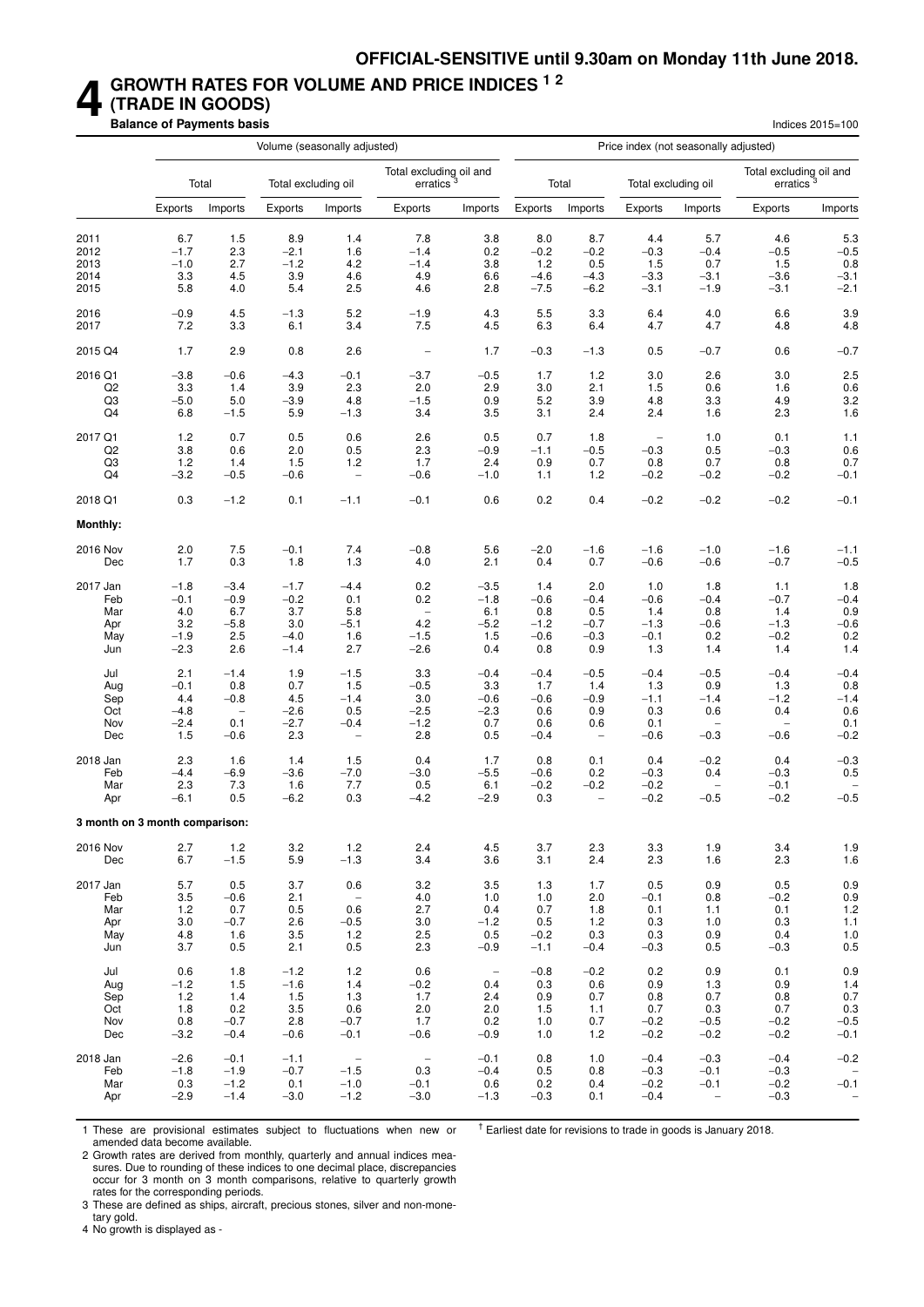#### **5** VOLUME INDICES WITH COUNTRIES INSIDE AND OUTSIDE THE EU (TRADE IN GOODS)<sup>1</sup><br>Balance of Payments basis **Balance of Payments basis** Indices 2015=100 seasonally adjusted

|                                                   |             |         | Trade in goods with EU countries <sup>2</sup> |             |                                     |             |         |         | Trade in goods with Non-EU countries |             |                             |                 |
|---------------------------------------------------|-------------|---------|-----------------------------------------------|-------------|-------------------------------------|-------------|---------|---------|--------------------------------------|-------------|-----------------------------|-----------------|
|                                                   |             | Total   | Total excluding oil                           |             | Total excluding<br>oil and erratics |             |         | Total   | Total excluding oil                  |             | oil & erratics <sup>3</sup> | Total excluding |
|                                                   | Exports     | Imports | Exports                                       | Imports     | Exports                             | Imports     | Exports | Imports | Exports                              | Imports     | Exports                     | Imports         |
|                                                   | <b>LGCT</b> | LGDL    | LKUL                                          | <b>LKVD</b> | <b>SHBS</b>                         | <b>SHCO</b> | LGEH    | LGFA    | LKVZ                                 | <b>LKWS</b> | SHDJ                        | <b>SHED</b>     |
| 2015                                              | 100.0       | 100.0   | 100.0                                         | 100.0       | 100.0                               | 100.0       | 100.0   | 100.0   | 100.0                                | 100.0       | 100.0                       | 100.0           |
| 2016                                              | 99.4        | 105.1   | 99.4                                          | 105.1       | 98.7                                | 104.9       | 98.9    | 103.8   | 98.1                                 | 105.2       | 97.5                        | 103.4           |
| 2017                                              | 106.5       | 108.2   | 106.5                                         | 108.7       | 105.2                               | 108.6       | 105.9   | 107.7   | 103.2                                | 109.0       | 105.7                       | 109.5           |
| 2015 Q4                                           | 100.1       | 102.0   | 101.1                                         | 102.1       | 102.2                               | 103.5       | 101.2   | 99.1    | 99.2                                 | 97.6        | 98.5                        | 97.8            |
| 2016 Q1                                           | 97.3        | 101.2   | 96.0                                          | 100.9       | 95.9                                | 100.2       | 97.8    | 101.4   | 96.7                                 | 101.8       | 97.2                        | 101.5           |
| Q2                                                | 99.7        | 103.2   | 99.5                                          | 103.4       | 98.6                                | 103.2       | 101.8   | 102.0   | 100.8                                | 103.9       | 98.4                        | 104.4           |
| Q3                                                | 99.5        | 106.4   | 100.6                                         | 106.3       | 99.9                                | 106.3       | 92.4    | 109.6   | 92.6                                 | 111.8       | 94.3                        | 101.9           |
| Q4                                                | 100.9       | 109.4   | 101.5                                         | 109.9       | 100.5                               | 109.9       | 103.6   | 102.1   | 102.5                                | 103.5       | 100.1                       | 105.8           |
| 2017 Q1                                           | 103.3       | 109.1   | 104.0                                         | 109.8       | 102.4                               | 109.5       | 103.7   | 104.2   | 101.2                                | 105.1       | 103.4                       | 107.6           |
| Q2                                                | 106.9       | 107.2   | 106.1                                         | 107.9       | 105.1                               | 107.7       | 107.8   | 107.9   | 103.4                                | 108.9       | 105.5                       | 107.7           |
| Q3                                                | 110.5       | 108.2   | 109.1                                         | 108.5       | 107.5                               | 109.2       | 107.0   | 109.9   | 103.7                                | 111.2       | 106.8                       | 111.9           |
| Q4                                                | 105.2       | 108.2   | 106.7                                         | 108.6       | 106.0                               | 108.1       | 105.2   | 109.0   | 104.6                                | 110.9       | 107.0                       | 110.9           |
| 2018 Q1                                           | 105.8       | 107.8   | 106.3                                         | 108.4       | 105.2                               | 109.0       | 105.2   | 106.5   | 105.1                                | 108.5       | 107.5                       | 111.1           |
| 2016 Oct                                          | 95.7        | 104.4   | 99.0                                          | 105.2       | 97.2                                | 106.1       | 104.8   | 96.7    | 103.8                                | 97.1        | 101.6                       | 99.9            |
| Nov                                               | 101.1       | 112.1   | 100.2                                         | 112.2       | 99.7                                | 111.4       | 103.6   | 104.3   | 102.4                                | 105.0       | 97.8                        | 106.6           |
| Dec                                               | 106.0       | 111.8   | 105.2                                         | 112.2       | 104.5                               | 112.2       | 102.3   | 105.4   | 101.4                                | 108.4       | 100.8                       | 110.9           |
| 2017 Jan                                          | 101.8       | 107.2   | 103.3                                         | 107.9       | 102.5                               | 108.8       | 102.6   | 102.9   | 99.7                                 | 102.6       | 103.1                       | 106.3           |
| Feb                                               | 101.6       | 108.6   | 101.8                                         | 108.8       | 100.1                               | 107.4       | 102.5   | 99.0    | 100.6                                | 101.8       | 105.7                       | 103.8           |
| Mar                                               | 106.3       | 111.6   | 106.8                                         | 112.7       | 104.7                               | 112.2       | 106.1   | 110.8   | 103.3                                | 110.9       | 101.5                       | 112.6           |
| Apr                                               | 103.9       | 106.2   | 105.5                                         | 107.3       | 104.6                               | 107.2       | 114.9   | 103.2   | 110.1                                | 104.7       | 109.7                       | 105.5           |
| May                                               | 106.8       | 106.6   | 106.0                                         | 107.1       | 104.7                               | 107.2       | 108.2   | 108.3   | 101.7                                | 109.0       | 106.6                       | 109.5           |
| Jun                                               | 110.1       | 108.7   | 106.7                                         | 109.3       | 106.1                               | 108.8       | 100.3   | 112.1   | 98.4                                 | 112.9       | 100.1                       | 108.0           |
| Jul                                               | 109.6       | 106.4   | 107.6                                         | 106.5       | 106.7                               | 106.7       | 105.0   | 111.4   | 101.3                                | 112.5       | 106.2                       | 110.3           |
| Aug                                               | 109.3       | 109.4   | 108.1                                         | 109.8       | 107.6                               | 110.7       | 105.1   | 109.7   | 102.1                                | 111.9       | 104.3                       | 113.2           |
| Sep                                               | 112.6       | 108.9   | 111.6                                         | 109.2       | 108.1                               | 110.2       | 111.0   | 108.5   | 107.8                                | 109.2       | 109.9                       | 112.2           |
| Oct                                               | 103.9       | 108.8   | 105.7                                         | 109.0       | 105.7                               | 108.9       | 108.7   | 108.6   | 107.6                                | 110.9       | 107.0                       | 108.0           |
| Nov                                               | 102.5       | 106.1   | 104.1                                         | 106.1       | 103.1                               | 105.8       | 105.1   | 112.3   | 103.5                                | 114.0       | 107.0                       | 114.4           |
| Dec                                               | 109.1       | 109.7   | 110.3                                         | 110.7       | 109.1                               | 109.6       | 101.9   | 106.2   | 102.6                                | 107.7       | 107.0                       | 110.4           |
| 2018 Jan                                          | 108.4       | 108.8   | 107.9                                         | 109.6       | 106.5                               | 110.1       | 107.3   | 111.1   | 107.6                                | 113.0       | 110.2                       | 114.3           |
| Feb                                               | 103.6       | 105.8   | 105.5                                         | 106.3       | 104.9                               | 107.2       | 102.5   | 97.8    | 102.4                                | 99.0        | 105.4                       | 103.6           |
| Mar                                               | 105.3       | 108.8   | 105.7                                         | 109.3       | 104.2                               | 109.8       | 105.6   | 110.7   | 105.4                                | 113.5       | 106.9                       | 115.5           |
| Apr                                               | 102.5       | 109.3   | 103.9                                         | 110.2       | 102.7                               | 110.4       | 95.9    | 111.4   | 94.7                                 | 113.1       | 99.8                        | 106.7           |
| Percentage change on previous month:<br>2018 Apr  | $-2.7$      | 0.5     | $-1.7$                                        | 0.8         | $-1.4$                              | 0.5         | $-9.2$  | 0.6     | $-10.2$                              | $-0.4$      | $-6.6$                      | $-7.6$          |
| 3 months ended:                                   |             |         |                                               |             |                                     |             |         |         |                                      |             |                             |                 |
| 2017 Apr                                          | 103.9       | 108.8   | 104.7                                         | 109.6       | 103.1                               | 108.9       | 107.8   | 104.3   | 104.7                                | 105.8       | 105.6                       | 107.3           |
|                                                   |             |         |                                               |             |                                     |             |         |         |                                      |             |                             |                 |
| 2018 Jan                                          | 106.7       | 108.2   | 107.4                                         | 108.8       | 106.2                               | 108.5       | 104.8   | 109.9   | 104.6                                | 111.6       | 108.1                       | 113.0           |
| 2018 Apr                                          | 103.8       | 108.0   | 105.0                                         | 108.6       | 103.9                               | 109.1       | 101.3   | 106.6   | 100.8                                | 108.5       | 104.0                       | 108.6           |
| Percentage change, latest 3 months compared with: |             |         |                                               |             |                                     |             |         |         |                                      |             |                             |                 |
| Previous 3 months                                 | $-2.7$      | $-0.2$  | $-2.2$                                        | $-0.2$      | $-2.2$                              | $0.6\,$     | $-3.3$  | $-2.9$  | $-3.6$                               | $-2.7$      | $-3.7$                      | $-3.9$          |
| Same 3 months last year                           | $-0.1$      | $-0.8$  | $0.3\,$                                       | $-0.9$      | $0.8\,$                             | $0.2\,$     | $-6.0$  | 2.2     | $-3.7$                               | 2.6         | $-1.5$                      | 1.2             |

1 These are provisional estimates subject to fluctuations when new or amended data become available.

 $^{\dagger}$  Earliest date for revisions to trade in goods is January 2018.

2 Includes trade with the Canary Islands, French Guiana, Guadeloupe, Martinique and Reunion

3 These are defined as ships, aircraft, precious stones, silver and non-monetary gold

4 Please note, any differences between the quarterly and 3-monthly indices are due to rounding.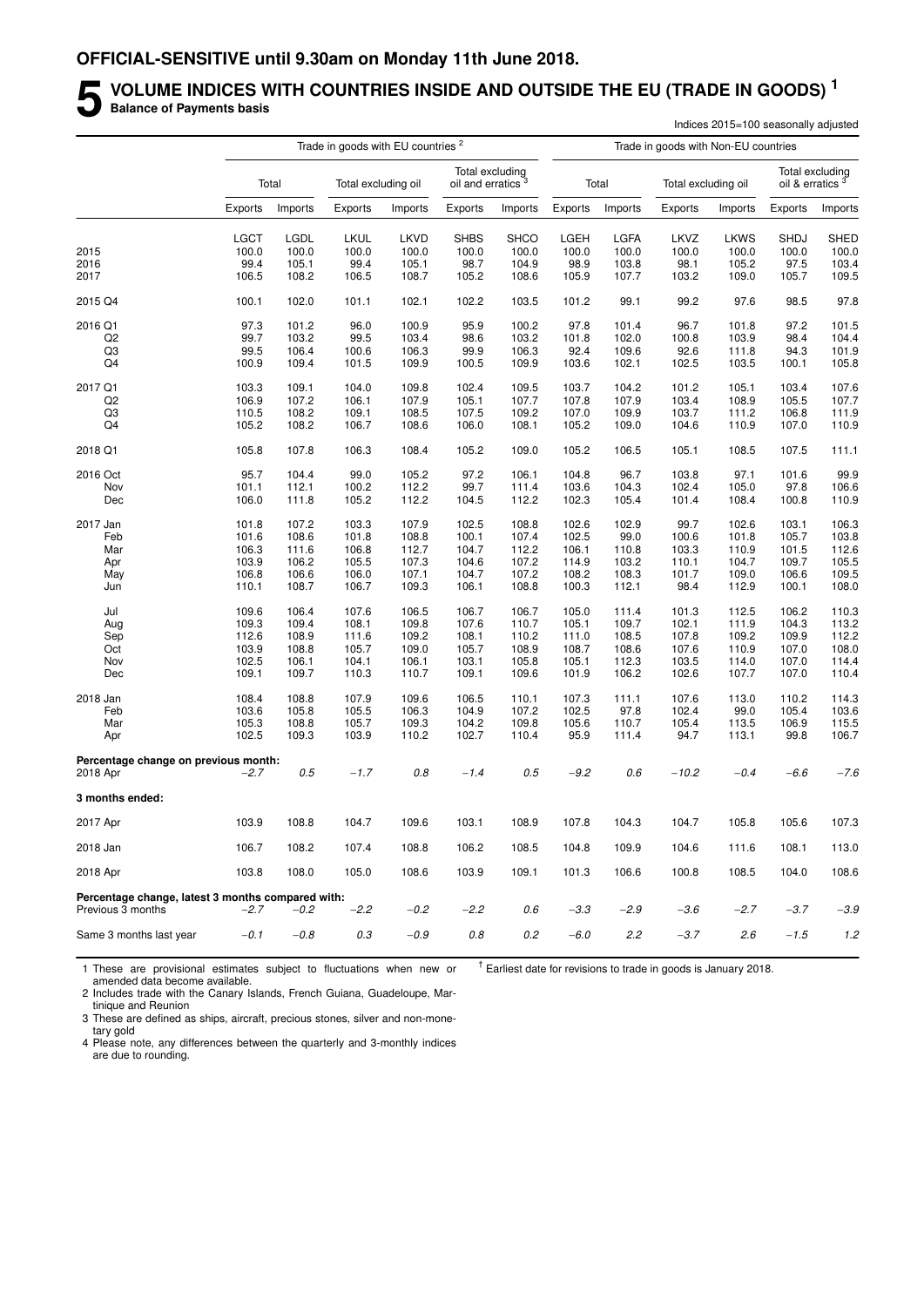#### **6 PRICE INDICES WITH COUNTRIES INSIDE AND OUTSIDE THE EU (TRADE IN GOODS) <sup>1</sup> Balance of Payments basis**

|                                                                        |                |         | Trade in goods with EU countries <sup>2</sup> |         |                                                  |             |                |         |                                      | Indices 2015=100 not seasonally adjusted |             |                                                |
|------------------------------------------------------------------------|----------------|---------|-----------------------------------------------|---------|--------------------------------------------------|-------------|----------------|---------|--------------------------------------|------------------------------------------|-------------|------------------------------------------------|
|                                                                        |                |         |                                               |         |                                                  |             |                |         | Trade in goods with Non-EU countries |                                          |             |                                                |
|                                                                        |                | Total   | Total excluding oil                           |         | Total excluding<br>oil and erratics <sup>3</sup> |             |                | Total   | Total excluding oil                  |                                          |             | Total excluding<br>oil & erratics <sup>3</sup> |
|                                                                        | <b>Exports</b> | Imports | Exports                                       | Imports | Exports                                          | Imports     | <b>Exports</b> | Imports | Exports                              | Imports                                  | Exports     | Imports                                        |
|                                                                        | <b>LGCR</b>    | LGDJ    | <b>LKUJ</b>                                   | LKVB    | <b>SHBQ</b>                                      | <b>SHCM</b> | LGEF           | LGEY    | <b>LKVX</b>                          | <b>LKWQ</b>                              | <b>SHDH</b> | <b>SHEB</b>                                    |
| 2015                                                                   | 100.0          | 100.0   | 100.0                                         | 100.0   | 100.0                                            | 100.0       | 100.0          | 100.0   | 100.0                                | 100.0                                    | 100.0       | 100.0                                          |
| 2016                                                                   | 105.3          | 102.7   | 106.5                                         | 103.0   | 106.6                                            | 103.0       | 105.7          | 103.9   | 106.3                                | 105.3                                    | 106.6       | 105.2                                          |
| 2017                                                                   | 114.0          | 108.6   | 113.1                                         | 108.2   | 113.3                                            | 108.1       | 110.4          | 111.4   | 109.9                                | 109.9                                    | 110.1       | 110.1                                          |
| 2015 Q4                                                                | 97.3           | 98.4    | 98.8                                          | 98.8    | 98.8                                             | 98.8        | 98.8           | 97.2    | 99.4                                 | 98.9                                     | 99.5        | 98.8                                           |
| 2016 Q1                                                                | 98.6           | 100.1   | 101.8                                         | 101.1   | 101.9                                            | 101.1       | 100.9          | 98.0    | 102.4                                | 101.8                                    | 102.6       | 101.6                                          |
| Q <sub>2</sub>                                                         | 102.6          | 101.4   | 103.8                                         | 101.7   | 104.0                                            | 101.7       | 102.9          | 101.1   | 103.4                                | 102.4                                    | 103.7       | 102.3                                          |
| Q3                                                                     | 108.2          | 104.2   | 109.0                                         | 104.3   | 109.1                                            | 104.2       | 108.0          | 106.3   | 108.4                                | 107.0                                    | 108.7       | 106.8                                          |
| Q4                                                                     | 111.8          | 105.3   | 111.5                                         | 105.1   | 111.6                                            | 104.9       | 111.0          | 110.4   | 110.9                                | 109.8                                    | 111.3       | 109.9                                          |
| 2017 Q1                                                                | 112.9          | 106.9   | 111.5                                         | 106.2   | 111.7                                            | 106.1       | 111.6          | 112.8   | 111.0                                | 111.0                                    | 111.3       | 111.2                                          |
| Q <sub>2</sub>                                                         | 111.9          | 107.8   | 111.8                                         | 107.7   | 112.0                                            | 107.6       | 110.2          | 110.5   | 110.1                                | 110.2                                    | 110.4       | 110.4                                          |
| Q3                                                                     | 114.6          | 109.5   | 114.6                                         | 109.4   | 114.8                                            | 109.3       | 109.7          | 110.1   | 109.5                                | 109.6                                    | 109.6       | 109.8                                          |
| Q4                                                                     | 116.5          | 110.3   | 114.6                                         | 109.6   | 114.9                                            | 109.5       | 110.1          | 112.0   | 109.0                                | 109.0                                    | 109.1       | 109.3                                          |
| 2018 Q1                                                                | 117.5          | 111.3   | 115.1                                         | 110.3   | 115.4                                            | 110.3       | 109.7          | 111.7   | 108.2                                | 107.5                                    | 108.2       | 107.9                                          |
| 2016 Oct                                                               | 113.6          | 106.5   | 113.4                                         | 106.2   | 113.6                                            | 106.1       | 112.0          | 111.0   | 111.9                                | 110.5                                    | 112.3       | 110.5                                          |
| Nov                                                                    | 110.6          | 104.8   | 111.0                                         | 104.7   | 111.2                                            | 104.6       | 110.4          | 109.2   | 110.6                                | 109.8                                    | 111.0       | 109.8                                          |
| Dec                                                                    | 111.2          | 104.7   | 109.9                                         | 104.2   | 110.0                                            | 104.1       | 110.7          | 110.8   | 110.2                                | 109.2                                    | 110.6       | 109.3                                          |
| 2017 Jan                                                               | 113.0          | 106.8   | 111.4                                         | 106.1   | 111.5                                            | 106.0       | 111.8          | 113.1   | 111.0                                | 110.9                                    | 111.4       | 111.1                                          |
| Feb                                                                    | 112.3          | 106.5   | 110.7                                         | 105.8   | 110.8                                            | 105.7       | 111.1          | 112.7   | 110.3                                | 110.5                                    | 110.7       | 110.7                                          |
| Mar                                                                    | 113.4          | 107.2   | 112.6                                         | 106.8   | 112.7                                            | 106.6       | 112.0          | 112.8   | 111.6                                | 111.5                                    | 111.9       | 111.6                                          |
| Apr                                                                    | 111.8          | 107.0   | 110.8                                         | 106.7   | 110.9                                            | 106.6       | 110.7          | 111.2   | 110.3                                | 110.2                                    | 110.7       | 110.4                                          |
| May                                                                    | 111.4          | 107.6   | 111.3                                         | 107.5   | 111.4                                            | 107.4       | 109.7          | 109.9   | 109.6                                | 109.4                                    | 109.9       | 109.6                                          |
| Jun                                                                    | 112.6          | 108.9   | 113.3                                         | 108.9   | 113.5                                            | 108.8       | 110.2          | 110.5   | 110.4                                | 111.0                                    | 110.7       | 111.1                                          |
| Jul                                                                    | 112.9          | 108.9   | 113.5                                         | 109.0   | 113.8                                            | 108.9       | 109.2          | 109.4   | 109.3                                | 109.8                                    | 109.6       | 110.0                                          |
| Aug                                                                    | 115.6          | 110.3   | 115.7                                         | 110.2   | 115.9                                            | 110.1       | 110.3          | 110.9   | 110.2                                | 110.4                                    | 110.3       | 110.6                                          |
| Sep                                                                    | 115.3          | 109.4   | 114.5                                         | 109.0   | 114.8                                            | 108.9       | 109.4          | 110.0   | 108.9                                | 108.5                                    | 108.9       | 108.7                                          |
| Oct                                                                    | 116.0          | 110.0   | 114.8                                         | 109.5   | 115.0                                            | 109.4       | 110.0          | 111.4   | 109.2                                | 109.3                                    | 109.3       | 109.5                                          |
| Nov                                                                    | 117.0          | 110.5   | 114.9                                         | 109.7   | 115.2                                            | 109.6       | 110.4          | 112.4   | 109.2                                | 109.1                                    | 109.3       | 109.4                                          |
| Dec                                                                    | 116.6          | 110.5   | 114.2                                         | 109.5   | 114.5                                            | 109.5       | 109.9          | 112.4   | 108.6                                | 108.6                                    | 108.6       | 108.9                                          |
| 2018 Jan                                                               | 117.9          | 111.1   | 115.0                                         | 110.0   | 115.3                                            | 109.9       | 110.4          | 111.9   | 108.7                                | 107.3                                    | 108.8       | 107.7                                          |
| Feb                                                                    | 117.3          | 111.4   | 115.1                                         | 110.5   | 115.4                                            | 110.4       | 109.5          | 111.8   | 108.1                                | 107.7                                    | 108.1       | 108.1                                          |
| Mar                                                                    | 117.3          | 111.4   | 115.1                                         | 110.5   | 115.5                                            | 110.5       | 109.1          | 111.5   | 107.8                                | 107.5                                    | 107.8       | 107.9                                          |
| Apr                                                                    | 117.7          | 111.1   | 114.8                                         | 110.0   | 115.2                                            | 110.0       | 109.4          | 111.7   | 107.7                                | 106.9                                    | 107.8       | 107.3                                          |
| Percentage change on previous month:                                   |                |         |                                               |         |                                                  |             |                |         |                                      |                                          |             |                                                |
| 2018 Apr                                                               | 0.3            | $-0.3$  | $-0.3$                                        | $-0.5$  | $-0.3$                                           | $-0.5$      | 0.3            | 0.2     | $-0.1$                               | $-0.6$                                   | 0.0         | $-0.6$                                         |
| 3 months ended:                                                        |                |         |                                               |         |                                                  |             |                |         |                                      |                                          |             |                                                |
| 2017 Apr                                                               | 112.5          | 106.9   | 111.4                                         | 106.4   | 111.5                                            | 106.3       | 111.3          | 112.2   | 110.7                                | 110.7                                    | 111.1       | 110.9                                          |
| 2018 Jan                                                               | 117.2          | 110.7   | 114.7                                         | 109.7   | 115.0                                            | 109.7       | 110.2          | 112.2   | 108.8                                | 108.3                                    | 108.9       | 108.7                                          |
| 2018 Apr                                                               | 117.4          | 111.3   | 115.0                                         | 110.3   | 115.4                                            | 110.3       | 109.3          | 111.7   | 107.9                                | 107.4                                    | 107.9       | 107.8                                          |
| Percentage change, latest 3 months compared with:<br>Previous 3 months | 0.2            | 0.5     | 0.3                                           | $0.5\,$ | 0.3                                              | 0.6         | $-0.8$         | $-0.5$  | $-0.9$                               | $-0.9$                                   | $-0.9$      | $-0.8$                                         |
|                                                                        |                |         |                                               |         |                                                  |             |                |         |                                      |                                          |             |                                                |
| Same 3 months last year                                                | 4.4            | 4.1     | 3.3                                           | 3.7     | $3.5\,$                                          | $3.8\,$     | $-1.7$         | $-0.5$  | $-2.6$                               | $-3.0$                                   | $-2.9$      | $-2.8$                                         |

1 These are provisional estimates subject to fluctuations when new or amended data become available.  $^{\dagger}$  Earliest date for revisions to trade in goods is January 2018.

2 Includes trade with the Canary Islands, French Guiana, Guadeloupe, Martinique and Reunion.

3 These are defined as ships, aircraft, precious stones, silver and non-monetary gold.

4 Please note, any differences between the quarterly and 3-monthly indices are due to rounding.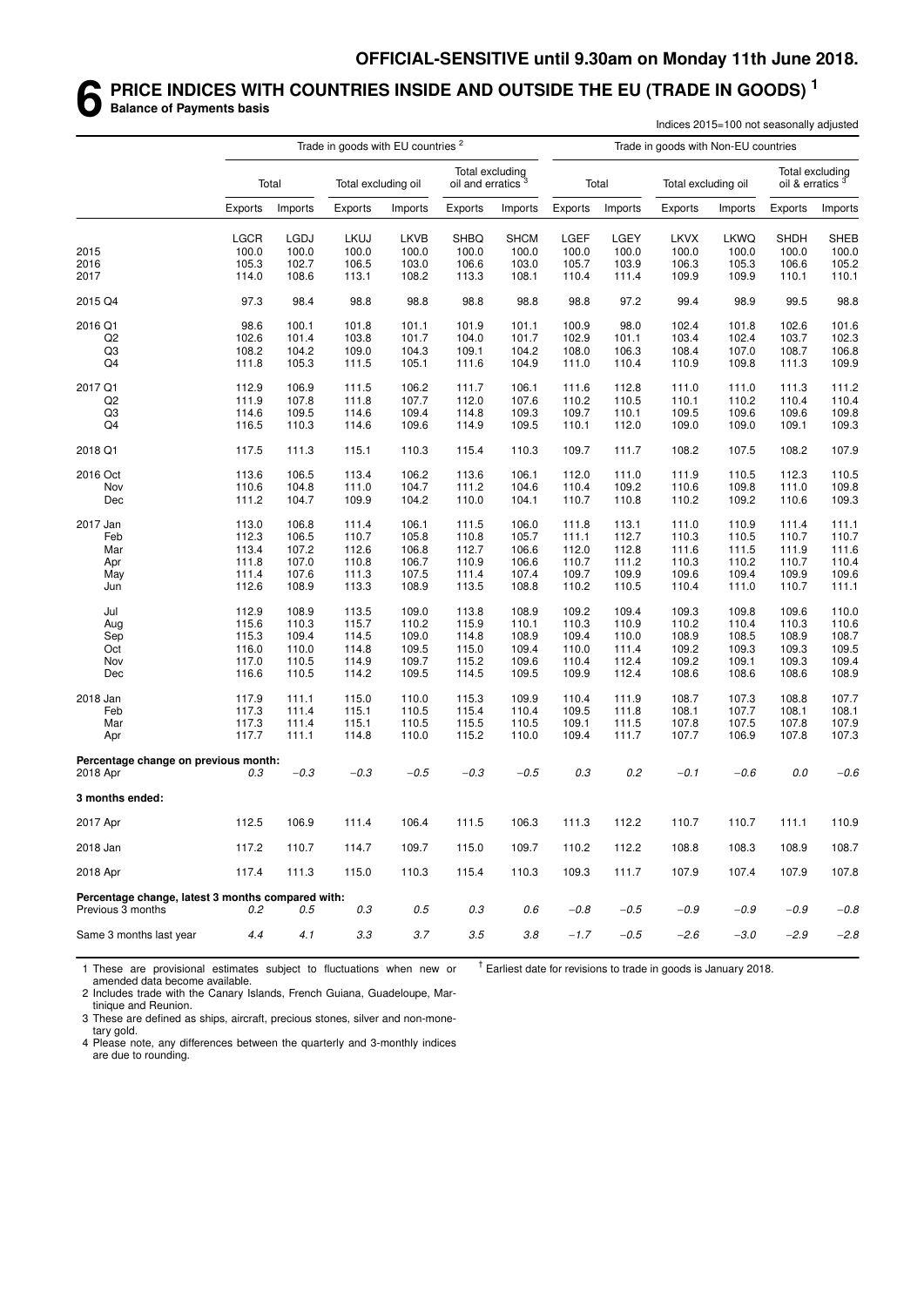**7 TRADE IN OIL<sup>1</sup>**

**Balance of Payments basis**

|                                                             |                                         |                       |                       | Exports                        |                                       |                                 |                       |                       | Imports                        |                                       |                                 |
|-------------------------------------------------------------|-----------------------------------------|-----------------------|-----------------------|--------------------------------|---------------------------------------|---------------------------------|-----------------------|-----------------------|--------------------------------|---------------------------------------|---------------------------------|
|                                                             |                                         |                       |                       | Crude oil (SITC 333)           |                                       |                                 |                       |                       | Crude oil (SITC 333)           |                                       |                                 |
|                                                             | Balance of<br>Trade in Oil<br>£ million | Total<br>£ million    | £ million             | million <sup>2</sup><br>tonnes | Avg value <sup>3</sup><br>per tonne £ | Rest of<br>SITC 33<br>£ million | Total<br>£ million    | £ million             | million <sup>2</sup><br>tonnes | Avg value <sup>3</sup><br>per tonne £ | Rest of<br>SITC 33<br>£ million |
|                                                             |                                         |                       |                       |                                |                                       |                                 |                       |                       |                                |                                       |                                 |
| 2015                                                        | <b>ENXQ</b><br>$-7893$                  | <b>ELBL</b><br>21 102 | <b>BQNI</b><br>10 546 | <b>BOQM</b><br>37.32           | <b>BPBN</b><br>283                    | <b>BOQN</b><br>10 556           | <b>ENXO</b><br>28 995 | <b>BQNJ</b><br>11 614 | <b>BQBH</b><br>43.27           | <b>BQAX</b><br>268                    | <b>BQAY</b><br>17 381           |
| 2016                                                        | $-5388$                                 | 20 641                | 11 848                | 47.12                          | 254                                   | 8793                            | 26 0 29               | 10 165                | 42.32                          | 237                                   | 15 8 64                         |
| 2017                                                        | $-3210$                                 | 30 877                | 19 978                | 62.39                          | 322                                   | 10899                           | 34 087                | 15846                 | 50.48                          | 314                                   | 18 241                          |
| 2015 Q4                                                     | $-1765$                                 | 4 703                 | 2 2 0 1               | 9.79                           | 225                                   | 2 5 0 2                         | 6468                  | 2806                  | 12.29                          | 228                                   | 3662                            |
| 2016 Q1                                                     | $-944$                                  | 4 2 3 3               | 2 3 3 7               | 12.28                          | 190                                   | 1896                            | 5 1 7 7               | 1 7 7 1               | 9.46                           | 187                                   | 3 4 0 6                         |
| Q2                                                          | $-681$                                  | 5 2 8 0               | 3 2 2 7               | 13.85                          | 233                                   | 2 0 5 3                         | 5961                  | 2 2 1 7               | 9.68                           | 229                                   | 3744                            |
| Q3                                                          | $-2431$                                 | 4 7 4 1               | 2 5 3 4               | 9.49                           | 267                                   | 2 2 0 7                         | 7 1 7 2               | 2868                  | 11.57                          | 248                                   | 4 3 0 4                         |
| Q4                                                          | $-1332$                                 | 6 3 8 7               | 3750                  | 11.50                          | 326                                   | 2637                            | 7719                  | 3 3 0 9               | 11.61                          | 285                                   | 4 4 1 0                         |
| 2017 Q1                                                     | $-1328$                                 | 7523                  | 4 7 2 1               | 14.20                          | 332                                   | 2802                            | 8851                  | 4 0 7 8               | 12.48                          | 327                                   | 4773                            |
| Q <sub>2</sub>                                              | 389                                     | 8 2 1 3               | 5 5 7 7               | 17.68                          | 315                                   | 2636                            | 7824                  | 3 6 6 6               | 12.14                          | 302                                   | 4 1 5 8                         |
| Q3                                                          | $-38$                                   | 8 1 9 7               | 5 5 0 5               | 18.22                          | 302                                   | 2 6 9 2                         | 8 2 3 5               | 3913                  | 13.48                          | 290                                   | 4 3 2 2                         |
| Q4                                                          | $-2233$                                 | 6944                  | 4 1 7 5               | 12.29                          | 340                                   | 2769                            | 9 1 7 7               | 4 189                 | 12.38                          | 338                                   | 4988                            |
| 2018 Q1                                                     | $-1850$                                 | 7461                  | 4756                  | 13.02                          | 365                                   | 2 7 0 4                         | 9311                  | 4 0 3 5               | 10.94                          | 369                                   | 5 2 7 6                         |
| 2016 May                                                    | 108                                     | 1 7 4 7               | 1 0 7 0               | 4.48                           | 239                                   | 677                             | 1 6 3 9               | 461                   | 2.08                           | 222                                   | 1 1 7 8                         |
| Jun                                                         | $-709$                                  | 1688                  | 975                   | 3.92                           | 249                                   | 713                             | 2 3 9 7               | 1 0 9 1               | 4.41                           | 247                                   | 1 306                           |
| Jul                                                         | $-582$                                  | 1 7 3 5               | 999                   | 3.96                           | 252                                   | 736                             | 2 3 1 7               | 862                   | 3.63                           | 237                                   | 1 4 5 5                         |
| Aug                                                         | $-671$                                  | 1 6 2 2               | 868                   | 3.06                           | 284                                   | 754                             | 2 2 9 3               | 877                   | 3.45                           | 254                                   | 1 4 1 6                         |
| Sep                                                         | $-1178$                                 | 1 3 8 4               | 667                   | 2.47                           | 270                                   | 717                             | 2 5 6 2               | 1 1 2 9               | 4.49                           | 251                                   | 1 4 3 3                         |
| Oct                                                         | $-763$                                  | 1716                  | 875                   | 2.98                           | 294                                   | 841                             | 2 4 7 9               | 1 1 3 8               | 4.09                           | 278                                   | 1 341                           |
| Nov                                                         | $-435$                                  | 2 1 8 2               | 1 2 5 8               | 4.22                           | 298                                   | 923                             | 2617                  | 1 1 4 6               | 4.12                           | 278                                   | 1 472                           |
| Dec                                                         | $-134$                                  | 2 4 8 9               | 1617                  | 4.30                           | 376                                   | 873                             | 2 6 2 3               | 1 0 2 5               | 3.40                           | 301                                   | 1 597                           |
| 2017 Jan                                                    | $-657$                                  | 2 4 7 7               | 1 548                 | 4.60                           | 337                                   | 929                             | 3 1 3 4               | 1599                  | 4.96                           | 322                                   | 1 5 3 5                         |
| Feb                                                         | $-161$                                  | 2 5 0 2               | 1 4 9 3               | 4.43                           | 337                                   | 1 0 0 9                         | 2 6 6 3               | 956                   | 2.88                           | 332                                   | 1707                            |
| Mar                                                         | $-510$                                  | 2 5 4 4               | 1680                  | 5.17                           | 325                                   | 864                             | 3 0 5 4               | 1 5 2 3               | 4.64                           | 328                                   | 1531                            |
| Apr                                                         | 160                                     | 2648                  | 1743                  | 5.27                           | 331                                   | 905                             | 2 4 8 8               | 1 0 7 1               | 3.36                           | 319                                   | 1 4 1 7                         |
| May                                                         | 287                                     | 2997                  | 2 0 8 6               | 6.47                           | 322                                   | 911                             | 2710                  | 1 3 2 3               | 4.28                           | 309                                   | 1 3 8 7                         |
| Jun                                                         | $-58$                                   | 2568                  | 1748                  | 5.94                           | 294                                   | 820                             | 2626                  | 1 272                 | 4.50                           | 283                                   | 1 3 5 4                         |
| Jul                                                         | 60                                      | 2694                  | 1846                  | 6.33                           | 292                                   | 848                             | 2 6 3 4               | 1 2 8 1               | 4.54                           | 282                                   | 1 3 5 3                         |
| Aug                                                         | 14                                      | 2 6 4 3               | 1748                  | 5.80                           | 301                                   | 895                             | 2629                  | 1 1 6 6               | 4.17                           | 280                                   | 1 4 6 3                         |
| Sep                                                         | $-112$                                  | 2860                  | 1911                  | 6.09                           | 314                                   | 949                             | 2972                  | 1466                  | 4.77                           | 307                                   | 1 506                           |
| Oct                                                         | $-580$                                  | 2 2 4 3               | 1 375                 | 4.21                           | 327                                   | 868                             | 2823                  | 1 2 2 9               | 3.93                           | 313                                   | 1 5 9 4                         |
| Nov                                                         | $-850$                                  | 2 4 3 8               | 1 4 5 6               | 4.28                           | 340                                   | 982                             | 3 2 8 8               | 1 574                 | 4.62                           | 341                                   | 1 7 1 4                         |
| Dec                                                         | $-803$                                  | 2 2 6 3               | 1 3 4 4               | 3.80                           | 354                                   | 919                             | 3 0 6 6               | 1 3 8 6               | 3.83                           | 362                                   | 1680                            |
| 2018 Jan                                                    | $-564$                                  | 2728                  | 1 744                 | 4.73                           | 369                                   | 984                             | 3 2 9 2               | 1 5 2 0               | 4.13                           | 368                                   | 1 772                           |
| Feb                                                         | $-741$                                  | 2 2 4 1               | 1 4 5 9               | 4.00                           | 365                                   | 781                             | 2982                  | 1 2 8 2               | 3.52                           | 364                                   | 1 6 9 9                         |
| Mar                                                         | $-545$                                  | 2 4 9 2               | 1 5 5 3               | 4.29                           | 362                                   | 939                             | 3 0 3 7               | 1 2 3 3               | 3.29                           | 375                                   | 1805                            |
| Apr                                                         | $-818$                                  | 2 4 8 2               | 1579                  | 4.15                           | 380                                   | 903                             | 3 3 0 0               | 1 5 4 7               | 4.08                           | 379                                   | 1 7 5 4                         |
| Value change, latest month compared with:<br>Previous month | $-273$                                  | $-10$                 | 26                    | $-0.14$                        | 18                                    | $-36$                           | 263                   | 314                   | 0.79                           | 4                                     | $-51$                           |
| 3 months ended:                                             |                                         |                       |                       |                                |                                       |                                 |                       |                       |                                |                                       |                                 |
| 2017 Apr                                                    | $-511$                                  | 7694                  | 4916                  | 14.87                          | 331                                   | 2778                            | 8 2 0 5               | 3550                  | 10.88                          | 326                                   | 4 6 5 5                         |
| 2018 Jan                                                    | $-2217$                                 | 7429                  | 4 5 4 4               | 12.81                          | 354                                   | 2885                            | 9646                  | 4 4 8 0               | 12.58                          | 357                                   | 5 166                           |
| 2018 Apr                                                    | $-2104$                                 | 7 2 1 5               | 4 5 9 1               | 12.44                          | 369                                   | 2623                            | 9319                  | 4 0 6 2               | 10.89                          | 373                                   | 5 2 5 8                         |
| Percentage change, latest 3 months compared with:           |                                         |                       |                       |                                |                                       |                                 |                       |                       |                                |                                       |                                 |
| Previous 3 months                                           |                                         | $-2.9$                | 1.0                   | $-2.9$                         | 4.1                                   | $-9.1$                          | $-3.4$                | $-9.3$                | $-13.4$                        | 4.4                                   | 1.8                             |
| Same 3 months last year                                     |                                         | $-6.2$                | $-6.6$                | $-16.3$                        | 11.5                                  | $-5.6$                          | 13.6                  | 14.4                  | 0.1                            | 14.2                                  | 13.0                            |

 $<sup>†</sup>$  Earliest date for revisions to trade in goods is January 2018.</sup>

Seasonally adjusted

1 Trade in petroleum and petroleum products. These figures differ from those published by the Department of Energy and Climate Change which are compiled from different sources and are on a time of shipment basis.

2 Months and quarters for millions tonnes may not sum to annual due to rounding.

3 The average value per tonne may reflect not only changes in price but also changes in the commodity mix.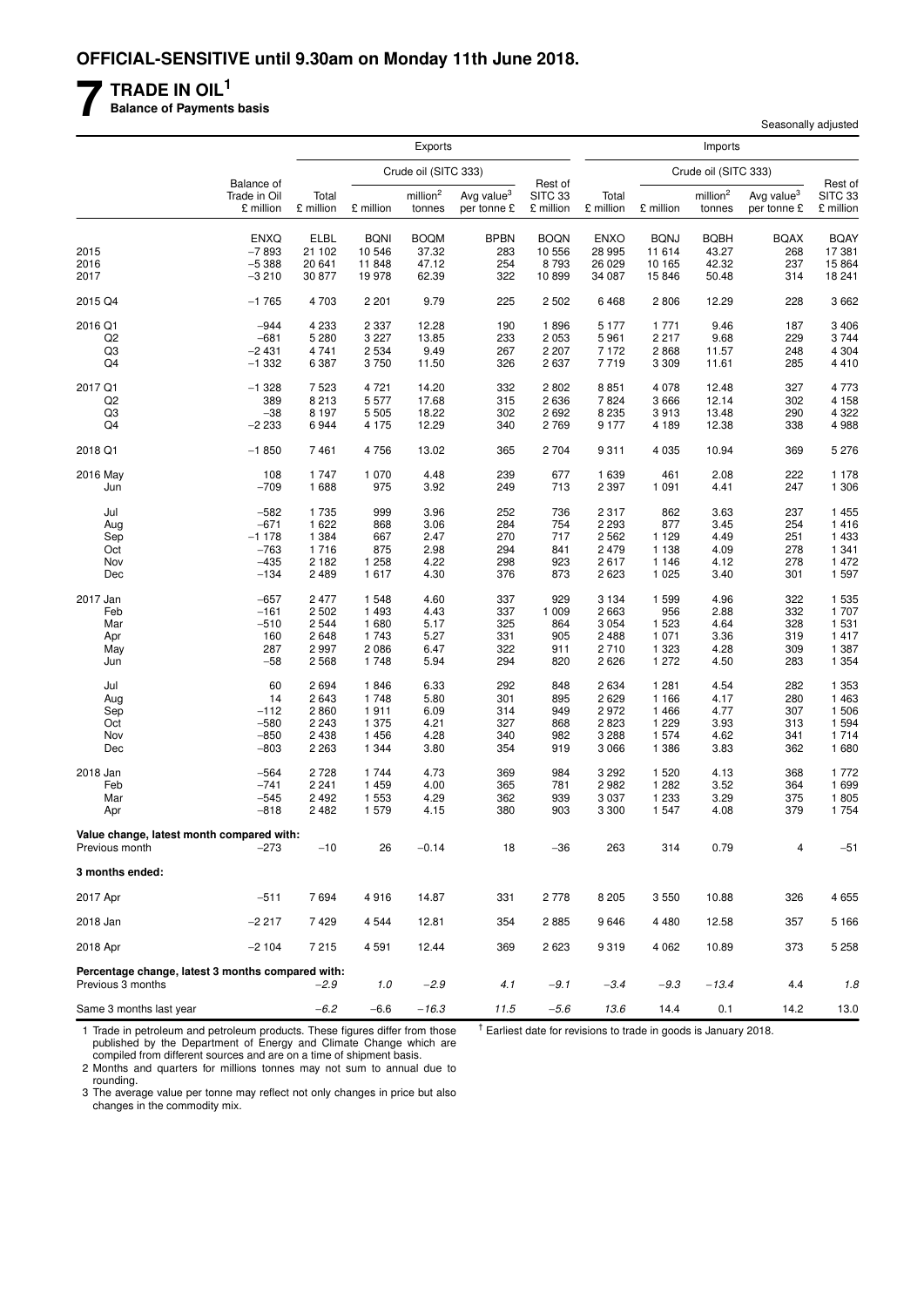#### **8 VALUE OF TRADE IN GOODS BY COMMODITY**

**Balance of Payments basis**

£ million seasonally adjusted

|                                                   |             | Food, beverages and<br>tobacco (SITC $0 + 1$ ) |             |             | <b>Basic materials</b><br>$(SITC 2 + 4)$ |             |             | Fuels (SITC 3) |             |
|---------------------------------------------------|-------------|------------------------------------------------|-------------|-------------|------------------------------------------|-------------|-------------|----------------|-------------|
|                                                   | Exports     | Imports                                        | Balance     | Exports     | Imports                                  | Balance     | Exports     | Imports        | Balance     |
|                                                   | <b>BOPL</b> | <b>BQAR</b>                                    | <b>ELBE</b> | <b>BOPM</b> | <b>BQAS</b>                              | <b>ELBF</b> | <b>BOPN</b> | <b>BQAT</b>    | <b>ELBG</b> |
| 2015                                              | 18 6 65     | 39 0 29                                        | $-20364$    | 6 2 1 2     | 10879                                    | $-4667$     | 24 216      | 37809          | $-13593$    |
| 2016                                              | 20 291      | 41 485                                         | $-21194$    | 6535        | 11 122                                   | $-4587$     | 23 088      | 33 901         | $-10813$    |
| 2017                                              | 22 930      | 44 880                                         | $-21950$    | 7810        | 12 5 8 8                                 | $-4778$     | 34 004      | 44 680         | $-10676$    |
| 2016 Q2                                           | 4 9 9 0     | 10 126                                         | $-5136$     | 1 5 8 3     | 2 7 1 3                                  | $-1130$     | 5799        | 7820           | $-2021$     |
| Q3                                                | 5044        | 10 488                                         | $-5444$     | 1615        | 2785                                     | $-1170$     | 5 6 6 3     | 8913           | $-3250$     |
| Q <sub>4</sub>                                    | 5 5 2 2     | 11 124                                         | $-5602$     | 1879        | 3 0 0 2                                  | $-1123$     | 7 0 21      | 10318          | $-3297$     |
| 2017 Q1                                           | 5471        | 11 092                                         | $-5621$     | 1919        | 3 2 7 0                                  | $-1351$     | 8 100       | 11 683         | $-3583$     |
| Q2                                                | 5646        | 11 175                                         | $-5529$     | 1940        | 3 0 6 8                                  | $-1128$     | 9 0 6 4     | 9864           | $-800$      |
| Q3                                                | 6 187       | 11 317                                         | $-5130$     | 1975        | 3 1 5 2                                  | $-1177$     | 9 1 9 1     | 10898          | $-1707$     |
| Q <sub>4</sub>                                    | 5626        | 11 296                                         | $-5670$     | 1976        | 3 0 9 8                                  | $-1122$     | 7649        | 12 2 35        | $-4586$     |
| 2018 Q1                                           | 5642        | 11 194                                         | $-5552$     | 1929        | 3 0 4 4                                  | $-1115$     | 8 0 4 3     | 13 110         | $-5067$     |
| 2017 Nov                                          | 1891        | 3768                                           | $-1877$     | 628         | 1 0 5 2                                  | $-424$      | 2657        | 4 1 5 6        | $-1499$     |
| Dec                                               | 1849        | 3761                                           | $-1912$     | 669         | 1 0 0 2                                  | $-333$      | 2 4 6 1     | 4 4 4 5        | $-1984$     |
| 2018 Jan                                          | 1896        | 3744                                           | $-1848$     | 651         | 1 0 4 0                                  | $-389$      | 2952        | 4 3 2 7        | $-1375$     |
| Feb                                               | 1867        | 3672                                           | $-1805$     | 646         | 989                                      | $-343$      | 2 3 9 4     | 4012           | $-1618$     |
| Mar                                               | 1879        | 3778                                           | $-1899$     | 632         | 1 0 1 5                                  | $-383$      | 2697        | 4 7 7 1        | $-2074$     |
| Apr                                               | 1896        | 3705                                           | $-1809$     | 649         | 983                                      | $-334$      | 2680        | 4 2 9 6        | $-1616$     |
| 3 months ended:                                   |             |                                                |             |             |                                          |             |             |                |             |
| 2017 Apr                                          | 5512        | 11 131                                         | $-5619$     | 1931        | 3 1 8 9                                  | $-1258$     | 8 3 7 0     | 10914          | $-2544$     |
| 2018 Jan                                          | 5636        | 11 273                                         | $-5637$     | 1948        | 3 0 9 4                                  | $-1146$     | 8 0 7 0     | 12928          | $-4858$     |
| 2018 Apr                                          | 5642        | 11 155                                         | $-5513$     | 1927        | 2987                                     | $-1060$     | 7771        | 13 0 79        | $-5308$     |
| Percentage change, latest 3 months compared with: |             |                                                |             |             |                                          |             |             |                |             |
| Previous 3 months                                 | 0.1         | $-1.0$                                         |             | $-1.1$      | $-3.5$                                   |             | $-3.7$      | 1.2            |             |
| Same 3 months last year                           | 2.4         | 0.2                                            |             | $-0.2$      | $-6.3$                                   |             | $-7.2$      | 19.8           |             |

|                                                   |             | Semi-manufactures<br>$(SITC 5 + 6)$ |             |             | Finished manufactures<br>$(SITC 7 + 8)$ |             |             | <b>Total manufactures</b><br>(SITC 5 to 8) |             |             | Unspecified goods<br>(SITC <sub>9</sub> ) |                |
|---------------------------------------------------|-------------|-------------------------------------|-------------|-------------|-----------------------------------------|-------------|-------------|--------------------------------------------|-------------|-------------|-------------------------------------------|----------------|
|                                                   | Exports     | Imports                             | Balance     | Exports     | Imports                                 | Balance     | Exports     | Imports                                    | Balance     | Exports     | Imports                                   | <b>Balance</b> |
|                                                   | <b>BOPO</b> | <b>BQAU</b>                         | <b>ELBH</b> | <b>BOPP</b> | <b>BQAV</b>                             | <b>ELBI</b> | <b>BPAN</b> | <b>BQBD</b>                                | <b>ELBJ</b> | <b>BOQL</b> | <b>BQAW</b>                               | <b>BQKX</b>    |
| 2015                                              | 80 687      | 94 911                              | $-14224$    | 152 659     | 220 016                                 | $-67357$    | 233 346     | 314 927                                    | $-81581$    | 6 3 3 0     | 4753                                      | 1577           |
| 2016                                              | 78 184      | 100 448                             | $-222264$   | 164 349     | 240 815                                 | $-76466$    | 242 533     | 341 263                                    | $-98730$    | 9620        | 9791                                      | $-171$         |
| 2017                                              | 86 733      | 112 366                             | $-25633$    | 180 637     | 252 600                                 | $-71963$    | 267 370     | 364 966                                    | $-97596$    | 10 365      | 10 947                                    | $-582$         |
| 2016 Q2                                           | 18 967      | 24 497                              | $-5530$     | 41 243      | 58 967                                  | $-17724$    | 60 209      | 83 4 64                                    | $-23255$    | 2410        | 1 504                                     | 906            |
| Q <sub>3</sub>                                    | 19745       | 26 091                              | $-6346$     | 41 422      | 62 220                                  | $-20798$    | 61 167      | 88 311                                     | $-27144$    | 1 4 6 3     | 4 2 2 4                                   | $-2761$        |
| Q4                                                | 20 4 23     | 26 634                              | $-6211$     | 43 759      | 62 245                                  | $-18486$    | 64 182      | 88 880                                     | $-24698$    | 3 6 0 5     | 1956                                      | 1 6 4 9        |
| 2017 Q1                                           | 21 083      | 27 389                              | $-6306$     | 44 660      | 62 521                                  | $-17861$    | 65 744      | 89910                                      | $-24166$    | 2 1 3 6     | 1861                                      | 275            |
| Q2                                                | 22 208      | 28 399                              | $-6191$     | 44 502      | 62 820                                  | $-18318$    | 66 710      | 91 219                                     | $-24509$    | 2 5 0 5     | 3 0 6 6                                   | $-561$         |
| Q3                                                | 21 747      | 28 518                              | $-6771$     | 45 522      | 63 692                                  | $-18170$    | 67 269      | 92 210                                     | $-24941$    | 2890        | 2804                                      | 86             |
| Q4                                                | 21 695      | 28 060                              | $-6365$     | 45 953      | 63 567                                  | $-17614$    | 67 647      | 91 627                                     | $-23980$    | 2834        | 3216                                      | $-382$         |
| 2018 Q1                                           | 21 993      | 27 763                              | $-5770$     | 46 269      | 61 984                                  | $-15715$    | 68 262      | 89747                                      | $-21485$    | 1956        | 2 3 1 4                                   | $-358$         |
| <b>2017 Nov</b>                                   | 7 1 2 4     | 9 2 7 1                             | $-2147$     | 15 218      | 21 253                                  | $-6035$     | 22 342      | 30 523                                     | $-8181$     | 863         | 1 2 9 9                                   | $-436$         |
| Dec                                               | 7513        | 9 4 3 0                             | $-1917$     | 15 208      | 20 597                                  | $-5389$     | 22 7 21     | 30 0 28                                    | $-7307$     | 928         | 1 1 6 4                                   | $-236$         |
| 2018 Jan                                          | 7603        | 9476                                | $-1873$     | 15 5 63     | 21 609                                  | $-6046$     | 23 166      | 31 086                                     | $-7920$     | 754         | 633                                       | 121            |
| Feb                                               | 7 1 1 7     | 9043                                | $-1926$     | 15 277      | 19 730                                  | $-4453$     | 22 3 94     | 28 7 7 2                                   | $-6378$     | 550         | 569                                       | $-19$          |
| Mar                                               | 7 2 7 3     | 9 2 4 4                             | $-1971$     | 15 4 29     | 20 645                                  | $-5216$     | 22 702      | 29 8 89                                    | $-7187$     | 652         | 1 1 1 2                                   | $-460$         |
| Apr                                               | 6902        | 9 2 5 1                             | $-2349$     | 14 112      | 20 418                                  | $-6306$     | 21 014      | 29 6 69                                    | $-8655$     | 630         | 2 2 5 0                                   | $-1620$        |
| 3 months ended:                                   |             |                                     |             |             |                                         |             |             |                                            |             |             |                                           |                |
| 2017 Apr                                          | 21 417      | 27 457                              | $-6040$     | 44 819      | 62 756                                  | $-17937$    | 66 237      | 90 214                                     | $-23977$    | 2852        | 1888                                      | 964            |
| 2018 Jan                                          | 22 240      | 28 177                              | $-5937$     | 45 989      | 63 459                                  | $-17470$    | 68 229      | 91 637                                     | $-23408$    | 2 5 4 5     | 3096                                      | $-551$         |
| 2018 Apr                                          | 21 29 2     | 27 538                              | $-6246$     | 44 818      | 60 793                                  | $-15975$    | 66 110      | 88 330                                     | $-22220$    | 1832        | 3931                                      | $-2099$        |
| Percentage change, latest 3 months compared with: |             |                                     |             |             |                                         |             |             |                                            |             |             |                                           |                |
| Previous 3 months                                 | $-4.3$      | $-2.3$                              |             | $-2.5$      | $-4.2$                                  |             | $-3.1$      | $-3.6$                                     |             | $-28.0$     | 27.0                                      |                |
| Same 3 months last year                           | $-0.6$      | 0.3                                 |             | 0.0         | $-3.1$                                  |             | $-0.2$      | $-2.1$                                     |             | $-35.8$     | 108.2                                     |                |
| <b>EXCLUDING ERRATICS1</b><br>Previous 3 months   | $-5.7$      | $-2.0$                              |             | $-2.1$      | $-2.5$                                  |             | $-3.3$      | $-2.4$                                     |             |             |                                           |                |
| Same 3 months last year                           | $-2.7$      | 1.3                                 |             | 0.4         | 0.5                                     |             | $-0.7$      | 0.8                                        |             |             |                                           |                |

1 These are defined as precious stone and silver in semi manufactures, as ships and aircraft in finished manufactures and as non monetary gold in miscellaneous trade.

 $<sup>†</sup>$  Earliest date for revisions to trade in goods is January 2018.</sup>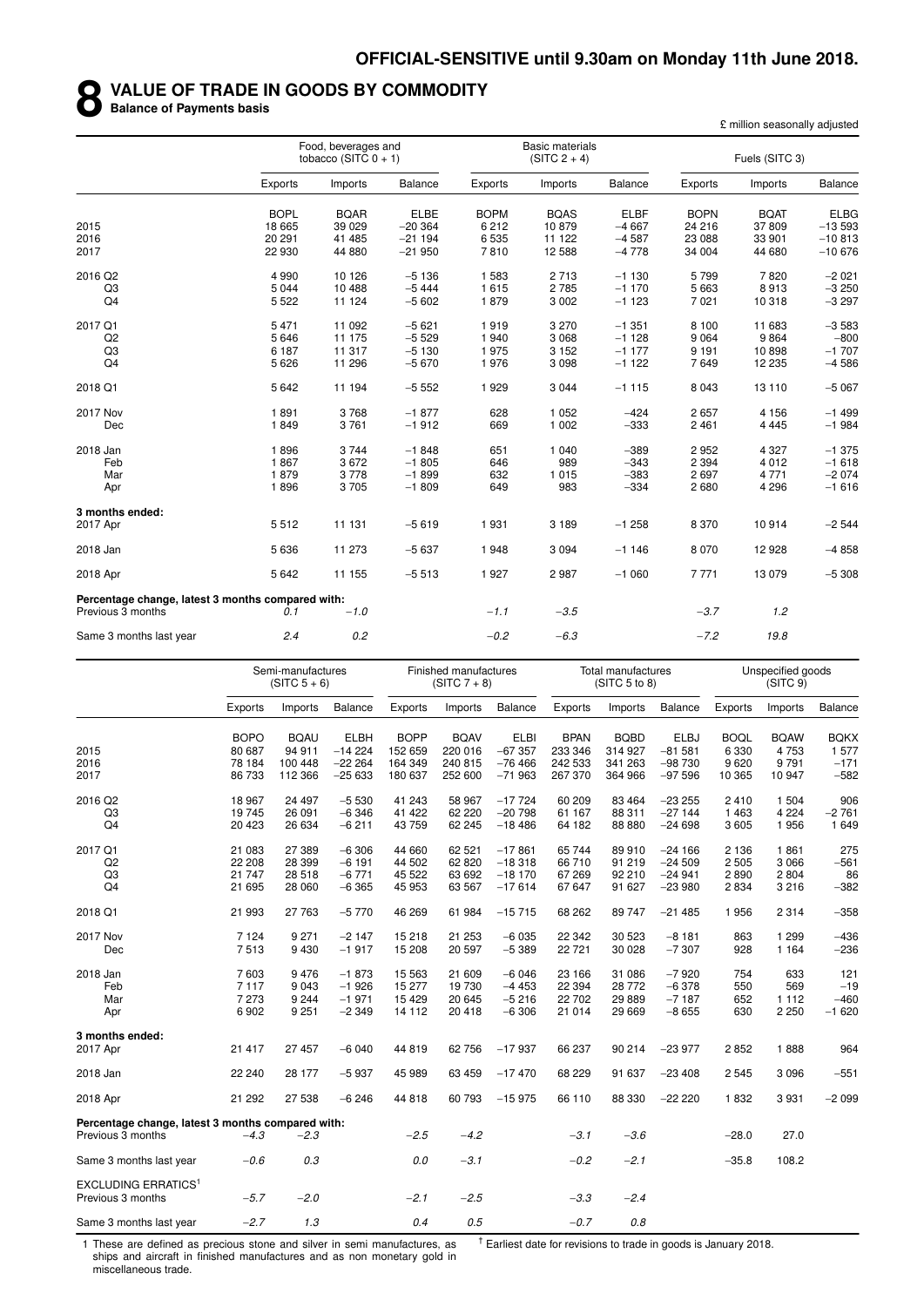**9**

## **VOLUME INDICES (TRADE IN GOODS) BY COMMODITY <sup>1</sup>**

**Balance of Payments basis**

|                                                                        |             |                                                  |             |                                          |             |                               |                                     |             |         |                                            | Indices 2015=100 seasonally adjusted |             |
|------------------------------------------------------------------------|-------------|--------------------------------------------------|-------------|------------------------------------------|-------------|-------------------------------|-------------------------------------|-------------|---------|--------------------------------------------|--------------------------------------|-------------|
|                                                                        |             | Food, beverages<br>and tobacco<br>$(SITC 0 + 1)$ |             | <b>Basic materials</b><br>$(SITC 2 + 4)$ |             | Fuels<br>(SITC <sub>3</sub> ) | Semi-manufactures<br>$(SITC 5 + 6)$ |             |         | Finished<br>manufactures<br>$(SITC 7 + 8)$ | Total manufactures<br>(SITC 5 to 8)  |             |
|                                                                        | Exports     | Imports                                          | Exports     | Imports                                  | Exports     | Imports                       | Exports                             | Imports     | Exports | Imports                                    | Exports                              | Imports     |
| Weights <sup>2</sup><br>$(total trade = 1000)$                         | 65          | 96                                               | 22          | 27                                       | 84          | 93                            | 279                                 | 233         | 529     | 540                                        | 808                                  | 773         |
|                                                                        | <b>BPEM</b> | <b>BQBK</b>                                      | <b>BAFB</b> | <b>BQBL</b>                              | <b>BAFC</b> | <b>BQBM</b>                   | <b>BAHA</b>                         | <b>BQBN</b> | BAHY    | <b>ELAB</b>                                | <b>BOGT</b>                          | <b>ELAJ</b> |
| 2015                                                                   | 100         | 100                                              | 100         | 100                                      | 100         | 100                           | 100                                 | 100         | 100     | 100                                        | 100                                  | 100         |
| 2016                                                                   | 101         | 104                                              | 103         | 99                                       | 101         | 97                            | 91                                  | 101         | 101     | 105                                        | 97                                   | 104         |
| 2017                                                                   | 106         | 109                                              | 121         | 103                                      | 119         | 103                           | 96                                  | 107         | 107     | 107                                        | 103                                  | 107         |
| 2015 Q4                                                                | 101         | 101                                              | 96          | 100                                      | 109         | 103                           | 95                                  | 102         | 100     | 103                                        | 98                                   | 103         |
| 2016 Q1                                                                | 100         | 100                                              | 94          | 98                                       | 107         | 97                            | 93                                  | 98          | 97      | 102                                        | 96                                   | 101         |
| Q <sub>2</sub>                                                         | 103         | 103                                              | 102         | 100                                      | 104         | 92                            | 90                                  | 101         | 103     | 105                                        | 99                                   | 104         |
| Q3                                                                     | 97          | 105                                              | 102         | 98                                       | 93          | 96                            | 90                                  | 104         | 99      | 108                                        | 96                                   | 106         |
| Q <sub>4</sub>                                                         | 103         | 109                                              | 116         | 101                                      | 101         | 101                           | 91                                  | 104         | 103     | 107                                        | 99                                   | 106         |
| 2017 Q1                                                                | 102         | 108                                              | 120         | 109                                      | 109         | 104                           | 95                                  | 105         | 106     | 107                                        | 102                                  | 107         |
| Q <sub>2</sub>                                                         | 105         | 108                                              | 121         | 99                                       | 136         | 96                            | 99                                  | 109         | 105     | 106                                        | 103                                  | 107         |
| Q3                                                                     | 114         | 109                                              | 122         | 101                                      | 136         | 107                           | 96                                  | 109         | 107     | 107                                        | 103                                  | 108         |
| Q <sub>4</sub>                                                         | 105         | 109                                              | 121         | 101                                      | 96          | 106                           | 95                                  | 106         | 109     | 107                                        | 104                                  | 107         |
| 2018 Q1                                                                | 105         | 112                                              | 120         | 96                                       | 96          | 108                           | 98                                  | 106         | 110     | 106                                        | 106                                  | 106         |
| 2016 May                                                               | 104         | 103                                              | 103         | 100                                      | 104         | 80                            | 87                                  | 94          | 101     | 101                                        | 96                                   | 99          |
| Jun                                                                    | 98          | 103                                              | 97          | 96                                       | 91          | 99                            | 89                                  | 105         | 104     | 104                                        | 99                                   | 104         |
| Jul                                                                    | 97          | 102                                              | 102         | 96                                       | 100         | 96                            | 87                                  | 101         | 100     | 100                                        | 95                                   | 100         |
| Aug                                                                    | 96          | 105                                              | 107         | 95                                       | 94          | 93                            | 92                                  | 103         | 99      | 110                                        | 97                                   | 108         |
| Sep                                                                    | 98          | 107                                              | 96          | 103                                      | 83          | 101                           | 90                                  | 107         | 99      | 112                                        | 96                                   | 111         |
| Oct                                                                    | 102         | 105                                              | 115         | 99                                       | 85          | 97                            | 91                                  | 98          | 102     | 101                                        | 98                                   | 100         |
| Nov                                                                    | 103         | 109                                              | 114         | 97                                       | 110         | 109                           | 87                                  | 106         | 102     | 109                                        | 97                                   | 108         |
| Dec                                                                    | 104         | 113                                              | 119         | 109                                      | 110         | 97                            | 96                                  | 108         | 105     | 110                                        | 102                                  | 109         |
| 2017 Jan                                                               | 104         | 109                                              | 122         | 107                                      | 107         | 107                           | 94                                  | 105         | 105     | 104                                        | 101                                  | 104         |
| Feb                                                                    | 103         | 108                                              | 116         | 112                                      | 106         | 98                            | 94                                  | 102         | 105     | 105                                        | 102                                  | 104         |
| Mar                                                                    | 100         | 109                                              | 121         | 109                                      | 114         | 105                           | 95                                  | 109         | 108     | 113                                        | 103                                  | 111         |
| Apr                                                                    | 107         | 110                                              | 126         | 96                                       | 126         | 95                            | 99                                  | 106         | 107     | 105                                        | 104                                  | 105         |
| May                                                                    | 106         | 106                                              | 113         | 102                                      | 150         | 96                            | 101                                 | 111         | 105     | 106                                        | 103                                  | 107         |
| Jun                                                                    | 102         | 107                                              | 124         | 98                                       | 131         | 97                            | 97                                  | 110         | 104     | 108                                        | 102                                  | 109         |
| Jul                                                                    | 118         | 108                                              | 123         | 96                                       | 143         | 112                           | 95                                  | 103         | 105     | 106                                        | 102                                  | 106         |
| Aug                                                                    | 112         | 110                                              | 119         | 106                                      | 132         | 102                           | 98                                  | 111         | 107     | 108                                        | 104                                  | 109         |
| Sep                                                                    | 112         | 108                                              | 122         | 101                                      | 133         | 108                           | 96                                  | 112         | 110     | 107                                        | 105                                  | 109         |
| Oct                                                                    | 105         | 109                                              | 124         | 101                                      | 100         | 98                            | 93                                  | 106         | 110     | 110                                        | 105                                  | 109         |
| Nov                                                                    | 105         | 110                                              | 115         | 103                                      | 99          | 105                           | 93                                  | 105         | 108     | 107                                        | 103                                  | 106         |
| Dec                                                                    | 104         | 110                                              | 123         | 98                                       | 90          | 114                           | 99                                  | 107         | 108     | 104                                        | 105                                  | 105         |
| 2018 Jan                                                               | 106         | 113                                              | 121         | 99                                       | 103         | 103                           | 101                                 | 108         | 111     | 111                                        | 107                                  | 110         |
| Feb                                                                    | 105         | 110                                              | 120         | 95                                       | 87          | 99                            | 95                                  | 103         | 110     | 101                                        | 104                                  | 101         |
| Mar                                                                    | 104         | 113                                              | 118         | 94                                       | 99          | 123                           | 97                                  | 106         | 110     | 106                                        | 106                                  | 106         |
| Apr                                                                    | 107         | 109                                              | 120         | 91                                       | 94          | 103                           | 92                                  | 106         | 101     | 105                                        | 98                                   | 105         |
| 3 months ended:<br>2017 Apr                                            | 103         | 109                                              | 121         | 106                                      | 115         | 99                            | 96                                  | 106         | 107     | 108                                        | 103                                  | 107         |
| 2018 Jan                                                               | 105         | 111                                              | 120         | 100                                      | 97          | 107                           | 98                                  | 107         | 109     | 107                                        | 105                                  | 107         |
| 2018 Apr                                                               | 105         | 111                                              | 119         | 93                                       | 93          | 108                           | 95                                  | 105         | 107     | 104                                        | 103                                  | 104         |
|                                                                        |             |                                                  |             |                                          |             |                               |                                     |             |         |                                            |                                      |             |
| Percentage change, latest 3 months compared with:<br>Previous 3 months | 0.3         | $-0.3$                                           | $-0.3$      | $-6.7$                                   | $-4.1$      | 0.9                           | $-3.1$                              | $-1.6$      | $-1.8$  | $-3.1$                                     | $-2.2$                               | $-2.8$      |
| Same 3 months last year                                                | 1.9         | 1.5                                              | $-1.4$      | $-11.7$                                  | $-19.1$     | 9.1                           | $-1.4$                              | $-0.6$      | 0.3     | $-3.4$                                     | $-0.3$                               | $-2.5$      |
| <b>EXCLUDING ERRATICS3</b><br>Previous 3 months                        |             |                                                  |             |                                          |             |                               | $-4.4$                              | $-1.9$      | $-1.5$  | $-1.8$                                     | $-2.2$                               | $-1.5$      |
| Same 3 months last year                                                |             |                                                  |             |                                          |             |                               | $-3.8$                              | $0.0\,$     | 0.9     | $-0.3$                                     | $-0.3$                               | $0.0\,$     |

1 These are provisional estimates subject to fluctuations when new or amended data become available.

 $<sup>†</sup>$  Earliest date for revisions to trade in goods is January 2018.</sup>

2 The weights shown are in proportion to the total value of trade in 2015 and are used to combine the volume indices to calculate the totals for 2016 onwards. For 2015 and earlier, totals are calculated using the equivalent weights for the previous year (eg totals for 2014 use 2013 weights).

3 These are defined as precious stones and silver in semi manufactures, as ships and aircraft in finished manufactures and as non monetary gold in miscellaneous trade.

4 Please note, any differences between the quarterly and 3-monthly indices are due to rounding.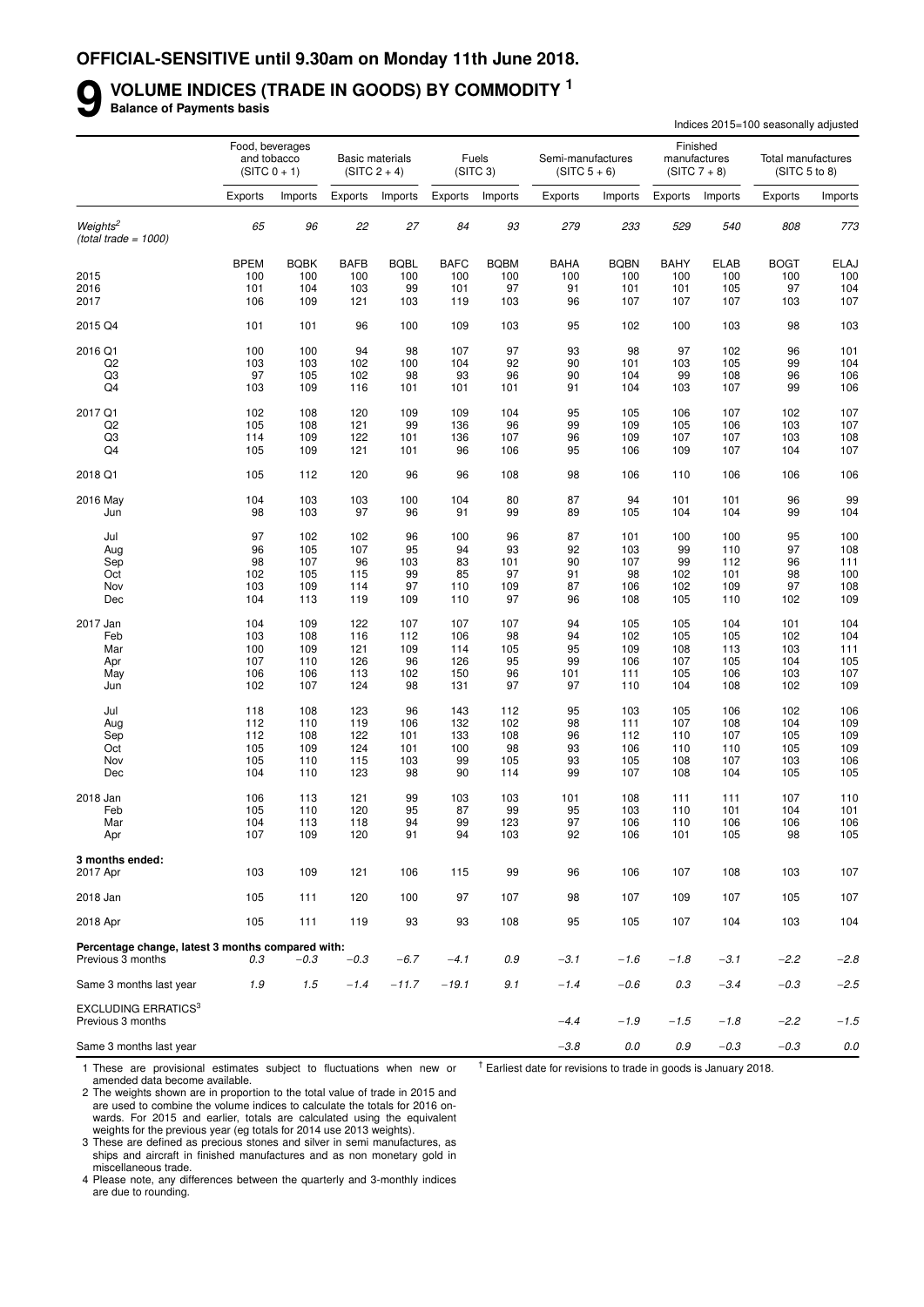# **10 PRICE INDICES (TRADE IN GOODS) BY COMMODITY <sup>1</sup> Balance of Payments basis**

|  |  |  | <b>Balance of Payments basis</b> |  |  |
|--|--|--|----------------------------------|--|--|
|--|--|--|----------------------------------|--|--|

|                                                                        |             |                                                  |             |                                          |             |                               |                                     |             | Indices 2015=100 not seasonally adjusted   |             |                                     |            |  |  |
|------------------------------------------------------------------------|-------------|--------------------------------------------------|-------------|------------------------------------------|-------------|-------------------------------|-------------------------------------|-------------|--------------------------------------------|-------------|-------------------------------------|------------|--|--|
|                                                                        |             | Food, beverages<br>and tobacco<br>$(SITC 0 + 1)$ |             | <b>Basic materials</b><br>$(SITC 2 + 4)$ |             | Fuels<br>(SITC <sub>3</sub> ) | Semi-manufactures<br>$(SITC 5 + 6)$ |             | Finished<br>manufactures<br>$(SITC 7 + 8)$ |             | Total manufactures<br>(SITC 5 to 8) |            |  |  |
|                                                                        | Exports     | Imports                                          | Exports     | Imports                                  | Exports     | Imports                       | Exports                             | Imports     | Exports                                    | Imports     | Exports                             | Imports    |  |  |
| Weights <sup>2</sup><br>(total trade = $1000$ )                        | 65          | 96                                               | 22          | 27                                       | 84          | 93                            | 279                                 | 233         | 529                                        | 540         | 808                                 | 773        |  |  |
|                                                                        | <b>BPAI</b> | <b>ELAN</b>                                      | <b>BPAW</b> | <b>ELAO</b>                              | <b>BPDU</b> | <b>ELAP</b>                   | <b>BQAA</b>                         | <b>ELAQ</b> | <b>BQAB</b>                                | <b>ELAR</b> | <b>BQAI</b>                         | ELAY       |  |  |
| 2015                                                                   | 100         | 100                                              | 100         | 100                                      | 100         | 100                           | 100                                 | 100         | 100                                        | 100         | 100                                 | 100        |  |  |
| 2016                                                                   | 107         | 102                                              | 102         | 104                                      | 95          | 94                            | 106                                 | 106         | 107                                        | 104         | 107                                 | 105        |  |  |
| 2017                                                                   | 116         | 106                                              | 106         | 115                                      | 121         | 118                           | 112                                 | 112         | 111                                        | 108         | 111                                 | 109        |  |  |
| 2015 Q4                                                                | 98          | 99                                               | 98          | 96                                       | 85          | 87                            | 99                                  | 98          | 100                                        | 99          | 99                                  | 99         |  |  |
| 2016 Q1                                                                | 101         | 99                                               | 100         | 98                                       | 70          | 74                            | 102                                 | 102         | 103                                        | 102         | 103                                 | 102        |  |  |
| Q2                                                                     | 104         | 101                                              | 101         | 101                                      | 92          | 91                            | 104                                 | 104         | 104                                        | 102         | 104                                 | 103        |  |  |
| Q3                                                                     | 110         | 103                                              | 103         | 105                                      | 101         | 98                            | 109                                 | 109         | 109                                        | 105         | 109                                 | 106        |  |  |
| Q4                                                                     | 115         | 105                                              | 104         | 110                                      | 115         | 112                           | 111                                 | 111         | 112                                        | 106         | 111                                 | 107        |  |  |
| 2017 Q1                                                                | 116         | 105                                              | 105         | 111                                      | 125         | 122                           | 111                                 | 112         | 111                                        | 107         | 111                                 | 109        |  |  |
| Q <sub>2</sub>                                                         | 117         | 107                                              | 106         | 116                                      | 113         | 110                           | 111                                 | 112         | 111                                        | 108         | 111                                 | 109        |  |  |
| Q3                                                                     | 118         | 107                                              | 106         | 117                                      | 115         | 111                           | 112                                 | 113         | 111                                        | 109         | 112                                 | 110        |  |  |
| Q4                                                                     | 115         | 106                                              | 105         | 116                                      | 133         | 128                           | 112                                 | 113         | 111                                        | 108         | 111                                 | 110        |  |  |
| 2018 Q1                                                                | 117         | 105                                              | 106         | 122                                      | 139         | 136                           | 112                                 | 113         | 111                                        | 107         | 111                                 | 109        |  |  |
| 2016 May                                                               | 103         | 101                                              | 99          | 101                                      | 93          | 91                            | 103                                 | 104         | 103                                        | 101         | 103                                 | 102        |  |  |
| Jun                                                                    | 105         | 102                                              | 103         | 103                                      | 99          | 97                            | 104                                 | 104         | 105                                        | 102         | 105                                 | 103        |  |  |
| Jul                                                                    | 109         | 103                                              | 101         | 104                                      | 100         | 97                            | 108                                 | 108         | 109                                        | 106         | 108                                 | 107        |  |  |
| Aug                                                                    | 111         | 102                                              | 104         | 106                                      | 100         | 96                            | 110                                 | 109         | 109                                        | 106         | 109                                 | 107        |  |  |
| Sep                                                                    | 110         | 103                                              | 103         | 106                                      | 104         | 99                            | 109                                 | 109         | 109                                        | 104         | 109                                 | 106        |  |  |
| Oct                                                                    | 116         | 106                                              | 105         | 110                                      | 115         | 110                           | 112                                 | 111         | 113                                        | 108         | 113                                 | 109        |  |  |
| Nov                                                                    | 114         | 105                                              | 103         | 110                                      | 106         | 105                           | 111                                 | 110         | 111                                        | 106         | 111                                 | 107        |  |  |
| Dec                                                                    | 114         | 105                                              | 105         | 110                                      | 123         | 120                           | 109                                 | 110         | 110                                        | 105         | 110                                 | 106        |  |  |
| 2017 Jan                                                               | 115         | 105                                              | 104         | 111                                      | 127         | 124                           | 111                                 | 112         | 111                                        | 107         | 111                                 | 109        |  |  |
| Feb                                                                    | 115         | 105                                              | 104         | 110                                      | 127         | 125                           | 110                                 | 112         | 110                                        | 107         | 110                                 | 108        |  |  |
| Mar                                                                    | 117         | 106                                              | 106         | 112                                      | 120         | 118                           | 112                                 | 113         | 112                                        | 108         | 112                                 | 109        |  |  |
| Apr                                                                    | 115         | 106                                              | 104         | 114                                      | 120         | 115                           | 110                                 | 111         | 110                                        | 107         | 110                                 | 108        |  |  |
| May                                                                    | 116         | 107                                              | 106         | 116                                      | 112         | 110                           | 110                                 | 111         | 110                                        | 107         | 110                                 | 109        |  |  |
| Jun                                                                    | 119         | 108                                              | 108         | 117                                      | 106         | 105                           | 112                                 | 112         | 112                                        | 109         | 112                                 | 110        |  |  |
| Jul                                                                    | 118         | 106                                              | 105         | 115                                      | 107         | 105                           | 112                                 | 112         | 111                                        | 109         | 111                                 | 110        |  |  |
| Aug                                                                    | 118         | 107                                              | 107         | 118                                      | 115         | 111                           | 113                                 | 114         | 112                                        | 110         | 113                                 | 111        |  |  |
| Sep                                                                    | 116         | 106                                              | 106         | 118                                      | 122         | 116                           | 112                                 | 113         | 111                                        | 107         | 111                                 | 109        |  |  |
| Oct                                                                    | 116         | 107                                              | 105         | 118                                      | 126         | 121                           | 113                                 | 114         | 111                                        | 108         | 112                                 | 110        |  |  |
| Nov                                                                    | 115         | 106                                              | 105         | 114                                      | 136         | 130                           | 113                                 | 113         | 111                                        | 108         | 112                                 | 110        |  |  |
| Dec                                                                    | 115         | 105                                              | 106         | 116                                      | 138         | 133                           | 112                                 | 113         | 110                                        | 108         | 111                                 | 109        |  |  |
|                                                                        |             |                                                  |             |                                          |             |                               |                                     |             |                                            |             |                                     |            |  |  |
| 2018 Jan                                                               | 116         | 105                                              | 105         | 119                                      | 144         | 137                           | 112                                 | 113         | 111                                        | 107         | 111                                 | 109        |  |  |
| Feb                                                                    | 117         | 105                                              | 107         | 122                                      | 137         | 135                           | 111                                 | 113         | 111                                        | 108         | 111                                 | 109<br>109 |  |  |
| Mar<br>Apr                                                             | 117<br>117  | 105<br>106                                       | 107<br>107  | 124<br>125                               | 137<br>144  | 136<br>139                    | 111<br>111                          | 113<br>112  | 111<br>110                                 | 107<br>107  | 111<br>110                          | 108        |  |  |
| 3 months ended:                                                        |             |                                                  |             |                                          |             |                               |                                     |             |                                            |             |                                     |            |  |  |
| 2017 Apr                                                               | 116         | 106                                              | 105         | 112                                      | 122         | 119                           | 111                                 | 112         | 111                                        | 107         | 111                                 | 108        |  |  |
| 2018 Jan                                                               | 115         | 105                                              | 105         | 116                                      | 139         | 133                           | 112                                 | 113         | 111                                        | 108         | 111                                 | 109        |  |  |
|                                                                        |             |                                                  |             |                                          |             |                               |                                     |             |                                            |             |                                     |            |  |  |
| 2018 Apr                                                               | 117         | 105                                              | 107         | 124                                      | 139         | 137                           | 111                                 | 113         | 111                                        | 107         | 111                                 | 109        |  |  |
| Percentage change, latest 3 months compared with:<br>Previous 3 months | 1.4         | 0.0                                              | 1.6         | 6.3                                      | 0.0         | 2.5                           | $-1.2$                              | $-0.3$      | 0.0                                        | $-0.3$      | $-0.6$                              | $-0.6$     |  |  |
| Same 3 months last year                                                | 1.2         | $-0.3$                                           | 2.2         | 10.4                                     | 13.9        | 14.5                          | 0.3                                 | 0.6         | 0.0                                        | 0.0         | 0.0                                 | 0.3        |  |  |
| <b>EXCLUDING ERRATICS<sup>3</sup></b><br>Previous 3 months             |             |                                                  |             |                                          |             |                               | $-1.2$                              | 0.3         | 0.0                                        | $-0.3$      | $-0.3$                              | $-0.3$     |  |  |
| Same 3 months last year                                                |             |                                                  |             |                                          |             |                               | $0.3\,$                             | 1.5         | $-0.3$                                     | $0.6\,$     | $0.3\,$                             | $0.6\,$    |  |  |
|                                                                        |             |                                                  |             |                                          |             |                               |                                     |             |                                            |             |                                     |            |  |  |

1 These are provisional estimates subject to fluctuations when new or amended data become available.

 $<sup>†</sup>$  Earliest date for revisions to trade in goods is January 2018.</sup>

2 The weights shown are in proportion to the total value of trade in 2015 and are used to combine the volume indices to calculate the totals for 2016 onwards. For 2015 and earlier, totals are calculated using the equivalent weights for the previous year (eg totals for 2014 use 2013 weights).

3 These are defined as precious stones and silver in semi manufactures, as ships and aircraft in finished manufactures and as non monetary gold in miscellaneous trade.

4 Please note, any differences between the quarterly and 3-monthly indices are due to rounding.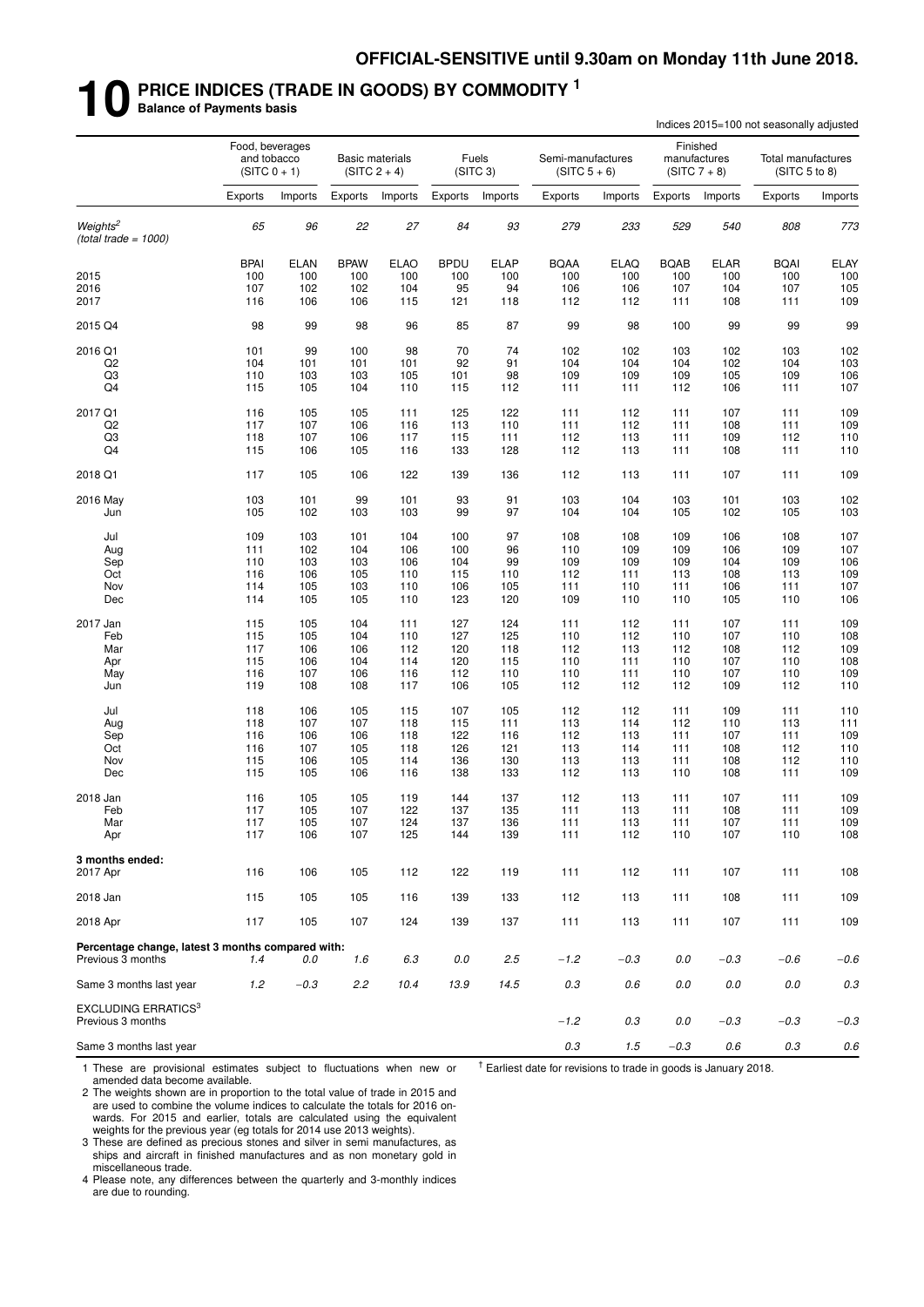# **11 TRADE IN GOODS WITH SELECTED EU TRADING PARTNERS Balance of Payments basis**

|                                                                        |                       |                       |                    |                       |                       |                         |                        |                       |                         |                      | £ million seasonally adjusted |                        |
|------------------------------------------------------------------------|-----------------------|-----------------------|--------------------|-----------------------|-----------------------|-------------------------|------------------------|-----------------------|-------------------------|----------------------|-------------------------------|------------------------|
|                                                                        |                       | Belgium & Luxembourg  |                    |                       | France                |                         |                        | Germany               |                         |                      | Republic of Ireland           |                        |
|                                                                        | Exports               | Imports               | <b>Balance</b>     | Exports               | Imports               | <b>Balance</b>          | Exports                | Imports               | Balance                 | Exports              | Imports                       | <b>Balance</b>         |
|                                                                        |                       | <b>CHNY</b>           | <b>CHNF</b>        |                       |                       |                         |                        |                       |                         |                      |                               |                        |
| 2015                                                                   | <b>CHNQ</b><br>12 220 | 21 834                | $-9614$            | ENYL<br>18 606        | <b>ENYP</b><br>24 871 | <b>ENYT</b><br>$-6265$  | <b>ENYO</b><br>31 770  | <b>ENYS</b><br>61 465 | <b>ENYW</b><br>$-29695$ | <b>CHNS</b><br>17416 | <b>CHOA</b><br>12741          | CHNH<br>4675           |
| 2016                                                                   | 12 042                | 23 937                | $-11784$           | 20 004                | 25 502                | $-5498$                 | 33 069                 | 65 761                | $-32692$                | 17 236               | 13 557                        | 3679                   |
| 2017                                                                   | 14 102                | 25 832                | $-11730$           | 25 604                | 27 300                | $-1696$                 | 37 252                 | 69 505                | $-32253$                | 19678                | 14 933                        | 4745                   |
| 2015 Q4                                                                | 3 1 3 3               | 5 5 6 7               | $-2434$            | 4 4 5 6               | 6421                  | $-1965$                 | 7630                   | 15 559                | $-7929$                 | 4 3 7 3              | 3 4 3 1                       | 942                    |
| 2016 Q1                                                                | 2782                  | 5510                  | $-2728$            | 4 4 9 0               | 6 1 4 3               | $-1653$                 | 7714                   | 15 671                | $-7957$                 | 3989                 | 3 1 5 5                       | 834                    |
| Q <sub>2</sub>                                                         | 3 0 0 7               | 5876                  | $-2869$            | 5 0 8 0               | 6 2 7 5               | $-1195$                 | 7924                   | 16 215                | $-8291$                 | 4 2 4 0              | 3 1 8 8                       | 1 0 5 2                |
| Q3<br>Q4                                                               | 3 0 6 3<br>3 1 9 0    | 6316<br>6 2 3 5       | $-3253$<br>$-2934$ | 5019<br>5415          | 6 1 9 4<br>6890       | $-1175$<br>$-1475$      | 8 3 4 5<br>9086        | 16 649<br>17 226      | $-8304$<br>$-8140$      | 4 3 6 8<br>4639      | 3 4 8 1<br>3733               | 887<br>906             |
| 2017 Q1                                                                | 3 4 0 4               | 6780                  | $-3376$            | 5903                  | 6576                  | $-673$                  | 9 2 6 6                | 17 228                | $-7962$                 | 4514                 | 3 4 2 8                       | 1 0 8 6                |
| Q <sub>2</sub>                                                         | 3579                  | 6 3 4 9               | $-2770$            | 6730                  | 6928                  | $-198$                  | 9 0 5 6                | 17 062                | $-8006$                 | 5 0 6 1              | 3992                          | 1 0 6 9                |
| Q3                                                                     | 3770                  | 6 1 6 8               | $-2398$            | 6 5 38                | 6889                  | $-351$                  | 9754                   | 17 527                | $-7773$                 | 5 0 5 8              | 3756                          | 1 3 0 2                |
| Q4                                                                     | 3 3 4 9               | 6 5 3 5               | $-3186$            | 6433                  | 6907                  | $-474$                  | 9 1 7 6                | 17688                 | $-8512$                 | 5 0 4 5              | 3757                          | 1 2 8 8                |
| 2018 Q1                                                                | 3 4 5 8               | 6638                  | $-3180$            | 6 0 20                | 6802                  | $-782$                  | 9 3 4 9                | 17 371                | -8 022                  | 5 2 2 6              | 3583                          | 1 6 4 3                |
| <b>2017 Nov</b><br>Dec                                                 | 1 1 3 4<br>1 1 3 2    | 2 0 8 6<br>2 3 2 1    | $-952$<br>$-1189$  | 1956<br>2 3 2 5       | 2 3 7 8<br>2 3 2 6    | $-422$<br>$-1$          | 2968<br>3 2 0 3        | 5742<br>5936          | $-2774$<br>$-2733$      | 1683<br>1743         | 1 260<br>1 279                | 423<br>464             |
|                                                                        |                       |                       |                    |                       |                       |                         |                        |                       |                         |                      |                               |                        |
| 2018 Jan                                                               | 1 1 6 7               | 2 1 8 8               | $-1021$            | 2 0 5 6               | 2 3 3 5               | $-279$                  | 3 1 9 0                | 5869                  | $-2679$                 | 1 7 2 4              | 1 2 1 6                       | 508                    |
| Feb<br>Mar                                                             | 1 1 2 2<br>1 1 6 9    | 2 2 2 8<br>2 2 2 2    | $-1106$<br>$-1053$ | 1957<br>2 0 0 7       | 2 2 0 8<br>2 2 5 9    | $-251$<br>$-252$        | 3 0 6 3<br>3 0 9 6     | 5712<br>5790          | $-2649$<br>$-2694$      | 1719<br>1783         | 1 208<br>1 1 5 9              | 511<br>624             |
| Apr                                                                    | 1 1 7 3               | 2 1 7 4               | $-1001$            | 1977                  | 2 2 8 8               | $-311$                  | 2911                   | 5894                  | $-2983$                 | 1681                 | 1 1 9 0                       | 491                    |
| 3 months ended:                                                        |                       |                       |                    |                       |                       |                         |                        |                       |                         |                      |                               |                        |
| 2017 Apr                                                               | 3 5 5 5               | 6716                  | $-3161$            | 6 0 5 5               | 6668                  | $-613$                  | 9 1 4 6                | 17 125                | $-7979$                 | 4677                 | 3884                          | 793                    |
| 2018 Jan                                                               | 3 4 3 3               | 6595                  | $-3162$            | 6 3 3 7               | 7 0 3 9               | $-702$                  | 9 3 6 1                | 17 547                | $-8186$                 | 5 1 5 0              | 3755                          | 1 3 9 5                |
| 2018 Apr                                                               | 3 4 6 4               | 6624                  | $-3160$            | 5941                  | 6755                  | $-814$                  | 9 0 7 0                | 17 396                | -8 326                  | 5 1 8 3              | 3557                          | 1 6 2 6                |
| Percentage change, latest 3 months compared with:<br>Previous 3 months | 0.9                   | 0.4                   |                    | $-6.2$                | $-4.0$                |                         | $-3.1$                 | $-0.9$                |                         | 0.6                  | $-5.3$                        |                        |
| Same 3 months last year                                                | $-2.6$                | $-1.4$                |                    | $-1.9$                | 1.3                   |                         | $-0.8$                 | 1.6                   |                         | 10.8                 | $-8.4$                        |                        |
|                                                                        |                       | Italy                 |                    |                       | Netherlands           |                         |                        | Spain                 |                         |                      | Sweden                        |                        |
|                                                                        | Exports               | Imports               | <b>Balance</b>     | Exports               | Imports               | Balance                 | Exports                | Imports               | Balance                 | Exports              | Imports                       | <b>Balance</b>         |
|                                                                        |                       |                       |                    |                       |                       |                         |                        |                       |                         |                      |                               |                        |
| 2015                                                                   | <b>CHNO</b><br>8820   | <b>CHNW</b><br>15 948 | CHOE<br>$-7128$    | <b>CHNP</b><br>17 601 | <b>CHNX</b><br>31 601 | <b>CHNE</b><br>$-14000$ | <b>CHNV</b><br>9 2 6 0 | <b>CHOD</b><br>16 799 | <b>CHNM</b><br>$-7539$  | <b>CHNA</b><br>4618  | <b>CHND</b><br>6920           | <b>CHVI</b><br>$-2302$ |
| 2016                                                                   | 10 079                | 17467                 | $-7388$            | 18 652                | 36 194                | $-17542$                | 9691                   | 14 798                | $-5107$                 | 4682                 | 6481                          | $-1799$                |
| 2017                                                                   | 10767                 | 18 993                | $-8226$            | 21 458                | 40 879                | $-19421$                | 10 4 64                | 15 680                | $-5216$                 | 5 3 2 2              | 7 0 6 9                       | $-1747$                |
| 2015 Q4                                                                | 2 1 5 5               | 3 9 6 4               | $-1809$            | 4 2 4 5               | 7 5 9 5               | $-3350$                 | 2 2 9 4                | 4 3 9 0               | $-2096$                 | 1 0 6 6              | 1 6 5 5                       | $-589$                 |
| 2016 Q1                                                                | 2 2 6 1               | 4 1 3 0               | $-1869$            | 4 2 4 7               | 8310                  | $-4063$                 | 2 1 8 6                | 3 4 0 0               | $-1214$                 | 1 0 8 6              | 1 4 8 5                       | $-399$                 |
| Q <sub>2</sub>                                                         | 2 5 0 6               | 4 2 9 8               | $-1792$            | 4 3 9 7               | 8 2 8 7               | $-3890$                 | 2 3 0 7                | 3693                  | $-1386$                 | 1 2 2 5              | 1 597                         | $-372$                 |
| Q3<br>Q4                                                               | 2 701<br>2611         | 4 2 8 5<br>4 7 5 4    | $-1584$<br>$-2143$ | 5 0 8 2<br>4926       | 9884<br>9713          | $-4802$<br>$-4787$      | 2 3 9 5<br>2803        | 3922<br>3783          | $-1527$<br>$-980$       | 1 2 2 0<br>1 1 5 1   | 1 601<br>1798                 | $-381$<br>$-647$       |
| 2017 Q1                                                                | 2628                  | 4 6 6 2               | $-2034$            | 5 0 7 7               | 9768                  | $-4691$                 | 2663                   | 4 3 4 1               | $-1678$                 | 1 3 0 3              | 1772                          | $-469$                 |
| Q <sub>2</sub>                                                         | 2678                  | 4 6 6 1               | $-1983$            | 5 0 28                | 9898                  | $-4870$                 | 2 5 2 4                | 3858                  | $-1334$                 | 1 3 7 7              | 1682                          | $-305$                 |
| Q3                                                                     | 2790                  | 4 8 20                | $-2030$            | 5 5 0 7               | 10 373                | $-4866$                 | 2720                   | 3705                  | $-985$                  | 1 3 6 2              | 1834                          | $-472$                 |
| Q4                                                                     | 2671                  | 4 8 5 0               | $-2179$            | 5846                  | 10 840                | $-4994$                 | 2 5 5 7                | 3776                  | $-1219$                 | 1 2 8 0              | 1781                          | $-501$                 |
| 2018 Q1                                                                | 2760                  | 4871                  | $-2111$            | 5991                  | 10 375                | $-4384$                 | 2676                   | 3810                  | $-1134$                 | 1 3 4 9              | 1725                          | $-376$                 |
| 2017 Nov<br>Dec                                                        | 862<br>897            | 1 604<br>1617         | $-742$<br>$-720$   | 2017<br>2 0 2 2       | 3 6 6 0<br>3694       | $-1643$<br>$-1672$      | 831<br>866             | 1 1 5 9<br>1 2 2 8    | $-328$<br>$-362$        | 416<br>446           | 573<br>540                    | $-157$<br>$-94$        |
|                                                                        |                       |                       |                    |                       |                       |                         |                        |                       |                         |                      |                               |                        |
| 2018 Jan<br>Feb                                                        | 973<br>888            | 1 5 9 5<br>1 6 3 0    | $-622$<br>$-742$   | 2 1 3 2<br>1956       | 3500<br>3 3 9 9       | $-1.368$<br>$-1443$     | 966<br>822             | 1 277<br>1 2 3 9      | $-311$<br>$-417$        | 474<br>427           | 570<br>552                    | $-96$<br>$-125$        |
| Mar                                                                    | 899                   | 1646                  | $-747$             | 1 903                 | 3 4 7 6               | $-1573$                 | 888                    | 1 2 9 4               | $-406$                  | 448                  | 603                           | $-155$                 |
| Apr                                                                    | 871                   | 1 640                 | $-769$             | 2014                  | 3595                  | $-1581$                 | 853                    | 1 3 0 3               | $-450$                  | 430                  | 601                           | $-171$                 |
| 3 months ended:                                                        |                       |                       |                    |                       |                       |                         |                        |                       |                         |                      |                               |                        |
| 2017 Apr                                                               | 2615                  | 4677                  | $-2062$            | 4 9 6 8               | 9654                  | $-4686$                 | 2614                   | 4 2 9 4               | $-1680$                 | 1 2 6 6              | 1722                          | $-456$                 |
| 2018 Jan                                                               | 2 7 3 2               | 4816                  | $-2084$            | 6 1 7 1               | 10 854                | $-4683$                 | 2663                   | 3664                  | $-1001$                 | 1 3 3 6              | 1683                          | $-347$                 |
| 2018 Apr                                                               | 2658                  | 4916                  | $-2258$            | 5873                  | 10 470                | $-4597$                 | 2563                   | 3836                  | $-1273$                 | 1 3 0 5              | 1756                          | $-451$                 |
| Percentage change, latest 3 months compared with:                      |                       |                       |                    |                       |                       |                         |                        |                       |                         |                      |                               |                        |
| Previous 3 months                                                      | $-2.7$                | 2.1                   |                    | $-4.8$                | $-3.5$                |                         | $-3.8$                 | 4.7                   |                         | $-2.3$               | 4.3                           |                        |
| Same 3 months last year                                                | 1.6                   | 5.1                   |                    | 18.2                  | 8.5                   |                         | $-2.0$                 | $-10.7$               |                         | 3.1                  | 2.0                           |                        |

 $\frac{1}{1}$  Earliest date for revisions to trade in goods is January 2018.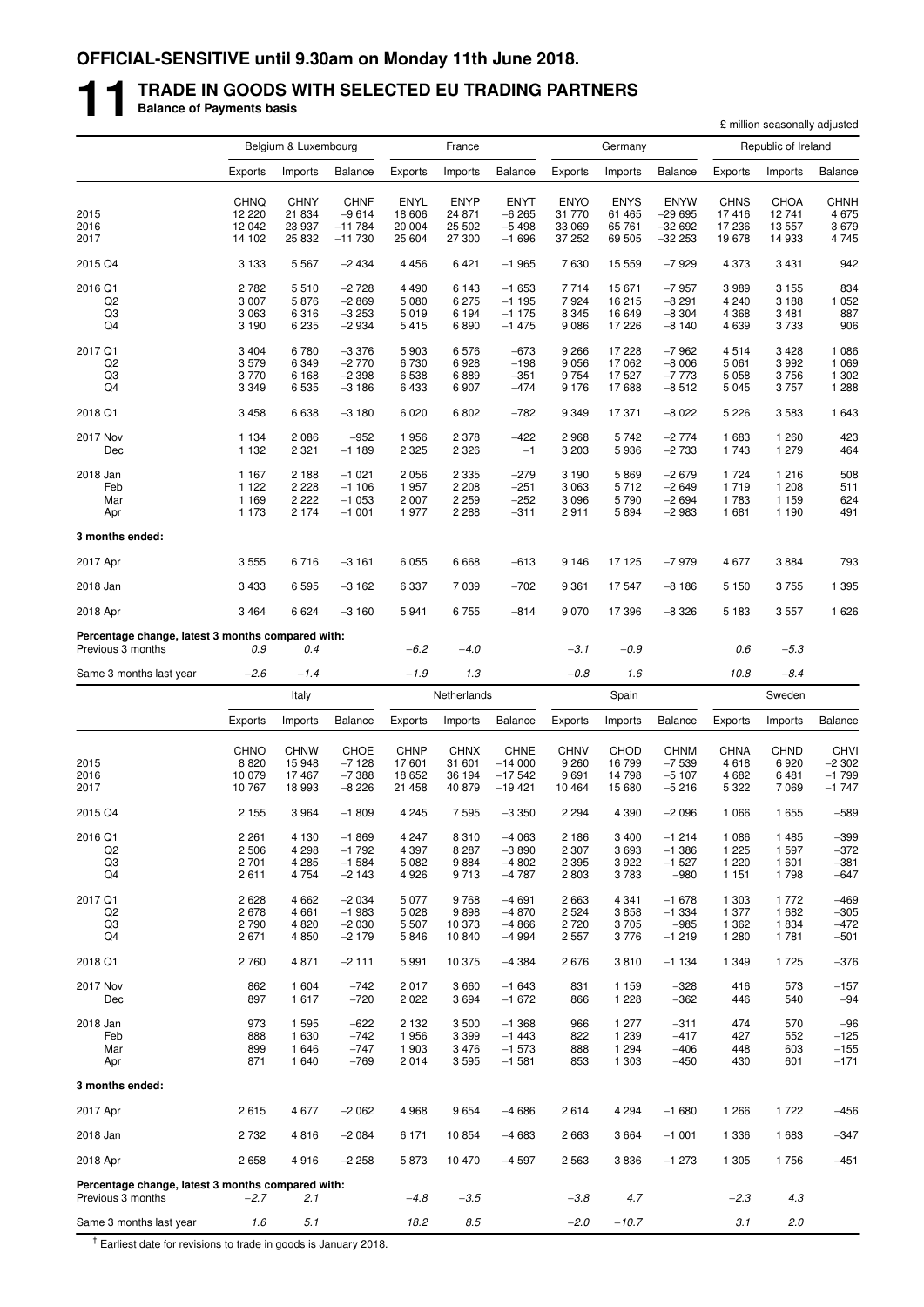# **12 TRADE IN GOODS WITH SELECTED NON-EU TRADING PARTNERS Balance of Payments basis**

|                                                                        |                                              |                                              |                                                |                                            |                                          |                                                 |                                        |                                     |                                              |                                           | £ million seasonally adjusted          |                                              |
|------------------------------------------------------------------------|----------------------------------------------|----------------------------------------------|------------------------------------------------|--------------------------------------------|------------------------------------------|-------------------------------------------------|----------------------------------------|-------------------------------------|----------------------------------------------|-------------------------------------------|----------------------------------------|----------------------------------------------|
|                                                                        |                                              | Canada                                       |                                                |                                            | China                                    |                                                 |                                        | Hong Kong                           |                                              |                                           | Japan                                  |                                              |
|                                                                        | Exports                                      | Imports                                      | <b>Balance</b>                                 | Exports                                    | Imports                                  | <b>Balance</b>                                  | Exports                                | Imports                             | <b>Balance</b>                               | Exports                                   | Imports                                | <b>Balance</b>                               |
| 2015<br>2016<br>2017                                                   | <b>EOBC</b><br>3 9 0 1<br>4876<br>5 2 0 6    | <b>EOBW</b><br>6 0 5 6<br>5 3 7 7<br>5 4 7 1 | <b>EOCQ</b><br>$-2155$<br>$-501$<br>$-265$     | <b>ERDN</b><br>12 773<br>13 4 78<br>18 531 | ERDZ<br>36 344<br>40 566<br>43 140       | <b>EREL</b><br>$-23571$<br>$-27088$<br>$-24609$ | <b>ERDG</b><br>5835<br>6 3 6 9<br>7640 | <b>ERDS</b><br>6579<br>6694<br>7830 | <b>EREE</b><br>$-744$<br>$-325$<br>$-190$    | <b>EOBD</b><br>4528<br>5041<br>6 1 2 4    | <b>EOBX</b><br>6822<br>8 2 4 5<br>9587 | <b>EOCR</b><br>$-2294$<br>$-3204$<br>$-3463$ |
| 2015 Q4                                                                | 974                                          | 1 0 2 3                                      | $-49$                                          | 3 3 3 2                                    | 8803                                     | $-5471$                                         | 1592                                   | 1 541                               | 51                                           | 1 1 1 2                                   | 1645                                   | $-533$                                       |
| 2016 Q1<br>Q2<br>Q3<br>Q4                                              | 1 1 5 1<br>1 0 8 7<br>1 270<br>1 3 6 8       | 1 1 5 2<br>1 377<br>1 5 9 4<br>1 2 5 4       | $-1$<br>$-290$<br>$-324$<br>114                | 3 2 2 0<br>3560<br>3 0 6 8<br>3630         | 9 3 8 6<br>10 035<br>10 485<br>10 660    | $-6166$<br>$-6475$<br>$-7417$<br>$-7030$        | 1447<br>1834<br>1506<br>1582           | 1615<br>1456<br>1958<br>1 6 6 5     | $-168$<br>378<br>$-452$<br>$-83$             | 1 1 6 9<br>1 2 2 3<br>1 2 2 5<br>1424     | 2 0 2 2<br>1986<br>2 0 0 1<br>2 2 3 6  | $-853$<br>$-763$<br>$-776$<br>$-812$         |
| 2017 Q1<br>Q <sub>2</sub><br>Q3<br>Q4                                  | 1 273<br>1 307<br>1 3 1 1<br>1 3 1 5         | 1 2 2 7<br>1 3 6 9<br>1578<br>1 2 9 7        | 46<br>$-62$<br>$-267$<br>18                    | 4 4 4 8<br>5 1 3 5<br>4 3 1 3<br>4635      | 10 570<br>11 0 26<br>11 024<br>10 520    | $-6122$<br>$-5891$<br>$-6711$<br>$-5885$        | 1897<br>1763<br>1983<br>1997           | 1712<br>2606<br>1 642<br>1870       | 185<br>$-843$<br>341<br>127                  | 1471<br>1479<br>1653<br>1 5 2 1           | 2 2 3 3<br>2471<br>2629<br>2 2 5 4     | $-762$<br>$-992$<br>$-976$<br>$-733$         |
| 2018 Q1                                                                | 1 3 6 8                                      | 1 3 9 3                                      | $-25$                                          | 4 0 6 7                                    | 10 087                                   | $-6020$                                         | 1894                                   | 1785                                | 109                                          | 1484                                      | 2 4 0 5                                | $-921$                                       |
| 2017 Nov<br>Dec                                                        | 417<br>426                                   | 457<br>440                                   | $-40$<br>$-14$                                 | 1828<br>1 3 5 4                            | 3609<br>3 4 6 5                          | $-1781$<br>$-2111$                              | 753<br>534                             | 644<br>615                          | 109<br>$-81$                                 | 495<br>483                                | 786<br>662                             | $-291$<br>$-179$                             |
| 2018 Jan<br>Feb<br>Mar<br>Apr                                          | 453<br>452<br>463<br>466                     | 441<br>472<br>480<br>1014                    | 12<br>$-20$<br>$-17$<br>-548                   | 1418<br>1 3 1 4<br>1 3 3 5<br>1 2 4 4      | 3 3 4 3<br>3 3 7 0<br>3 3 7 4<br>3 4 0 9 | $-1925$<br>$-2056$<br>$-2039$<br>$-2165$        | 645<br>600<br>649<br>696               | 569<br>602<br>614<br>624            | 76<br>$-2$<br>35<br>72                       | 486<br>544<br>454<br>480                  | 850<br>722<br>833<br>858               | $-364$<br>$-178$<br>$-379$<br>$-378$         |
| 3 months ended:                                                        |                                              |                                              |                                                |                                            |                                          |                                                 |                                        |                                     |                                              |                                           |                                        |                                              |
| 2017 Apr                                                               | 1 2 4 9                                      | 1 201                                        | 48                                             | 4 9 2 9                                    | 10 698                                   | $-5769$                                         | 1873                                   | 1650                                | 223                                          | 1494                                      | 2 3 8 6                                | $-892$                                       |
| 2018 Jan                                                               | 1 2 9 6                                      | 1 3 3 8                                      | $-42$                                          | 4600                                       | 10 417                                   | $-5817$                                         | 1932                                   | 1828                                | 104                                          | 1464                                      | 2 2 9 8                                | $-834$                                       |
| 2018 Apr                                                               | 1 3 8 1                                      | 1966                                         | $-585$                                         | 3893                                       | 10 153                                   | $-6260$                                         | 1945                                   | 1840                                | 105                                          | 1478                                      | 2413                                   | $-935$                                       |
| Percentage change, latest 3 months compared with:<br>Previous 3 months | 6.6                                          | 46.9                                         |                                                | $-15.4$                                    | $-2.5$                                   |                                                 | 0.7                                    | 0.7                                 |                                              | 1.0                                       | 5.0                                    |                                              |
| Same 3 months last year                                                | 10.6                                         | 63.7                                         |                                                | $-21.0$                                    | $-5.1$                                   |                                                 | 3.8                                    | 11.5                                |                                              | $-1.1$                                    | 1.1                                    |                                              |
|                                                                        |                                              | Norway                                       |                                                | South Korea                                |                                          |                                                 | Switzerland                            |                                     |                                              |                                           | USA inc Puerto Rico                    |                                              |
|                                                                        | Exports                                      | Imports                                      | <b>Balance</b>                                 | Exports                                    | Imports                                  | Balance                                         | Exports                                | Imports                             | <b>Balance</b>                               | Exports                                   | Imports                                | <b>Balance</b>                               |
| 2015<br>2016<br>2017                                                   | <b>EPLX</b><br>3 1 4 4<br>3 1 8 0<br>3 0 9 1 | EPMX<br>12 3 25<br>13741<br>19 793           | <b>EPNX</b><br>$-9181$<br>$-10561$<br>$-16702$ | ERDM<br>4880<br>4 5 9 4<br>6457            | ERDY<br>4413<br>4 7 6 3<br>4 6 4 6       | <b>EREK</b><br>467<br>$-169$<br>1811            | <b>EPLV</b><br>9832<br>8 3 8 8<br>6868 | EPMV<br>8721<br>10 130<br>8 0 0 5   | <b>EPNV</b><br>1 1 1 1<br>$-1742$<br>$-1137$ | <b>J9C5</b><br>45 898<br>47 422<br>48 569 | J9C6<br>33 1 24<br>36 642<br>38 915    | <b>J9C4</b><br>12774<br>10 780<br>9654       |
| 2015 Q4                                                                | 869                                          | 3 2 5 9                                      | $-2390$                                        | 1 1 4 5                                    | 978                                      | 167                                             | 3 6 5 4                                | 2 1 5 8                             | 1 4 9 6                                      | 10 379                                    | 8 2 8 2                                | 2 0 9 7                                      |
| 2016 Q1<br>Q <sub>2</sub><br>Q3<br>Q4                                  | 705<br>673<br>1 1 1 6<br>686                 | 3 0 0 3<br>3 1 0 9<br>3 0 4 6<br>4 5 8 3     | $-2298$<br>$-2436$<br>$-1930$<br>$-3897$       | 1 0 0 7<br>986<br>962<br>1 639             | 979<br>1 4 0 0<br>1 0 5 8<br>1 3 2 6     | 28<br>-414<br>$-96$<br>313                      | 2 140<br>1725<br>1 4 8 3<br>3 0 4 0    | 2 0 6 3<br>2 1 6 2<br>3828<br>2077  | 77<br>$-437$<br>$-2345$<br>963               | 11 061<br>12 0 76<br>11 735<br>12 550     | 8 5 23<br>8546<br>10 411<br>9 1 6 2    | 2 5 3 8<br>3530<br>1 3 2 4<br>3 3 8 8        |
| 2017 Q1<br>Q2<br>Q3<br>Q4                                              | 810<br>888<br>721<br>672                     | 6 0 6 0<br>4 2 7 5<br>4 4 0 9<br>5 0 4 9     | $-5250$<br>$-3387$<br>$-3688$<br>$-4377$       | 1 4 3 4<br>1670<br>1 6 6 1<br>1 6 9 2      | 1 0 9 3<br>1 1 2 4<br>1 2 1 6<br>1 2 1 3 | 341<br>546<br>445<br>479                        | 1 4 9 2<br>2 3 5 5<br>1517<br>1 504    | 1978<br>2 0 2 1<br>1888<br>2 1 1 8  | $-486$<br>334<br>$-371$<br>$-614$            | 12744<br>12019<br>12 031<br>11 775        | 9663<br>9551<br>9 4 9 8<br>10 203      | 3 0 8 1<br>2 4 6 8<br>2 5 3 3<br>1 572       |
| 2018 Q1                                                                | 737                                          | 5997                                         | $-5260$                                        | 1 3 8 2                                    | 1 0 3 9                                  | 343                                             | 1 5 2 8                                | 2 2 5 5                             | $-727$                                       | 13 198                                    | 9 1 3 3                                | 4 0 6 5                                      |
| 2017 Nov<br>Dec                                                        | 242<br>180                                   | 1842<br>1922                                 | $-1600$<br>$-1742$                             | 538<br>424                                 | 351<br>464                               | 187<br>$-40$                                    | 504<br>551                             | 897<br>630                          | $-393$<br>$-79$                              | 3764<br>4 0 3 9                           | 3647<br>3580                           | 117<br>459                                   |
| 2018 Jan<br>Feb<br>Mar<br>Apr                                          | 268<br>250<br>219<br>228                     | 2 1 2 0<br>1 4 5 2<br>2 4 2 5<br>1 5 2 3     | $-1852$<br>$-1202$<br>$-2206$<br>$-1295$       | 412<br>365<br>605<br>622                   | 341<br>369<br>329<br>344                 | 71<br>$-4$<br>276<br>278                        | 374<br>524<br>630<br>372               | 791<br>748<br>716<br>654            | $-417$<br>$-224$<br>$-86$<br>$-282$          | 4895<br>4 0 2 9<br>4 2 7 4<br>3 3 4 5     | 3 3 4 4<br>2710<br>3 0 7 9<br>3646     | 1 5 5 1<br>1 3 1 9<br>1 1 9 5<br>$-301$      |
| 3 months ended:                                                        |                                              |                                              |                                                |                                            |                                          |                                                 |                                        |                                     |                                              |                                           |                                        |                                              |
| 2017 Apr                                                               | 819                                          | 5 0 0 3                                      | $-4184$                                        | 1 5 2 6                                    | 1 1 0 1                                  | 425                                             | 2 3 7 3                                | 1 901                               | 472                                          | 12 6 64                                   | 9757                                   | 2907                                         |
| 2018 Jan                                                               | 690                                          | 5884                                         | $-5194$                                        | 1 374                                      | 1 1 5 6                                  | 218                                             | 1 4 2 9                                | 2 3 1 8                             | $-889$                                       | 12 6 98                                   | 10 571                                 | 2 1 2 7                                      |

2018 Apr 697 5 400 −4 703 1 592 1 042 550 1 526 2 118 −592 11 648 9 435 2 213

**Percentage change, latest 3 months compared with:**<br>Previous 3 months  $1.0 -0.2$ Previous 3 months *1.0* −*8.2* 15.9 −*9.9* 6.8 −*8.6* −*8.3* −*10.7* Same 3 months last year −*14.9* 7.9 4.3 −5.4 −*35.7 11.4* −*8.0* −*3.3*

 $<sup>†</sup>$  Earliest date for revisions to trade in goods is January 2018.</sup>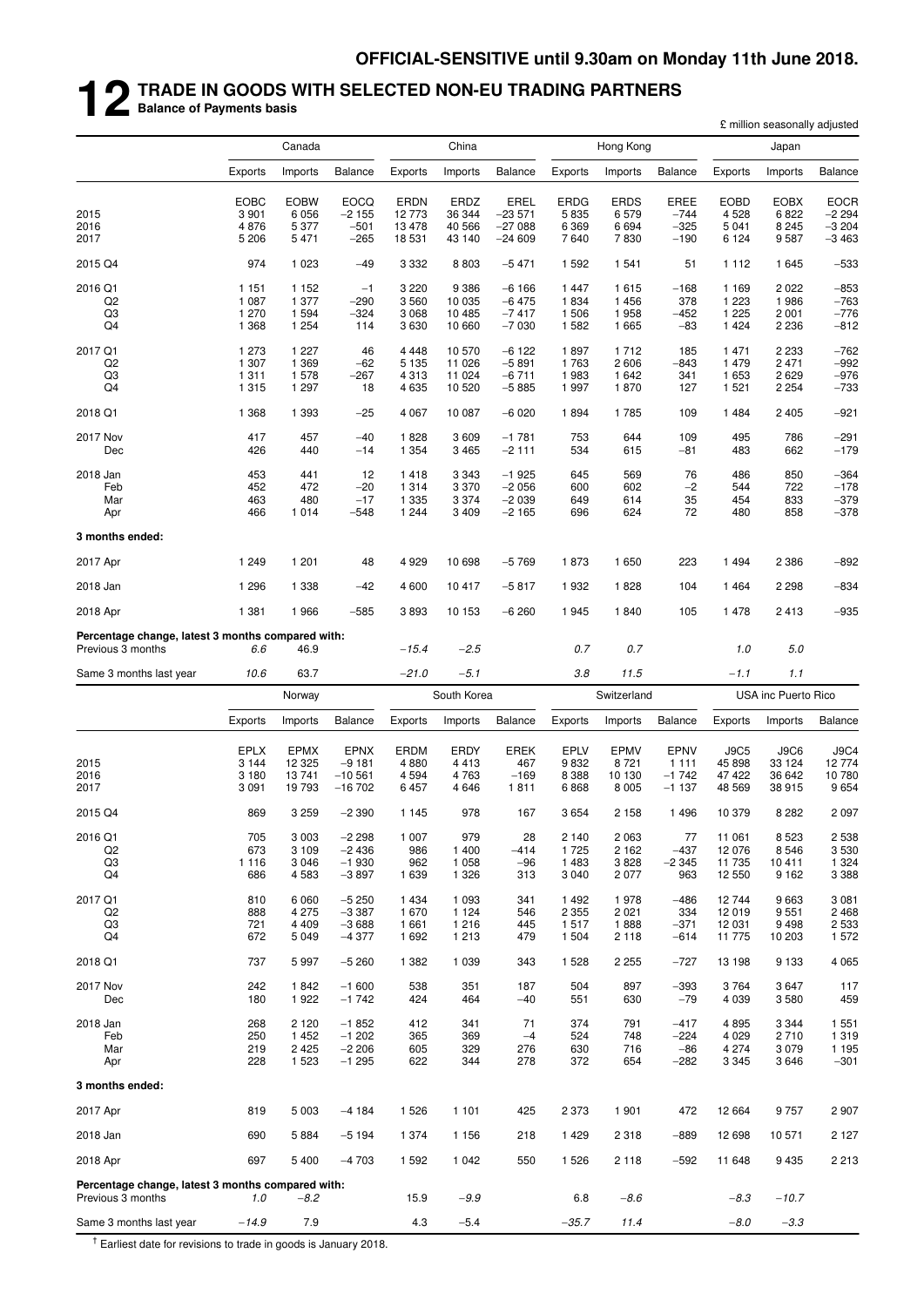### **13** TRADE IN GOODS EXCLUDING ADJUSTMENTS TO TRADE<br>THESE SERIES ARE AVAILABLE ON REQUEST. **ASSOCIATED WITH MTIC FRAUD<sup>1</sup> THESE SERIES ARE AVAILABLE ON REQUEST.** £ million

|                                                                        | <b>MTIC fraud</b><br>trade adj'ment | <b>Current price</b>                     | <b>Current price</b>                        | <b>Current price</b>                            | Chained<br>volume measure                |
|------------------------------------------------------------------------|-------------------------------------|------------------------------------------|---------------------------------------------|-------------------------------------------------|------------------------------------------|
|                                                                        | Value of<br>trade                   | Total imports<br>less MTIC<br>adjustment | Total EU imports<br>less MTIC<br>adjustment | Total non-EU imports<br>less MTIC<br>adjustment | Total imports<br>less MTIC<br>adjustment |
| 2009<br>2010<br>2011<br>2012<br>2013                                   |                                     |                                          |                                             |                                                 |                                          |
| 2014<br>2015<br>2016<br>2017                                           |                                     |                                          |                                             |                                                 |                                          |
| 2016 Q1<br>Q <sub>2</sub><br>Q3<br>Q4                                  |                                     |                                          |                                             |                                                 |                                          |
| 2017 Q1<br>Q2<br>Q3<br>Q4                                              |                                     |                                          |                                             |                                                 |                                          |
| 2018 Q1<br>Q2                                                          |                                     |                                          |                                             |                                                 |                                          |
| 2017 Feb<br>Mar<br>Apr<br>May<br>Jun                                   |                                     |                                          |                                             |                                                 |                                          |
| Jul<br>Aug<br>Sep<br>Oct<br>Nov<br>Dec                                 |                                     |                                          |                                             |                                                 |                                          |
| 2018 Jan<br>Feb<br>Mar<br>Apr<br>May<br>Jun                            |                                     |                                          |                                             |                                                 |                                          |
| Percentage change, latest 3 months compared with:<br>Previous 3 months |                                     |                                          |                                             |                                                 |                                          |
| Same 3 months last year                                                |                                     |                                          |                                             |                                                 |                                          |

#### Percentage change, latest quarter compared with: Previous quarter

able as a data download from the ONS website.

Same quarter last year

1 Trade in goods excluding adjustments associated with MTIC fraud data have been removed as the impact of MTIC fraud on UK trade figures is now minimal. This data table will be removed shortly. The series are still avail-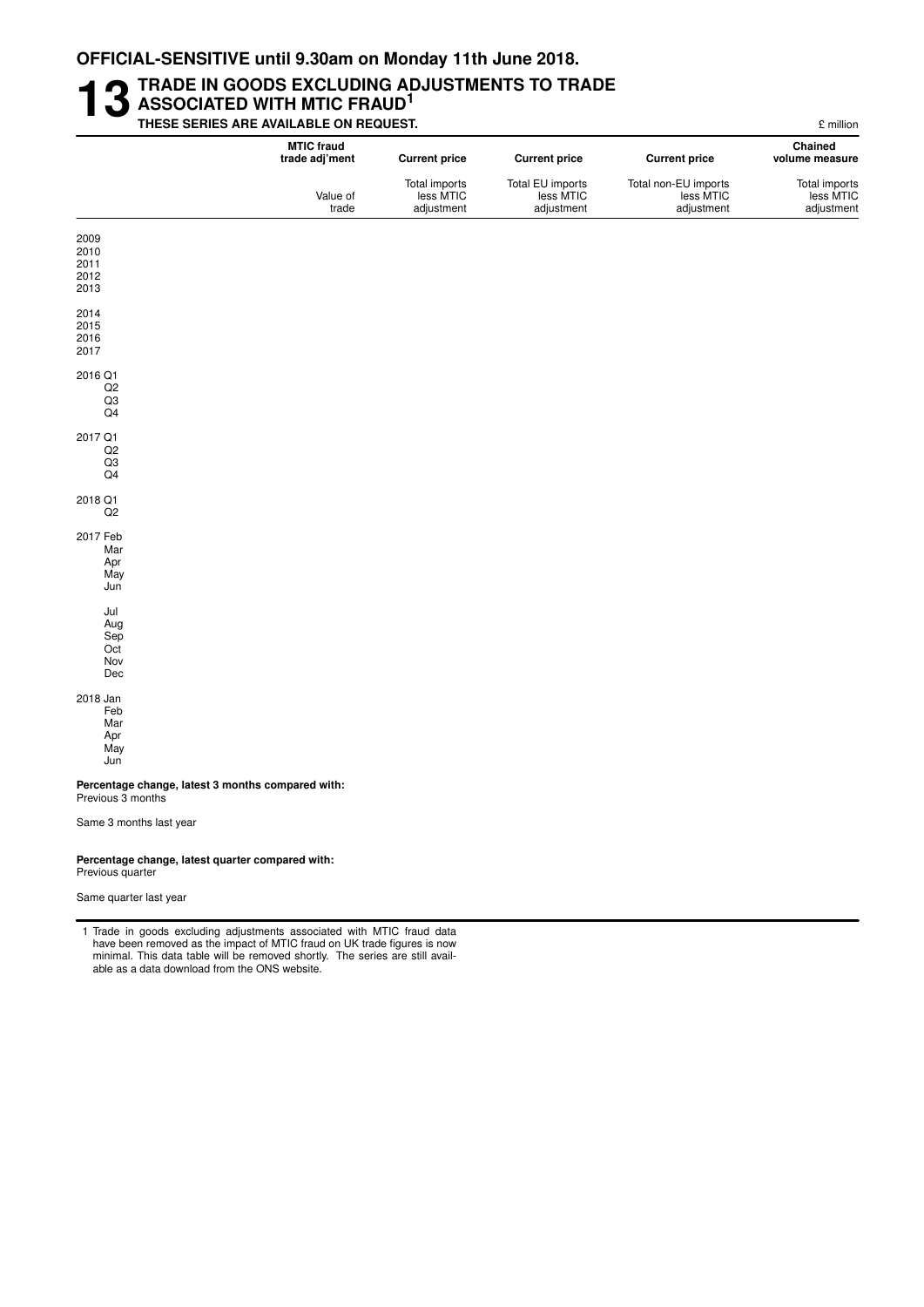#### **14. UK TRADE IN GOODS TOP 50 EXPORT MARKETS AND IMPORT SOURCES IN 2017**

|                |                             |                  | <b>EXPORT SOURCES</b> |              |                |                             |                  | <b>IMPORT SOURCES</b> | Seasonally Adjusted |  |
|----------------|-----------------------------|------------------|-----------------------|--------------|----------------|-----------------------------|------------------|-----------------------|---------------------|--|
|                | Country                     | Value            | % of Total            | Cumulative   |                | Country                     | Value            | % of Total            | Cumulative          |  |
|                |                             | £ million        | <b>UK Exports</b>     | percentage   |                |                             | £ million        | UK Imports            | percentage          |  |
| 1              | <b>United States</b>        | 48 569           | 14.2                  | 14.2         | $\mathbf{1}$   | Germany                     | 69 505           | 14.5                  | 14.5                |  |
| $\overline{c}$ | Germany                     | 37 252           | 10.9                  | 25.1         | $\overline{c}$ | China                       | 43 140           | 9.0                   | 23.5                |  |
| 3              | France                      | 25 604           | 7.5                   | 32.6         | 3              | Netherlands                 | 40 879           | 8.6                   | 32.1                |  |
| 4              | Netherlands                 | 21 458           | 6.3                   | 38.9         | $\overline{4}$ | <b>United States</b>        | 38 915           | 8.1                   | 40.2                |  |
| 5              | <b>Irish Republic</b>       | 19678            | 5.7                   | 44.6         | 5              | France                      | 27 300           | 5.7                   | 45.9                |  |
| 6              | China                       | 18 531           | 5.4                   | 50.0         | 6              | Belgium & Luxembourg        | 25 832           | 5.4                   | 51.3                |  |
| $\overline{7}$ | Belgium & Luxembourg        | 14 102           | 4.1                   | 54.1         | $\overline{7}$ | Norway                      | 19 793           | 4.1                   | 55.4                |  |
| 8<br>9         | Italy                       | 10767<br>10 4 64 | 3.1<br>3.1            | 57.2<br>60.3 | 8              | Italy<br>Spain              | 18 993<br>15 680 | 4.0<br>3.3            | 59.4<br>62.7        |  |
| 10             | Spain<br>Hong Kong          | 7640             | 2.2                   | 62.5         | 9<br>10        | Irish Republic              | 14 933           | 3.1                   | 65.8                |  |
|                | <b>United Arab Emirates</b> | 7 2 9 2          | 2.1                   | 64.6         | 11             | Poland                      | 10 747           | 2.2                   | 68.0                |  |
| 12             | Switzerland                 | 6868             | 2.0                   | 66.6         | 12             | Japan                       | 9587             | 2.0                   | 70.0                |  |
| 13             | South Korea                 | 6457             | 1.9                   | 68.5         | 13             | Turkey                      | 8 1 4 8          | 1.7                   | 71.7                |  |
| 14             | Japan                       | 6 1 2 4          | 1.8                   | 70.3         | 14             | Switzerland                 | 8 0 0 5          | 1.7                   | 73.4                |  |
| 15             | Turkey                      | 5806             | 1.7                   | 72.0         | 15             | Hong Kong                   | 7830             | 1.6                   | 75.0                |  |
| 16             | Sweden                      | 5 3 2 2          | 1.6                   | 73.6         | 16             | India                       | 7446             | 1.6                   | 76.6                |  |
| 17             | Singapore                   | 5 2 8 1          | 1.5                   | 75.1         | 17             | Sweden                      | 7069             | 1.5                   | 78.1                |  |
| 18             | Canada                      | 5 2 0 6          | 1.5                   | 76.6         | 18             | <b>Czech Republic</b>       | 5760             | 1.2                   | 79.3                |  |
| 19             | Poland                      | 5 1 1 5          | 1.5                   | 78.1         | 19             | Canada                      | 5471             | 1.1                   | 80.4                |  |
| 20             | Australia                   | 4 8 0 1          | 1.4                   | 79.5         | 20             | Denmark                     | 5 0 7 1          | 1.1                   | 81.5                |  |
| 21             | India                       | 4 3 2 5          | 1.3                   | 80.8         | 21             | Russia                      | 4935             | 1.0                   | 82.5                |  |
| 22             | Saudi Arabia                | 4 0 9 9          | 1.2                   | 82.0         | 22             | South Korea                 | 4646             | 1.0                   | 83.5                |  |
| 23             | Russia                      | 3 4 3 2          | 1.0                   | 83.0         | 23             | Vietnam                     | 4 3 2 3          | 0.9                   | 84.4                |  |
| 24             | Norway                      | 3 0 9 1          | 0.9                   | 83.9         | 24             | <b>United Arab Emirates</b> | 3851             | 0.8                   | 85.2                |  |
| 25             | Denmark                     | 2773             | 0.8                   | 84.7         | 25             | Taiwan                      | 3489             | 0.7                   | 85.9                |  |
| 26             | Qatar                       | 2578             | 0.8                   | 85.5         | 26             | Austria                     | 3 3 2 1          | 0.7                   | 86.6                |  |
| 27             | South Africa                | 2 3 5 0          | 0.7                   | 86.2         | 27             | Singapore                   | 3 1 6 6          | 0.7                   | 87.3                |  |
| 28             | <b>Czech Republic</b>       | 2 1 5 1          | 0.6                   | 86.8         | 28             | Thailand                    | 3 1 3 4          | 0.7                   | 88.0                |  |
| 29             | Brazil                      | 1955             | 0.6                   | 87.4         | 29             | Portugal                    | 3074             | 0.6                   | 88.6                |  |
| 30             | Oman                        | 1954             | 0.6                   | 88.0         | 30             | South Africa                | 2976             | 0.6                   | 89.2                |  |
| 31             | Austria                     | 1921             | 0.6                   | 88.6         | 31             | Bangladesh                  | 2838             | 0.6                   | 89.8                |  |
| 32<br>33       | Mexico                      | 1645<br>1 6 2 1  | 0.5<br>0.5            | 89.1<br>89.6 | 32<br>33       | Hungary                     | 2833<br>2555     | 0.6                   | 90.4<br>90.9        |  |
| 34             | Portugal                    | 1562             | 0.5                   | 90.1         | 34             | Slovakia<br>Qatar           | 2541             | 0.5<br>0.5            | 91.4                |  |
| 35             | Hungary<br>Malaysia         | 1498             | 0.4                   | 90.5         | 35             | Finland                     | 2522             | 0.5                   | 91.9                |  |
| 36             | Egypt                       | 1 4 4 2          | 0.4                   | 90.9         | 36             | Australia                   | 2 3 6 7          | 0.5                   | 92.4                |  |
| 37             | Nigeria                     | 1 3 4 1          | 0.4                   | 91.3         | 37             | Saudi Arabia                | 2 2 3 6          | 0.5                   | 92.9                |  |
| 38             | Thailand                    | 1 3 2 4          | 0.4                   | 91.7         | 38             | Romania                     | 2037             | 0.4                   | 93.3                |  |
| 39             | Israel                      | 1 3 2 2          | 0.4                   | 92.1         | 39             | Malaysia                    | 1923             | 0.4                   | 93.7                |  |
| 40             | Finland                     | 1 2 9 8          | 0.4                   | 92.5         | 40             | Brazil                      | 1854             | 0.4                   | 94.1                |  |
|                | Taiwan                      | 1 2 8 8          | 0.4                   | 92.9         | 41             | Algeria                     | 1428             | 0.3                   | 94.4                |  |
| 42             | Romania                     | 1 2 6 5          | 0.4                   | 93.3         | 42             | Nigeria                     | 1 3 6 8          | 0.3                   | 94.7                |  |
| 43             | Greece                      | 1 1 1 6          | 0.3                   | 93.6         | 43             | Pakistan                    | 1 2 9 4          | 0.3                   | 95.0                |  |
| 44             | New Zealand                 | 925              | 0.3                   | 93.9         | 44             | Mexico                      | 1 2 5 5          | 0.3                   | 95.3                |  |
| 45             | Indonesia                   | 843              | 0.2                   | 94.1         | 45             | Indonesia                   | 1 1 7 4          | 0.2                   | 95.5                |  |
| 46             | FYR Macedonia               | 841              | 0.2                   | 94.3         | 46             | Israel                      | 1 1 5 6          | 0.2                   | 95.7                |  |
| 47             | Morocco                     | 838              | 0.2                   | 94.5         | 47             | New Zealand                 | 942              | 0.2                   | 95.9                |  |
| 48             | Pakistan                    | 753              | 0.2                   | 94.7         | 48             | Cambodia                    | 925              | 0.2                   | 96.1                |  |
| 49             | Kuwait                      | 647              | 0.2                   | 94.9         | 49             | Greece                      | 903              | 0.2                   | 96.3                |  |
| 50             | Chile                       | 643              | 0.2                   | 95.1         | 50             | Libya                       | 880              | 0.2                   | 96.5                |  |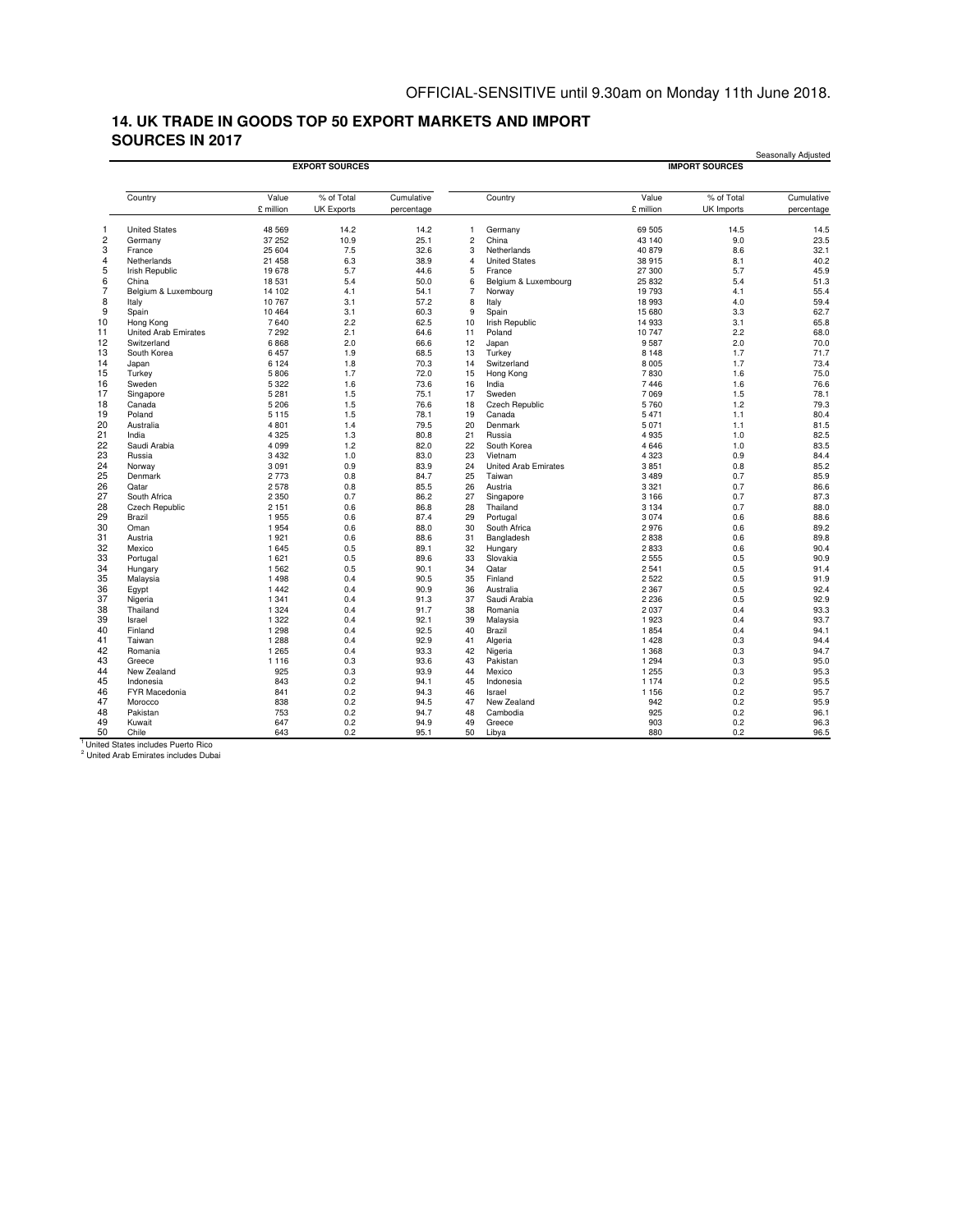### **15. UK'S TOP 30 EXPORT AND IMPORT COMMODITIES IN 2017**

### **By SITC (R4) Division**

|                |                                  |                 |                    |                                 |                          |                         |                                  |                 |         |                                    | BoP-consistent basis     |
|----------------|----------------------------------|-----------------|--------------------|---------------------------------|--------------------------|-------------------------|----------------------------------|-----------------|---------|------------------------------------|--------------------------|
|                |                                  | <b>EXPORTS</b>  |                    |                                 |                          |                         |                                  | <b>IMPORTS</b>  |         |                                    |                          |
|                | Commodity                        | Division        | Value<br>£ million | % of Total<br><b>UK Exports</b> | Cumulative<br>percentage |                         | Commodity                        | Division        | Value   | % of Total<br>£ million UK Imports | Cumulative<br>percentage |
|                | Mechanical machinery             | 71:74 minus 716 | 48 519             | 14.2                            | 14.2                     | 1                       | Electrical machinery             | 716+75+76+77    | 61 433  | 12.9                               | 12.9                     |
| $\overline{c}$ | Cars                             | 781             | 32 744             | 9.6                             | 23.8                     | $\overline{2}$          | Mechanical machinery             | 71:74 minus 716 | 46 371  | 9.7                                | 22.6                     |
| 3              | Electrical machinery             | 716+75+76+77    | 27 702             | 8.1                             | 31.9                     | 3                       | Cars                             | 781             | 34 4 34 | 7.2                                | 29.8                     |
| $\overline{4}$ | Medicinal & pharmaceutical produ | 54              | 26 341             | 7.7                             | 39.6                     | $\overline{\mathbf{A}}$ | Other miscellaneous manufactures | 80              | 30 210  | 6.3                                | 36.1                     |
| 5              | Crude oil                        | 333             | 19 978             | 5.8                             | 45.4                     | 5                       | Medicinal & pharmaceutical produ | 54              | 29 179  | 6.1                                | 42.2                     |
| 6              | Aircraft                         | 792             | 16 396             | 4.8                             | 50.2                     | ĥ                       | Road vehicles other than cars    | 78 minus 781    | 21 563  | 4.5                                | 46.7                     |
|                | Other miscellaneous manufactures | 80              | 15788              | 4.6                             | 54.8                     | $\overline{7}$          | Clothing                         | 84              | 19 667  | 4.1                                | 50.8                     |
| 8              | Scientific & photographic        | $87 + 88$       | 12869              | 3.8                             | 58.6                     | R                       | Refined oil                      | 334+335         | 18 241  | 3.8                                | 54.6                     |
| 9              | Refined oil                      | 334+335         | 10899              | 3.2                             | 61.8                     | 9                       | Crude oil                        | 333             | 15 846  | 3.3                                | 57.9                     |
| 10             | Unspecified goods                | 9               | 10 365             | 3.0                             | 64.8                     | 10                      | Scientific & photographic        | $87 + 88$       | 13 24 6 | 2.8                                | 60.7                     |
| 11             | Road vehicles other than cars    | 78 minus 781    | 7786               | 2.3                             | 67.1                     | 11                      | Aircraft                         | 792             | 11 625  | 2.4                                | 63.1                     |
| 12             | Beverages                        | 11              | 7437               | 2.2                             | 69.3                     | 12                      | Unspecified goods                | 9               | 10 947  | 2.3                                | 65.4                     |
| 13             | Non-ferrous metals excl. silver  | 68 minus 681    | 7 1 9 9            | 2.1                             | 71.4                     | 13                      | Fuels other than oil             | $32 + 34 + 35$  | 10 593  | 2.2                                | 67.6                     |
| 14             | Organic chemicals                | 51              | 7 105              | 2.1                             | 73.5                     | 14                      | Miscellaneous metal manufactures | 69              | 9897    | 2.1                                | 69.7                     |
| 15             | Clothing                         | 84              | 6730               | 2.0                             | 75.5                     | 15                      | Vegetables & fruit               | 05              | 9 3 3 8 | 2.0                                | 71.7                     |
| 16             | Plastics                         | $57 + 58$       | 6640               | 1.9                             | 77.4                     | 16                      | Plastics                         | $57 + 58$       | 9 1 0 5 | 1.9                                | 73.6                     |
| 17             | Toilet & cleansing preparations  | 55              | 5984               | 1.7                             | 79.1                     | 17                      | Non-ferrous metals excl. silver  | 68 minus 681    | 7385    | 1.5                                | 75.1                     |
| 18             | Miscellaneous metal manufactures | 69              | 5966               | 1.7                             | 80.8                     | 18                      | Organic chemicals                | 51              | 7 1 9 2 | 1.5                                | 76.6                     |
| 19             | Fertilisers & other chemicals    | $56 + 59$       | 5 5 6 2            | 1.6                             | 82.4                     | 19                      | Meat & meat preparations         | 01              | 6584    | 1.4                                | 78.0                     |
| 20             | Works of art                     | 896             | 5 1 3 2            | 1.5                             | 83.9                     | 20                      | Toilet & cleansing preparations  | 55              | 6419    | 1.3                                | 79.3                     |
| 21             | Metal ores & scrap               | 28              | 4 3 8 1            | 1.3                             | 85.2                     | 21                      | Iron & steel                     | 67              | 6 3 7 1 | 1.3                                | 80.6                     |
| 22             | Iron & steel                     | 67              | 4 3 4 3            | 1.3                             | 86.5                     | 22                      | Beverages                        | 11              | 6 3 6 1 | 1.3                                | 81.9                     |
| 23             | Jewellerv                        | 897             | 3848               | 1.1                             | 87.6                     | 23                      | Paper & paperboard               | 64              | 5936    | 1.2                                | 83.1                     |
| 24             | Fuels other than oil             | $32 + 34 + 35$  | 3 1 2 7            | 0.9                             | 88.5                     | 24                      | Textile fabrics                  | 65              | 5 5 6 0 | 1.2                                | 84.3                     |
| 25             | <b>Textile fabrics</b>           | 65              | 2954               | 0.9                             | 89.4                     | 25                      | Fertilisers & other chemicals    | $56 + 59$       | 5 2 4 2 | 1.1                                | 85.4                     |
| 26             | Inorganic chemicals              | 52              | 2 3 5 4            | 0.7                             | 90.1                     | 26                      | Footwear                         | 85              | 5 2 2 6 | 1.1                                | 86.5                     |
| 27             | Dyeing, tanning & colouring mate | 53              | 2 3 3 6            | 0.7                             | 90.8                     | 27                      | Mineral manufactures less precio | 66 minus 667    | 4575    | 1.0                                | 87.5                     |
| 28             | Mineral manufactures less precio | 66-667          | 2 3 2 7            | 0.7                             | 91.5                     | 28                      | Cereals                          | 04              | 3806    | 0.8                                | 88.3                     |
| 29             | Paper & paperboard               | 64              | 2 2 7 2            | 0.7                             | 92.2                     | 29                      | Coffee, tea, cocoa etc           | 07              | 3695    | 0.8                                | 89.1                     |
| 30             | Cereals                          | 04              | 2 1 4 7            | 0.6                             | 92.8                     | 30                      | Rubber manufactures              | 62              | 3632    | 0.8                                | 89.9                     |

Export and import figures are both affected by trade associated with VAT

MTIC fraud. In particular, trade in telecommunications equipment and office machines machines is affected: these categories of goods include mobile phones and

computer components.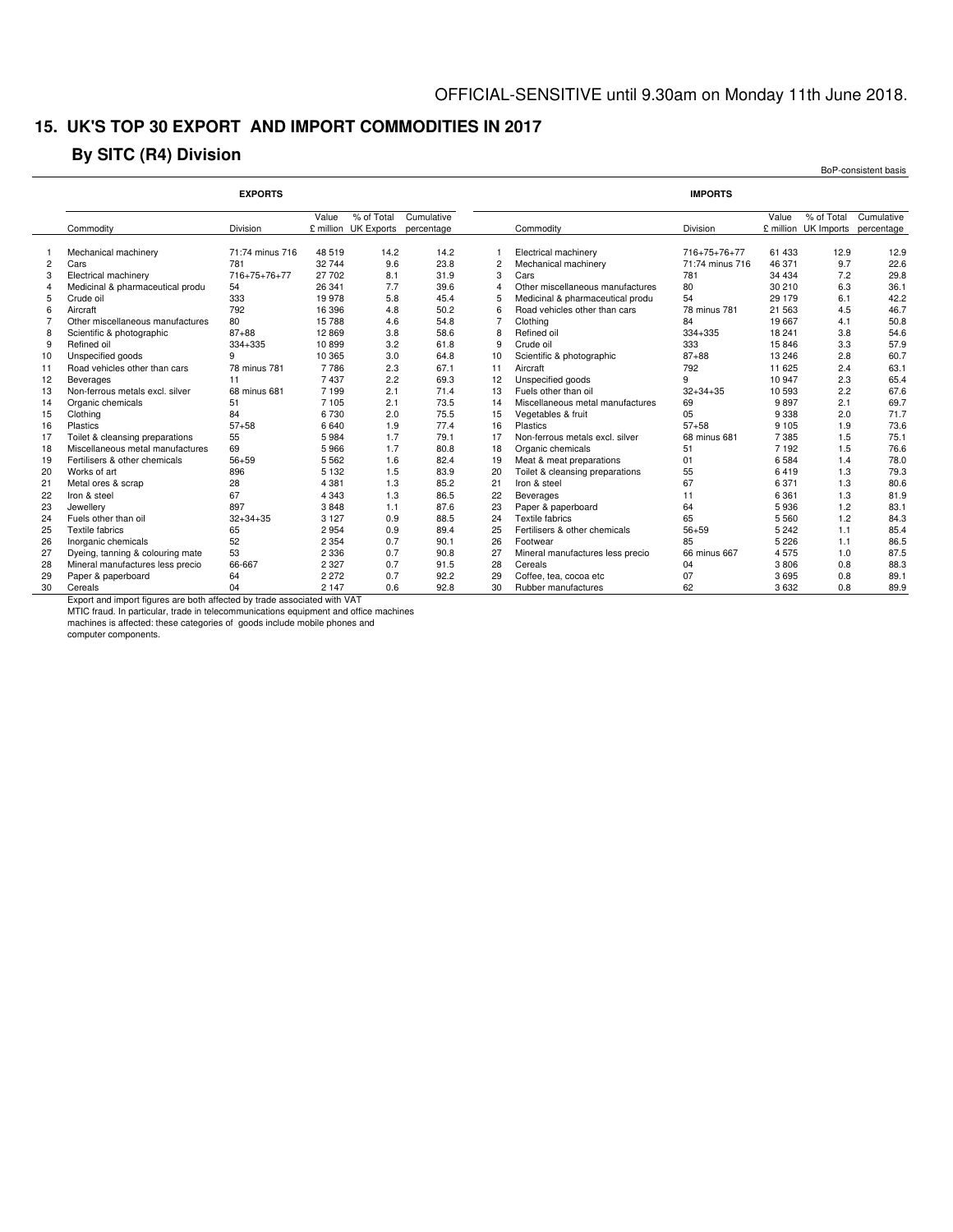# **16 SELECTED AVERAGE STERLING EXCHANGE RATES <sup>1</sup>**

| Not seasonally adjusted |  |
|-------------------------|--|
|-------------------------|--|

|                      | Sterling<br>effective<br>exchange<br>rate index | Euro             | Australian<br>dollar | Canadian<br>dollar | Danish<br>kroner | Hong<br>Kong<br>dollar | Japanese<br>yen      | New<br>Zealand<br>dollar | Norwegian<br>kroner | South<br>African<br>rand | Swedish<br>kronor  | Swiss<br>franc   | United<br><b>States</b><br>dollar |
|----------------------|-------------------------------------------------|------------------|----------------------|--------------------|------------------|------------------------|----------------------|--------------------------|---------------------|--------------------------|--------------------|------------------|-----------------------------------|
|                      | <b>BK67</b>                                     | <b>THAP</b>      | <b>AJFP</b>          | <b>AJFB</b>        | <b>AJFK</b>      | <b>AJFU</b>            | <b>AJFO</b>          | <b>AJFV</b>              | <b>AJFJ</b>         | <b>AJFW</b>              | <b>AJFI</b>        | <b>AJFD</b>      | <b>AUSS</b>                       |
| 2010                 | 80.3939                                         | 1.1664           | 1.6828               | 1.5925             | 8.6869           | 12.0099                | 135.5885             | 2.1434                   | 9.3383              | 11.3141                  | 11.1302            | 1.6105           | 1.5460                            |
| 2011                 | 79.9442                                         | 1.1527           | 1.5544               | 1.5862             | 8.5880           | 12.4792                | 127.8842             | 2.0297                   | 8.9893              | 11.6321                  | 10.4085            | 1.4227           | 1.6032                            |
| 2012<br>2013         | 83.0078<br>81.4102                              | 1.2337<br>1.1776 | 1.5302<br>1.6226     | 1.5839<br>1.6120   | 9.1832<br>8.7827 | 12.2956<br>12.1343     | 126.5333<br>152.6864 | 1.9563<br>1.9081         | 9.2201<br>9.1976    | 13.0143<br>15.1028       | 10.7336<br>10.1885 | 1.4864<br>1.4492 | 1.5853<br>1.5642                  |
| 2014                 | 86.9352                                         | 1.2411           | 1.8263               | 1.8188             | 9.2515           | 12.7771                | 174.1627             | 1.9845                   | 10.3699             | 17.8611                  | 11.2902            | 1.5066           | 1.6477                            |
| 2015                 | 91.4308                                         | 1.3782           | 2.0368               | 1.9552             | 10.2796          | 11.8505                | 185.0475             | 2.1932                   | 12.3239             | 19.5022                  | 12.8945            | 1.4711           | 1.5285                            |
| 2016                 | 81.9804                                         | 1.2233           | 1.8229               | 1.7948             | 9.1085           | 10.5121                | 147.5553             | 1.9495                   | 11.3882             | 19.9827                  | 11.5818            | 1.3349           | 1.3550                            |
| 2017                 | 77.3849                                         | 1.1413           | 1.6808               | 1.6716             | 8.4900           | 10.0443                | 144.5462             | 1.8142                   | 10.6543             | 17.1616                  | 11.0079            | 1.2687           | 1.2890                            |
| 2015 Q2              | 91.2244                                         | 1.3863           | 1.9721               | 1.8862             | 10.3451          | 11.8922                | 186.1802             | 2.1001                   | 11.8745             | 18.5466                  | 12.9018            | 1.4432           | 1.5335                            |
| Q3                   | 92.8840                                         | 1.3937           | 2.1355               | 2.0260             | 10.3997          | 12.0062                | 189.3006             | 2.3794                   | 12.7377             | 20.1309                  | 13.1487            | 1.4952           | 1.5490                            |
| Q <sub>4</sub>       | 92.1831                                         | 1.3862           | 2.1073               | 2.0244             | 10.3415          | 11.7601                | 184.2857             | 2.2777                   | 12.9422             | 21.5516                  | 12.9000            | 1.5037           | 1.5171                            |
| 2016 Q1              | 86.9923                                         | 1.2981           | 1.9858               | 1.9669             | 9.6844           | 11.1247                | 164.9131             | 2.1579                   | 12.3724             | 22.6593                  | 12.1114            | 1.4229           | 1.4308                            |
| Q <sub>2</sub>       | 85.5194                                         | 1.2702           | 1.9242               | 1.8490             | 9.4490           | 11.1302                | 154.8983             | 2.0774                   | 11.8385             | 21.5367                  | 11.7859            | 1.3924           | 1.4346                            |
| Q3<br>Q <sub>4</sub> | 78.8241<br>76.5859                              | 1.1763<br>1.1515 | 1.7309<br>1.6560     | 1.7124<br>1.6563   | 8.7544<br>8.5663 | 10.1824<br>9.6311      | 134.4210<br>135.9888 | 1.8169<br>1.7459         | 10.9311<br>10.4109  | 18.4593<br>17.2753       | 11.1896<br>11.2404 | 1.2808<br>1.2435 | 1.3128<br>1.2416                  |
| 2017 Q1              | 77.1063                                         | 1.1627           | 1.6341               | 1.6401             | 8.6451           | 9.6184                 | 140.7739             | 1.7413                   | 10.4495             | 16.3890                  | 11.0578            | 1.2439           | 1.2396                            |
| Q <sub>2</sub>       | 78.0501                                         | 1.1621           | 1.7063               | 1.7221             | 8.6438           | 9.9733                 | 142.2551             | 1.8167                   | 10.9004             | 16.8956                  | 11.2690            | 1.2604           | 1.2799                            |
| Q3                   | 76.6058                                         | 1.1144           | 1.6582               | 1.6404             | 8.2894           | 10.2290                | 145.3264             | 1.7924                   | 10.4224             | 17.2662                  | 10.6564            | 1.2606           | 1.3091                            |
| Q4                   | 77.7774                                         | 1.1269           | 1.7264               | 1.6865             | 8.3873           | 10.3582                | 149.8296             | 1.9065                   | 10.8451             | 18.0955                  | 11.0484            | 1.3101           | 1.3273                            |
| 2018 Q1              | 79.0537                                         | 1.1324           | 1.7703               | 1.7605             | 8.4326           | 10.8949                | 150.6722             | 1.9130                   | 10.9084             | 16.6463                  | 11.2933            | 1.3192           | 1.3921                            |
| 2016 May             | 86.6711                                         | 1.2846           | 1.9886               | 1.8824             | 9.5555           | 11.2722                | 158.1676             | 2.1370                   | 11.9630             | 22.3377                  | 11.9493            | 1.4211           | 1.4518                            |
| Jun                  | 84.9386                                         | 1.2646           | 1.9192               | 1.8316             | 9.4051           | 11.0294                | 149.6937             | 2.0179                   | 11.7973             | 21.3779                  | 11.7946            | 1.3767           | 1.4209                            |
| Jul                  | 79.3988                                         | 1.1884           | 1.7455               | 1.7137             | 8.8409           | 10.1935                | 136.8539             | 1.8424                   | 11.1338             | 18.9276                  | 11.2579            | 1.2910           | 1.3141                            |
| Aug                  | 78.3767                                         | 1.1687           | 1.7163               | 1.7021             | 8.6960           | 10.1604                | 132.5464             | 1.8105                   | 10.8741             | 17.9875                  | 11.0922            | 1.2714           | 1.3100                            |
| Sep                  | 78.6967                                         | 1.1722           | 1.7316               | 1.7214             | 8.7303           | 10.1938                | 133.8627             | 1.7979                   | 10.7853             | 18.4628                  | 11.2188            | 1.2799           | 1.3142                            |
| Oct                  | 74.7185                                         | 1.1190           | 1.6195               | 1.6324             | 8.3253           | 9.5641                 | 128.0933             | 1.7243                   | 10.0742             | 17.1713                  | 10.8670            | 1.2178           | 1.2329                            |
| Nov<br>Dec           | 76.7199<br>78.3192                              | 1.1533<br>1.1838 | 1.6527<br>1.6981     | 1.6715<br>1.6645   | 8.5812<br>8.8030 | 9.6420<br>9.6896       | 134.9777<br>144.8953 | 1.7410<br>1.7725         | 10.4779<br>10.6807  | 17.3694<br>17.2851       | 11.3550<br>11.4993 | 1.2396<br>1.2730 | 1.2431<br>1.2488                  |
|                      |                                                 |                  |                      |                    |                  |                        |                      |                          |                     |                          |                    |                  |                                   |
| 2017 Jan             | 77.0322                                         | 1.1613           | 1.6533               | 1.6287             | 8.6350           | 9.5798                 | 141.8228             | 1.7320                   | 10.4466             | 16.7440                  | 11.0461            | 1.2442           | 1.2351                            |
| Feb                  | 77.6466                                         | 1.1732           | 1.6298               | 1.6370             | 8.7226           | 9.6919                 | 141.0980             | 1.7291                   | 10.3955             | 16.4755                  | 11.1215            | 1.2507           | 1.2490                            |
| Mar                  | 76.6400                                         | 1.1548           | 1.6203               | 1.6533             | 8.5869           | 9.5897                 | 139.4008             | 1.7629<br>1.8170         | 10.5063             | 15.9476<br>17.0261       | 11.0059            | 1.2367           | 1.2348<br>1.2652                  |
| Apr<br>May           | 78.3139<br>78.7246                              | 1.1798<br>1.1696 | 1.6811<br>1.7400     | 1.7016<br>1.7589   | 8.7750<br>8.7020 | 9.8357<br>10.0708      | 139.5137<br>145.1603 | 1.8616                   | 10.8685<br>10.9908  | 17.1430                  | 11.3311<br>11.3548 | 1.2657<br>1.2754 | 1.2933                            |
| Jun                  | 77.1119                                         | 1.1403           | 1.6947               | 1.7037             | 8.4810           | 9.9929                 | 142.0913             | 1.7716                   | 10.8418             | 16.5176                  | 11.1210            | 1.2400           | 1.2813                            |
| Jul                  | 77.0414                                         | 1.1281           | 1.6669               | 1.6505             | 8.3891           | 10.1477                | 146.1195             | 1.7672                   | 10.5984             | 17.0975                  | 10.8143            | 1.2483           | 1.2994                            |
| Aug                  | 75.5827                                         | 1.0974           | 1.6372               | 1.6341             | 8.1623           | 10.1330                | 142.2666             | 1.7733                   | 10.2297             | 17.1530                  | 10.4827            | 1.2509           | 1.2955                            |
| Sep                  | 77.1933                                         | 1.1186           | 1.6716               | 1.6369             | 8.3229           | 10.4108                | 147.5932             | 1.8367                   | 10.4391             | 17.5481                  | 10.6722            | 1.2825           | 1.3324                            |
| Oct                  | 77.3149                                         | 1.1227           | 1.6949               | 1.6633             | 8.3560           | 10.3007                | 148.9964             | 1.8749                   | 10.5537             | 18.0927                  | 10.7927            | 1.2960           | 1.3197                            |
| Nov                  | 77.6571                                         | 1.1259           | 1.7343               | 1.6881             | 8.3788           | 10.3187                | 149.1007             | 1.9195                   | 10.8302             | 18.5944                  | 11.0890            | 1.3106           | 1.3219                            |
| Dec                  | 78.3601                                         | 1.1330           | 1.7536               | 1.7117             | 8.4334           | 10.4704                | 151.3918             | 1.9252                   | 11.1515             | 17.5993                  | 11.2636            | 1.3236           | 1.3402                            |
| 2018 Jan             | 78.9388                                         | 1.1331           | 1.7376               | 1.7183             | 8.4362           | 10.8155                | 153.2613             | 1.9032                   | 10.9255             | 16.8732                  | 11.1247            | 1.3275           | 1.3832                            |
| Feb                  | 79.0003                                         | 1.1311           | 1.7741               | 1.7574             | 8.4223           | 10.9206                | 150.6083             | 1.9102                   | 10.9431             | 16.5082                  | 11.2450            | 1.3058           | 1.3961                            |
| Mar<br>Apr           | 79.2220<br>80.2991                              | 1.1328<br>1.1477 | 1.8008<br>1.8323     | 1.8076<br>1.7919   | 8.4385<br>8.5487 | 10.9537<br>11.0532     | 148.1470<br>151.7348 | 1.9256<br>1.9433         | 10.8565<br>11.0464  | 16.5574<br>17.0671       | 11.5103<br>11.9128 | 1.3243<br>1.3647 | 1.3970<br>1.4083                  |
|                      |                                                 |                  |                      |                    |                  |                        |                      |                          |                     |                          |                    |                  |                                   |

See Chapter 7 of the *Financial Statistics Explanatory Handbook* for further information.

*Source: Bank of England*

1 January 2005=100